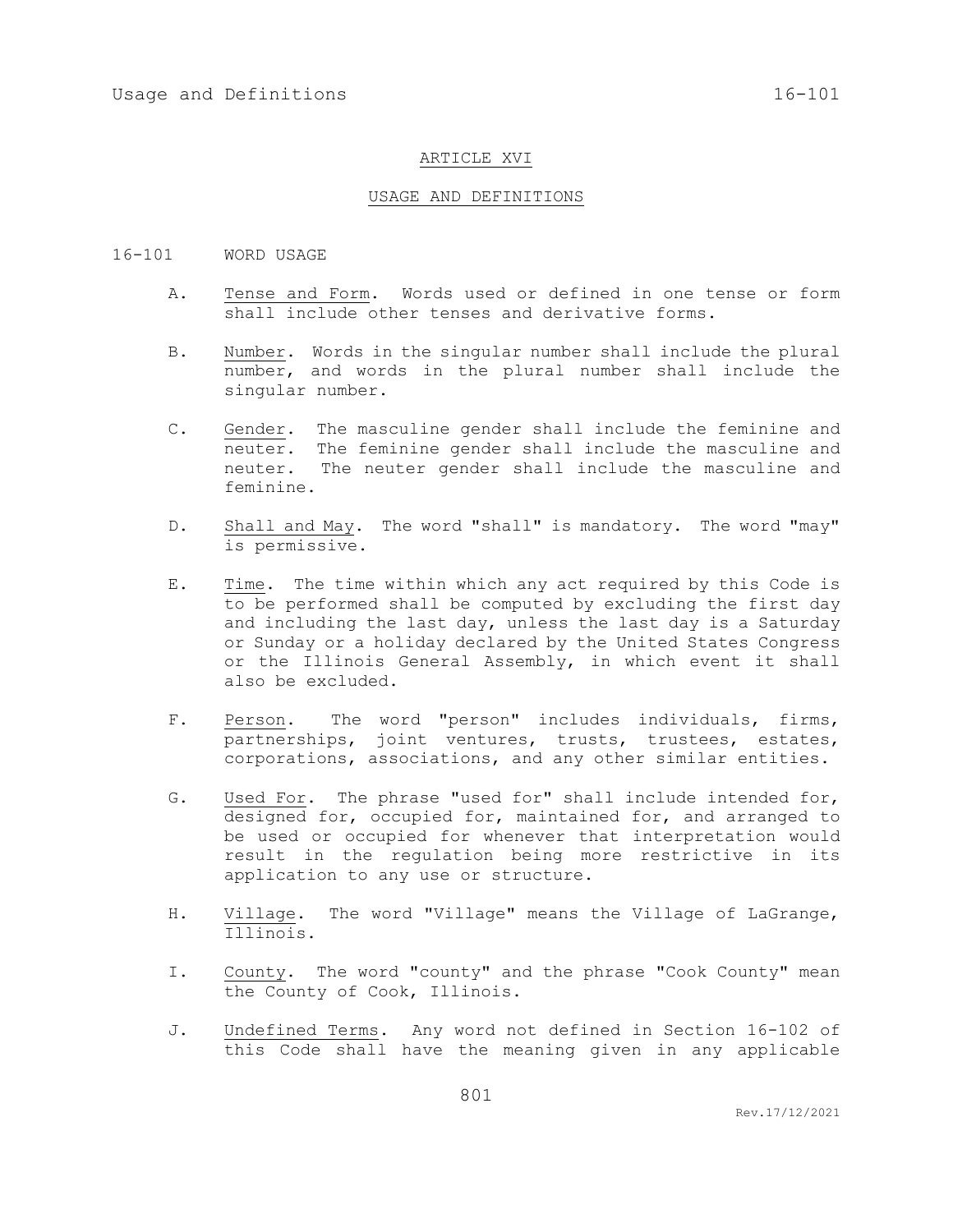Village code or ordinance or, if none, in Webster's New International Dictionary, Second Edition 1975, except for words employed to refer to the permitted uses and special uses of this Code, which shall be interpreted, insofar as applicable, in accordance with the meaning established in the Standard Industrial Classification Manual, 1987, as amended through the effective date of this Code.

- K. Captions, Illustrations, and Tables. In case of any difference of meaning or implication between the text of this Code and any caption, illustration, or table, the text shall control.
- L. Article, Section, and Paragraph Headings. This Code is divided into articles, sections, subsections, paragraphs, and subparagraphs that shall be numbered according to the following format:

 $1-101A1(a)$  $(i)$  $(A)$ 

and that shall be referred to in accordance with the following example:

| ТT                    | Article      |
|-----------------------|--------------|
| $2 - 401$             | Section      |
| $2 - 401B$            | Subsection   |
| $2 - 401B3$           | Paragraph    |
| $2 - 401B3(a)$        | Subparagraph |
| $2-401B3(a)$ (ii)     | Subparagraph |
| $2-401B3(a)$ (ii) (C) | Subparagraph |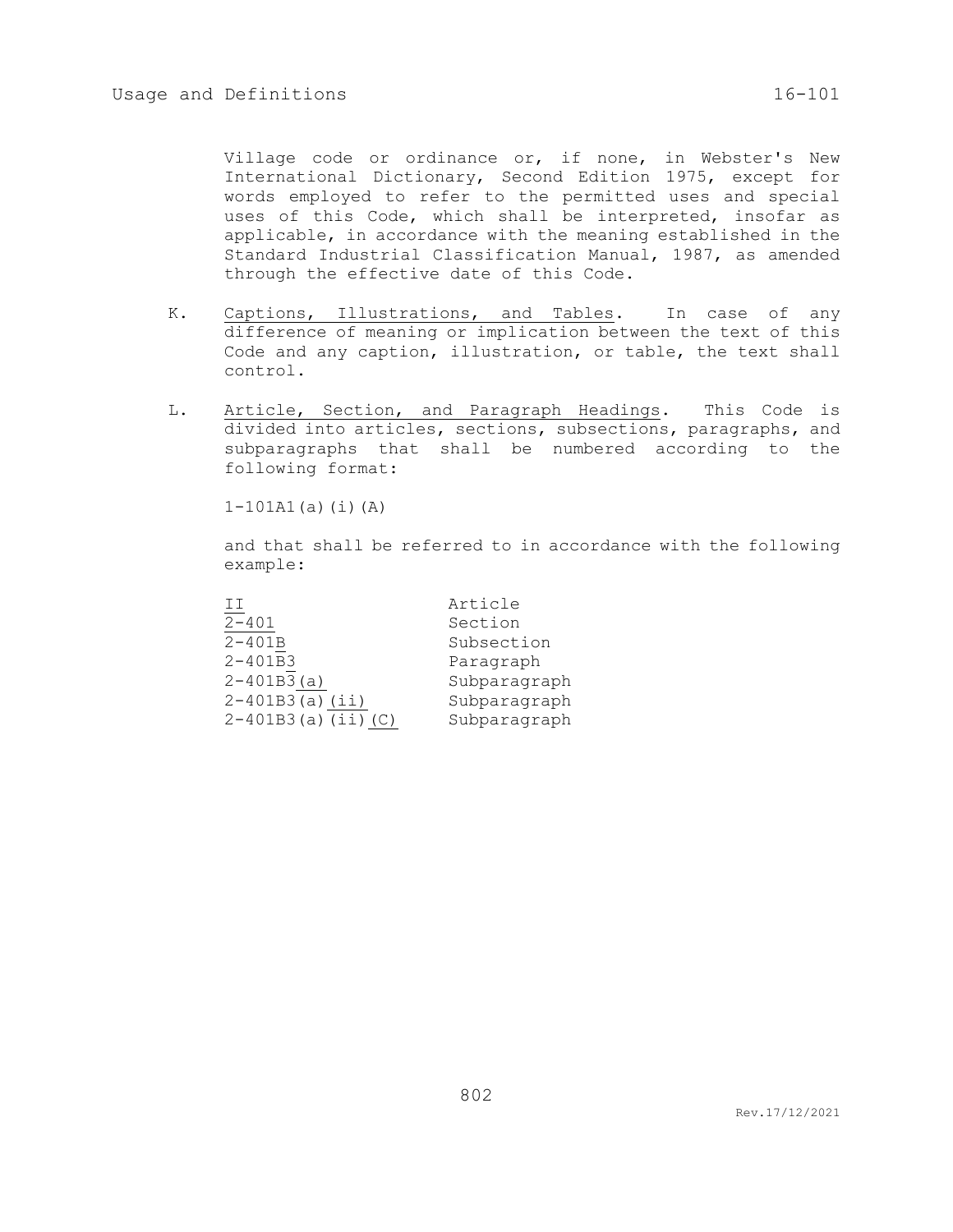#### Usage and Definitions  $16-102$

### 16-102 DEFINITIONS

A. When used in this Code, the following terms shall have the meanings herein ascribed to them:

ABUT. To touch, to lie immediately next to, to share a common wall or lot line, or to be separated by only a street, alley, or drainage course.

ACCESSORY BUILDING. A detached building that is subordinate to and serves a principal building, structure, or use and contributes to the convenience, comfort, or necessity of occupants of the principal building or principal use served. An accessory building includes but is not limited to children's playhouses, greenhouses, gazebos, garages and sheds.

ACCESSORY STRUCTURE. A structure that is subordinate to and serves a principal building, structure, or use and contributes to the convenience, comfort, or necessity of occupants of the principal building or principal use served. Accessory structures includes but is not limited to patios, pergolas, service walks and decks. See also Section 9-101 of this Code.

ACCESSIBILITY RAMP. A ramp or similar structure that provides wheelchair or other handicapped access to a building.

ADJACENT. To lie near, close to, or in the vicinity of. "Adjacent" may mean separated by only a street or alley.

ADULT USES. See Subsection 7-109G of this Code.

ADVERTISING SIGN. See Section 11-105 of this Code.

ALLEY. A public right-of-way that affords only a secondary means of vehicular access to abutting property.

ALTERATION. Any change in the size, shape, character, occupancy, or use of a structure.

ALTERATION, STRUCTURAL. See Subsection 16-102S for "Structural Alteration."

AMENDMENT. See Article XIV, Part VI of this Code.

ANIMAL EXERCISE AREA. An area of land enclosed by a fence, wall, or other structure that has no permanent cover or canopy designed and intended for the keeping, harboring, or exercising of domestic animals.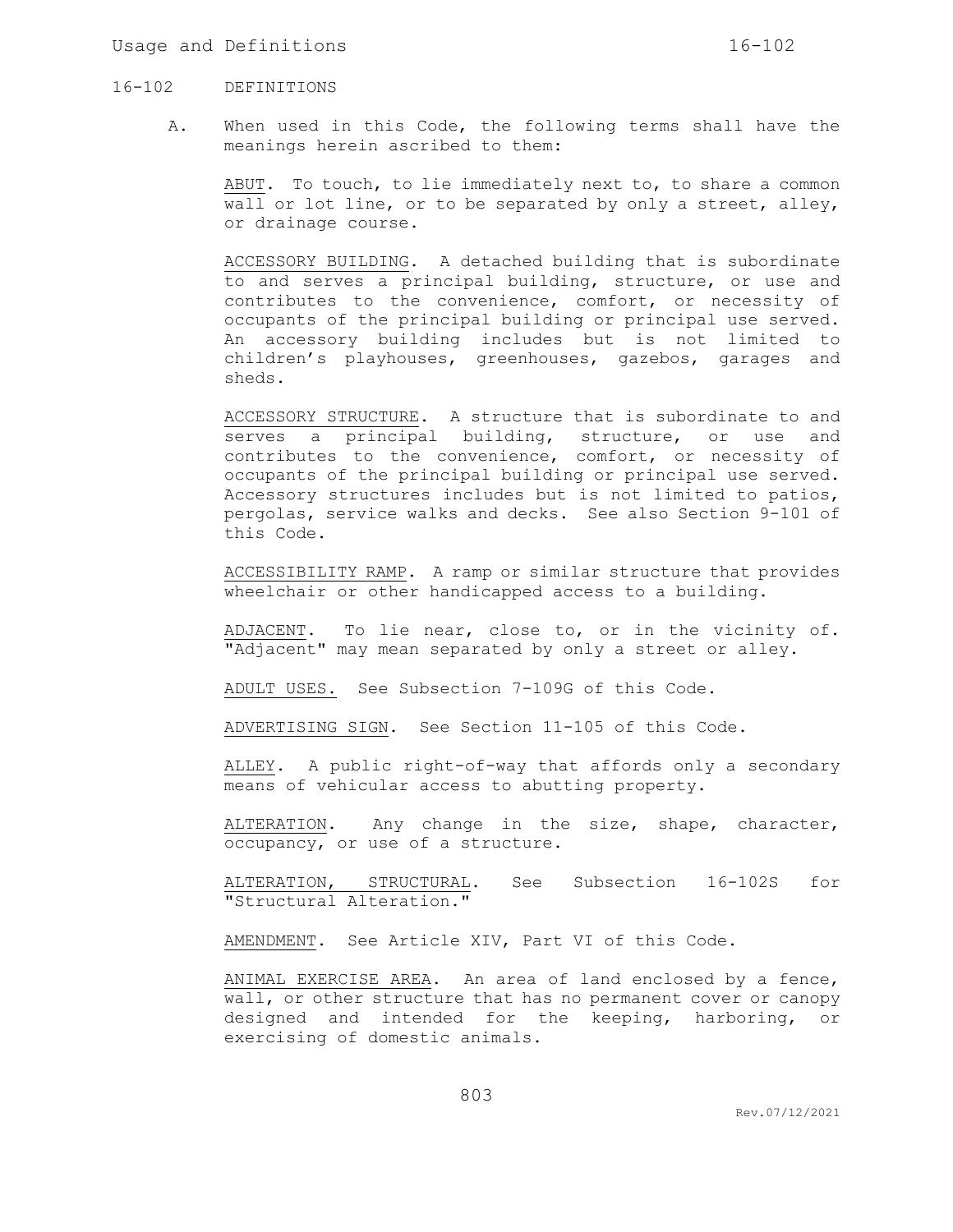ANIMATED OR MOVING SIGN. See Section 11-105 of this Code.

ANTENNA. Any structure designed for transmitting signals to a receiving station or for receiving television, radio, data, or other signals from satellites or other services including personal wireless services antennas but not including any small wireless facility or any infrastructure, component, or support structure for or related to a small wireless facility. See La Grange Code of Ordinances Chapter 102 regarding small wireless facilities.

ANTENNA SUPPORT STRUCTURE. Any structure used for the principal purpose of supporting an antenna.

ANTENNA SURFACE AREA. See Subsection 16-102S of this Section.

APPEAL. See Section 14-302 of this Code.

ARBOR. An open latticework bower used principally as decorative screening or support for climbing vines or flowers or other plants. A trellis.

AREA, GROSS. The total land and water area included in a parcel that is the subject of an application filed pursuant to this Code, excluding only property located in public rights-of-way or private easements of access or egress at the time of application.

AREA, NET. The gross area of a parcel less land and water areas required or proposed to be publicly dedicated, or to be devoted to private easements of access or egress.

ATTACHED DWELLING. See Subsection 16-102D of this Section.

ATTENTION-GETTING DEVICE. See Section 11-105 of this Code.

AUTOMATIC TELLER MACHINE. An automated device that performs banking or financial functions at a location remote from the controlling financial institution.

AUTOMOBILE REPAIR, MAJOR. General repair, rebuilding, or reconditioning of engines, motor vehicles, or trailers, such as collision service, body repair, and frame straightening; painting and upholstering; vehicle steam cleaning; and undercoating.

AUTOMOBILE REPAIR, MINOR. Minor repairs, incidental replacement of parts and motor service to passenger automobiles and trucks not exceeding one and one-half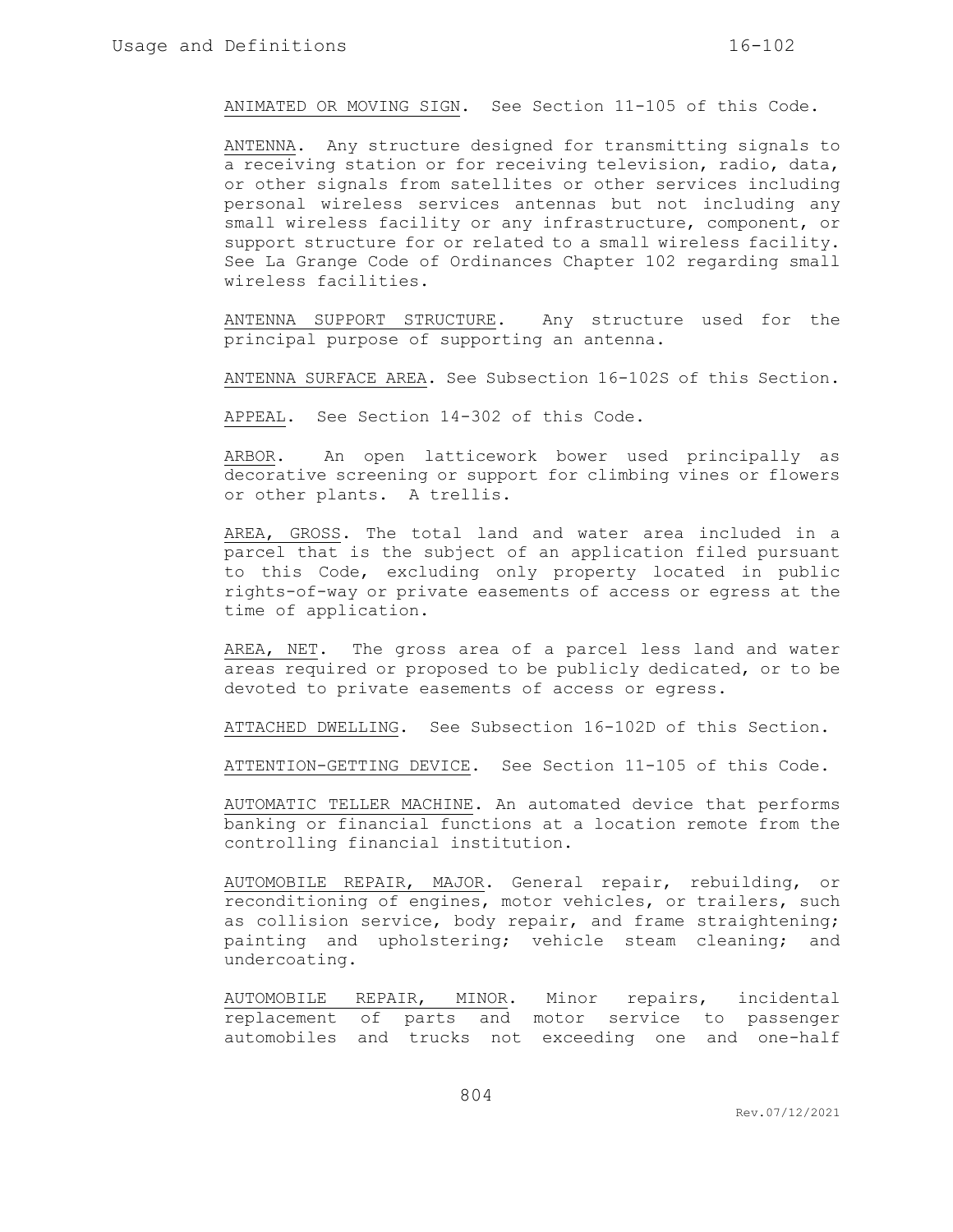capacity, but not including any operation included in "Automobile Repair, Major" as defined in this Subsection.

AWNING. A roof-like covering, temporary in nature, that projects from the wall of a building.

AWNING SIGN. See Section 11-105 of this Code.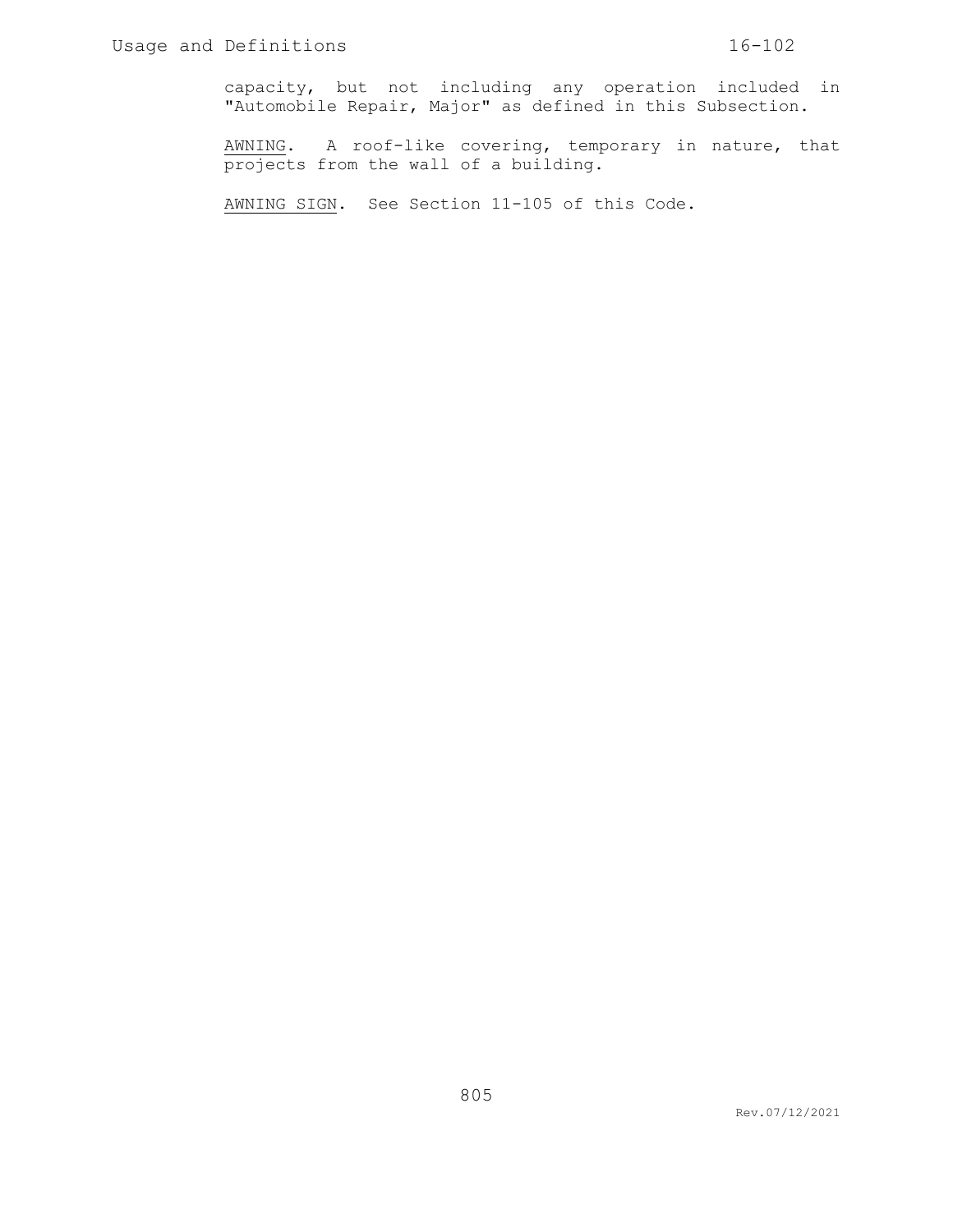B. When used in this Code, the following terms shall have the meanings herein ascribed to them:

BASEMENT. A portion of a structure located partly underground but having less than half its clear floor to ceiling height over more than half of its floor area below grade.

BAY WINDOW. A large window or set of windows of one or more stories in height protruding from the outer wall of a house and creating a recessed space within the house.

BERM. A hill or contour of land that acts as a visual barrier between a lot and adjacent properties, alleys, or streets.

BLOCK. A tract of land bounded by streets or by a combination of streets, public lands, railroad rights-of-way, waterways, or boundary lines of the Village.

BOARD OF APPEALS. The Zoning Board of Appeals of the Village. See Section 13-102 of this Code.

BOARD OF TRUSTEES. The President and the Board of Trustees of the Village of LaGrange.

BOUTIQUE. A small retail shop that specializes in a particular product such as women's clothes, food, or wine, for example.

BREWPUB. An establishment where beer is brewed or manufactured primarily for distribution and consumption in an adjoining full-service restaurant.

BUFFERING. Any means of protecting a parcel from the visual or auditory effects of an adjacent use. Buffering may include, but is not limited to, berming, fencing, landscaping, setbacks, or open spaces.

BUILDING. Any structure designed or intended for the support, enclosure, shelter, or protection of persons, animals, or property.

BUILDING, ACCESSORY. See Section 9-101 of this Code.

BUILDING CODE. The Building Code of the Village of LaGrange.

BUILDING COVERAGE. The percentage of a lot's area covered, whether at grade or above or below grade, by any portion of a building or structure, including without limitation porches, except the following: (a) The only portions of eaves on a single family detached dwelling that are included in the calculation of building coverage are those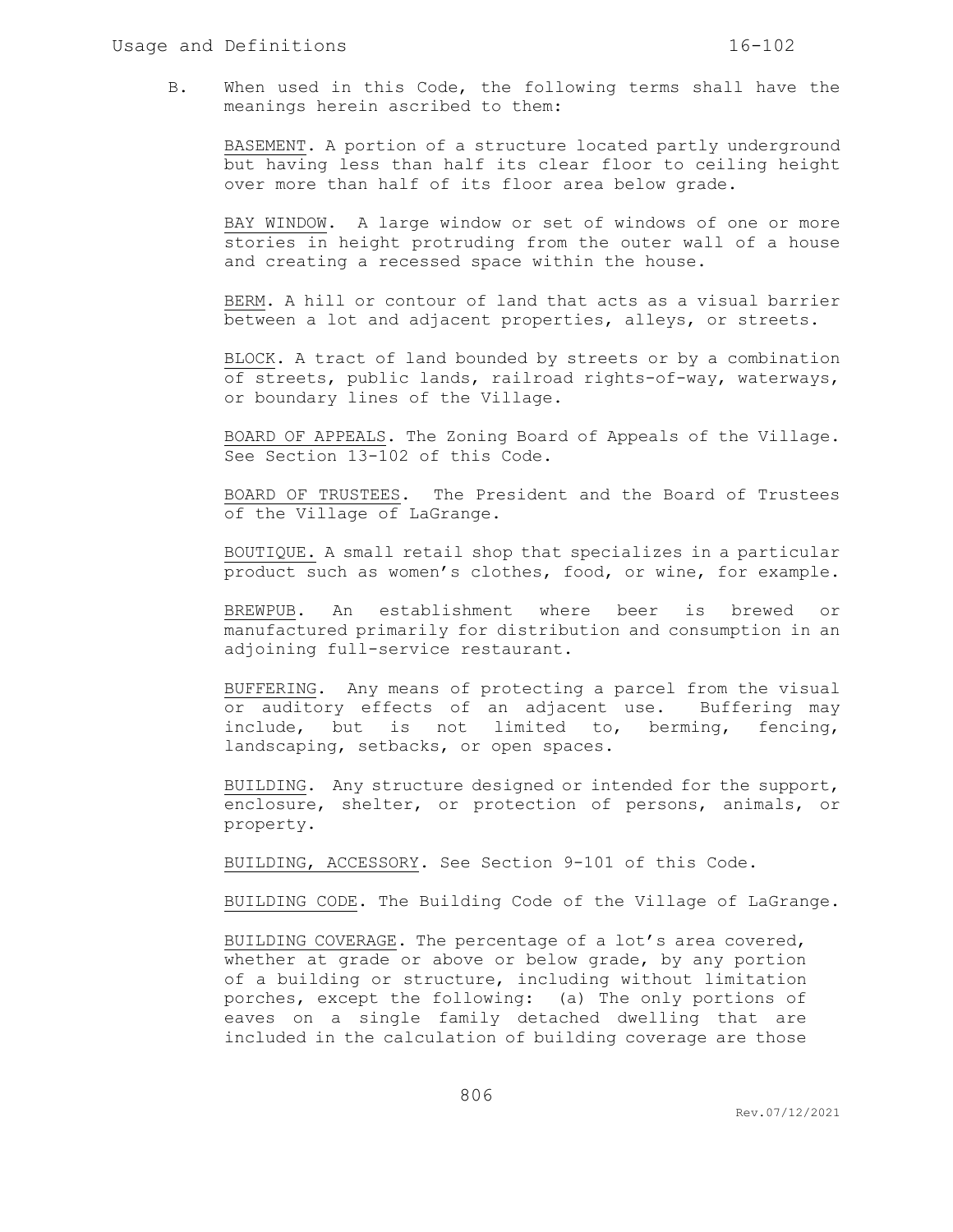portions that extend within three feet of any lot line; (b) a swimming pool built entirely at and below grade is not included in the calculation of building coverage; and (c) a deck is not included in the calculation of building coverage. See also Subsection 16-102I for the definition of "Impervious Surface," Subsection 16-102L for the definition of "Lot Coverage," and Subsection 16-102D for the definition of "Deck."

BUILDING DEPTH. The longest straight line that can be drawn through a structure, from one end to the other end, substantially parallel to the side or corner side lot lines of the lot on which it is located.

BUILDING, DETACHED. A building surrounded entirely by open space.

BUILDING HEIGHT. See Subsection 16-102H for "Height."

BUILDING LINE. Stated generally, the average distance between a lot line the exterior wall of the principal structure facing that lot line. The building line is drawn parallel to the lot line at the average distance from the lot line of the exterior wall.

BUILDING OR STRUCTURE FRONT. Except as provided in Subsection 16-102H of this Section, that exterior wall of a building or structure facing the front lot line of the lot on which it is located.

BUILDING, PRINCIPAL. A building in which is conducted the principal use of the lot on which the building is situated.

BUILDING WIDTH. The longest straight line that can be drawn through a structure, from one side to the other side, parallel to the front lot line.

BULK AND SPACE REGULATIONS. The regulations of this Code pertaining to the permissible or required height, volume, area, floor area, floor area ratio, minimum lot area and dimensions, building coverage, lot coverage, and usable open space applicable to uses and structures. The term does not include yard requirements.

BULLETIN BOARD SIGN. See Section 11-105 of this Code.

BUSINESS DISTRICT. Any district whose designation begins with the letter "C," as set forth in Section 2-101 of this Code.

BUSINESS SIGN. See Section 11-105 of this Code.

Rev.07/12/2021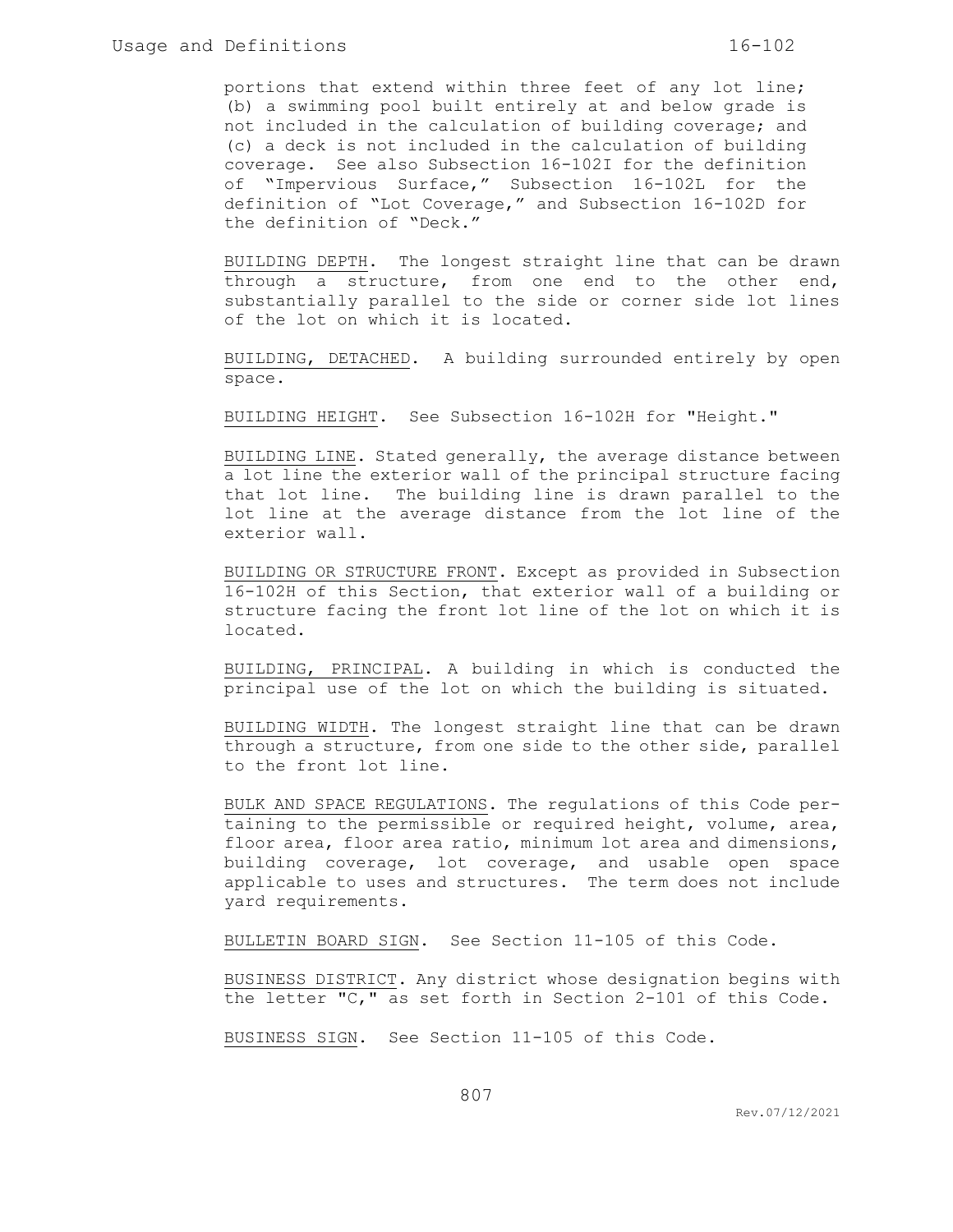BUSINESS USE OR PURPOSE. Any use permitted in a business district.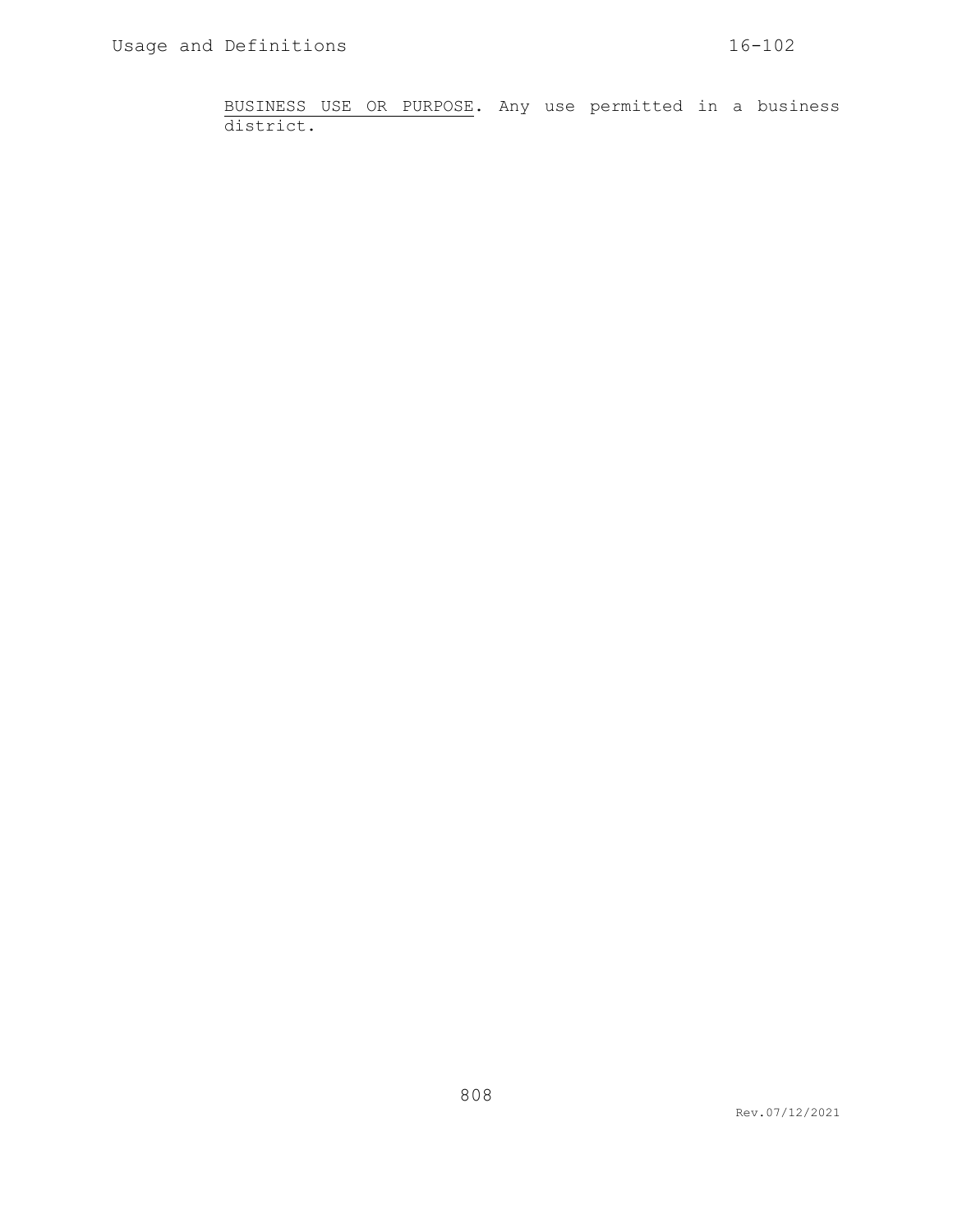C. When used in this Code, the following terms shall have the meanings herein ascribed to them:

CANOPY. A roof-like structure of a permanent nature that projects from the wall of a building.

CANOPY SIGN. See Section 11-105 of this Code.

CANNABIDIOL (CBD). A compound derived from hemp containing less than 3% tetrahydrocannabinol.

CARRY-OUT EATING PLACE. See Subsection 16-102E of this Section.

CELLAR. A portion of a structure located partly or wholly underground and having half or more than half its clear floor to ceiling height over half or more than half of its floor area below grade.

CERTIFICATE OF NONCONFORMITY. See Subsection 14-201G of this Code.

CERTIFICATE OF ZONING COMPLIANCE. See Section 14-201 of this Code.

CHILDREN'S INDOOR RECREATION. An establishment oriented toward families with children 12 years old and younger where, under the direct supervision of parents or guardians, children may engage in open-play recreation, using indoor recreation equipment including rope climbs, ball pools, slides, ladders, tunnels, and similar physical activities and educational games and devices. Children's Indoor Recreation does not include structured exercise sessions, educational instruction, or any form of mechanical devices or games operated by coins, tokens, or similar mechanisms.

CIRCULATION AISLE. The means of access to a parking or loading space for a motor vehicle.

CIVIC OR CIVIC USE OR PURPOSE. An undertaking in which the citizens of a community, by their cooperative action and as their central goal, seek to promote the general welfare and common good of the community; in other words, a community movement to accomplish community goals.

CLASSIFICATION OR ZONING CLASSIFICATION. The district into which a parcel of land is placed and the body of regulations to which it is subjected by this Code and the Zoning Map.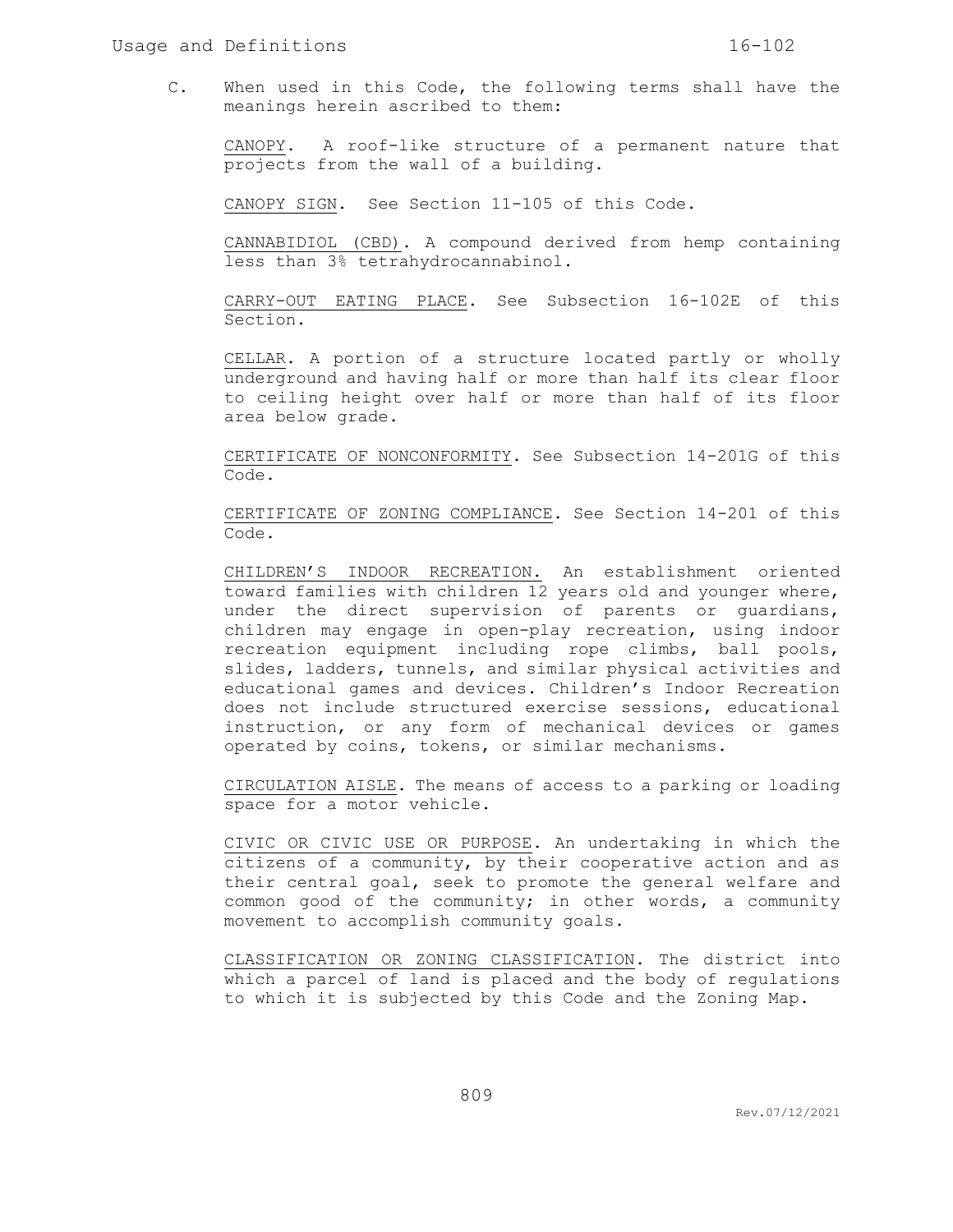CLEAR SIGHT AREA. An area, as provided in Chapter 155 of the La Grange Code of Ordinances, in which the height of structures and vegetation is limited in order to promote visibility at street and driveway intersections.

CLEAR SIGHT AREA, DRIVEWAY. See Subsection 16-102D for "Driveway Clear Sight Area."

COMMERCIAL BUILDING. A building the principal use of which is a commercial use.

COMMERCIAL DISTRICT. Any district whose designation begins with the letter "C," as set forth in Section 2-101 of this Code.

COMMERCAL FOOD PREPARATION FACILITY. Any retail establishment that rents, or otherwise makes available, commercial-grade kitchen space within the establishment for use by persons or entities for food preparation for any purpose, including without limitation retail sale, catering, personal use, temporary extra production capacity, menu planning, training, taste testing, product development, food packaging, or food storage. A commercial food preparation facility in the I-1 Light Industrial District is not required to have a retail use on the premises.

COMMERCIAL USE OR PURPOSE. Any use permitted in a commercial district.

COMPLETELY ENCLOSED BUILDING. A building separated on all sides from the adjacent open area, or from other buildings or structures, by a permanent roof and by exterior walls or party walls, pierced only by windows or doors normally provided for the accommodation of persons, goods or vehicles. However, a parking structure that has less than 50 percent of its outer wall space open but that does not allow any parked vehicle within said structure to be seen from the exterior thereof shall be considered a completely enclosed building.

COMPREHENSIVE PLAN. See Subsection 2-105B of this Code.

CONGREGATE HOUSING. Any use of a dwelling unit for the habitation by persons, whether adults or minors, who do not constitute a family and who are suffering from a handicap as defined in, or judicially construed to be covered by, the United States Fair Housing Act, 42 U.S.C. § 3602(h)(1), as amended from time to time, or from a disability or impairment that the Board of Trustees determines, in its sole and absolute discretion, is similar to, but does not fall within said definition of, a handicap, together with care givers and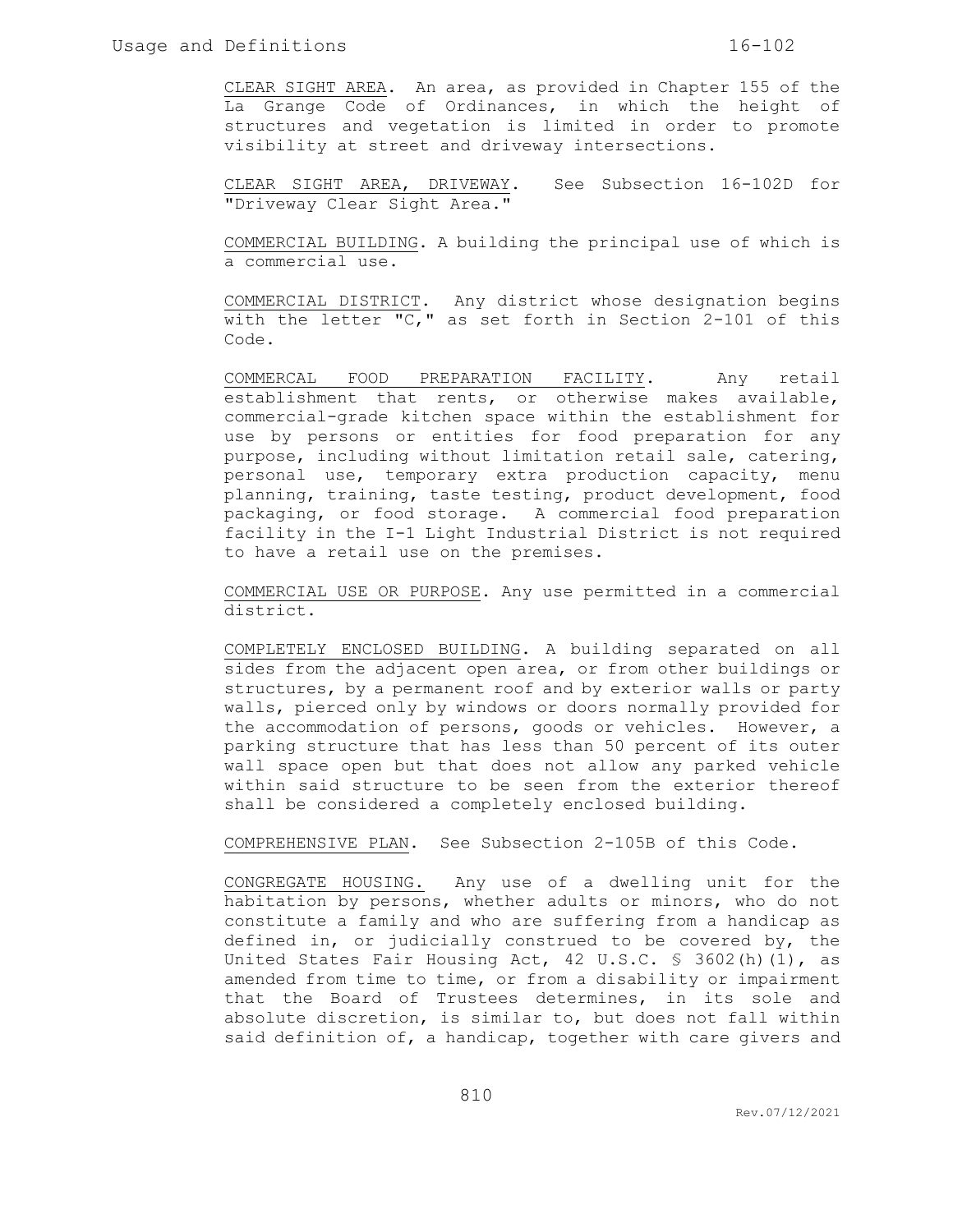staff. The following are specifically excluded from this definition: living arrangements that serve as an alternative to incarceration, hospitals and clinics, boarding houses, convalescent homes, homes for the aged, and similar facilities.

CONSTRUCTION SIGN. See Section 11-105 of this Code.

CORNER LOT. See Subsection 16-102L of this Section.

Coworking. An establishment that offers shared workspace and related amenities and services to customers on an hourly, daily, or monthly basis.

CRAFT BREWERY. A small-production beer manufacturing facility operated in accordance with Illinois law regarding production limits.

CRAFT DISTILLERY. A small-production facility in which alcoholic liquors are made by distillation in accordance with Illinois law regarding production limits.

CUL-DE-SAC. A minor street having one end open and one end permanently terminated by a vehicular turn-around.

CURB LEVEL. The street curb height at the mid-point of a lot line. Where no curb exists, the elevation of the crown of the street at the midpoint of the lot line shall be deemed to be the curb level.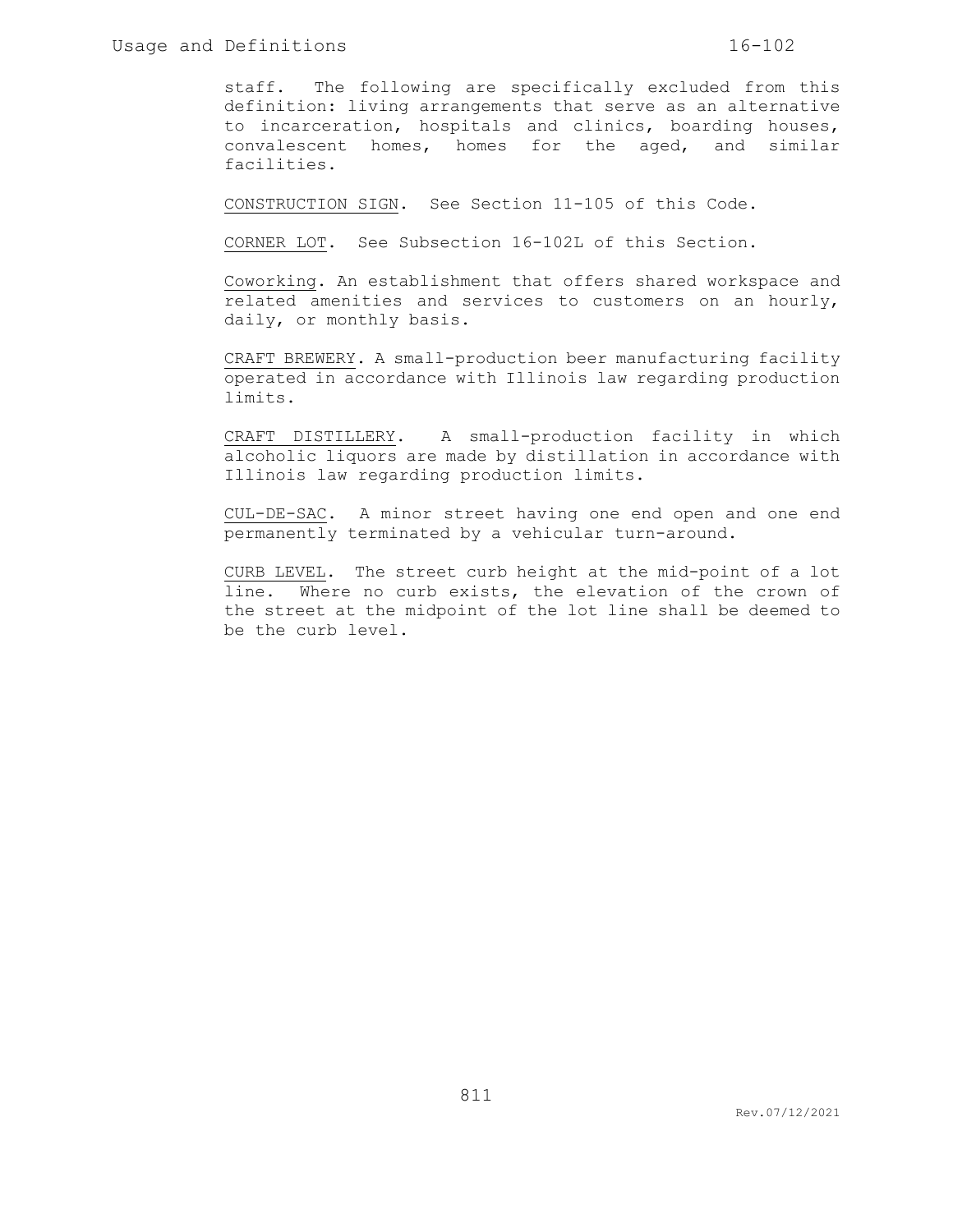D. When used in this Code, the following terms shall have the meanings herein ascribed to them:

DAY CARE. Daytime care or instruction of children away from their own homes by a person other than a relative, whether or not for compensation or reward.

DAY CARE HOME. A place providing day care for children and being operated as a home occupation.

DECK. A structure attached to any dwelling unit that is designed and intended for the support of persons; that is made of wood; that has no permanent cover or canopy; that is constructed on piers and without continuous foundation or footings; and that has no part extending above the floor level of the first story of such dwelling, excluding any basement; provided, however, that protective, decorative, or ornamental appurtenances such as hand railings, benches, and the like may extend to a height of 42 inches above such floor level.

DEDICATION. The designation of land for a public use by the owner thereof.

DENSITY. The number of persons, families, or dwelling units or the amount of gross floor area in a building, on a lot, or in a development.

DENSITY, GROSS. The density of a development divided by the gross area of the development.

DENSITY, NET. The density of a development divided by the net area of the development.

DEPTH OF LOT. See Subsection 16-102L of this Section.

DESIGN REVIEW COMMISSION. The Design Review Commission of the Village of LaGrange. See Section 13-104 of this Code.

DESIGN REVIEW PERMIT. See Section 14-403 of this Code.

DETENTION. Temporary on-site storage of storm water to be released at a pre-determined rate by means of facilities engineered for that purpose.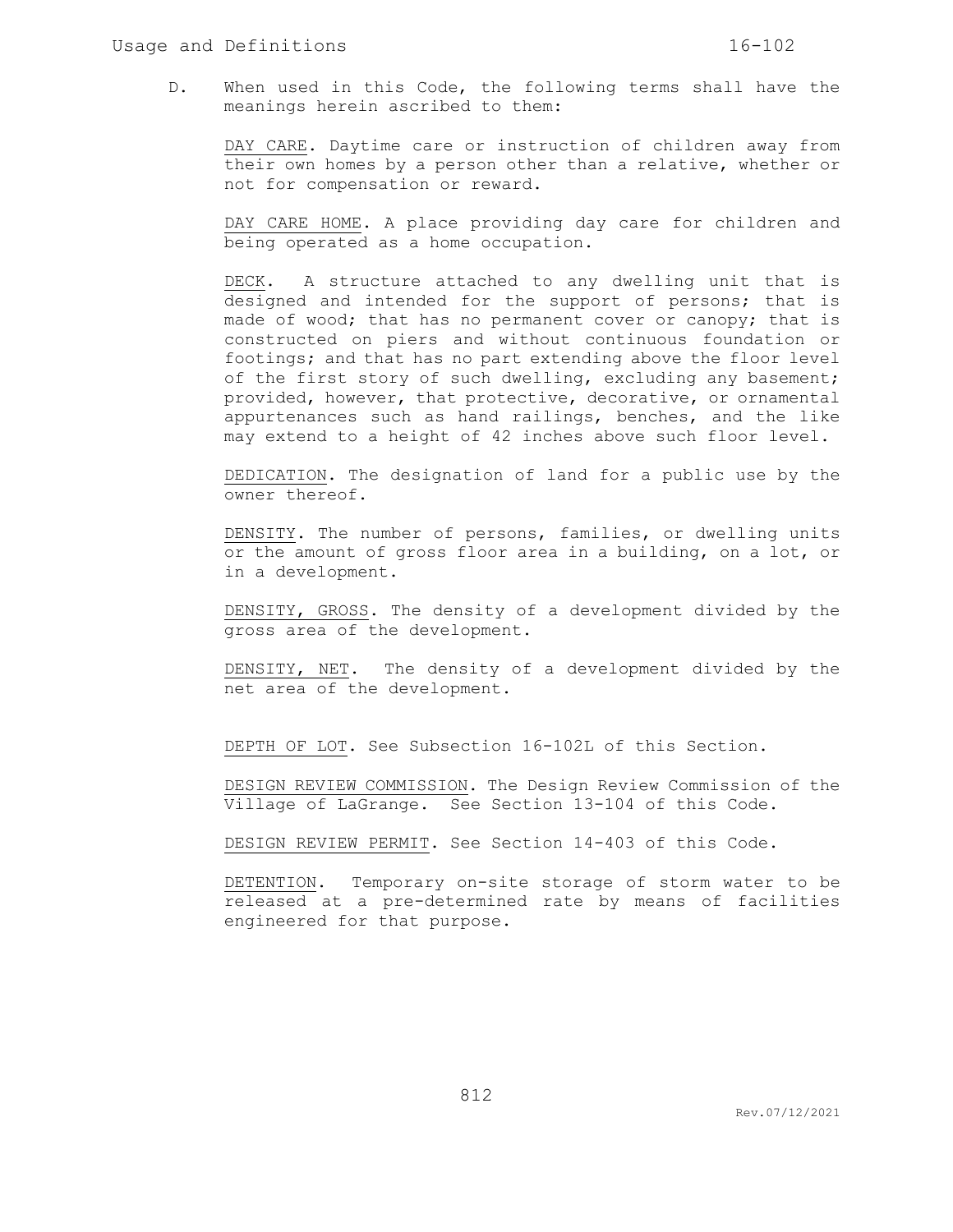DEVELOPMENT. Any man-made change, other than maintenance of existing structures, paved areas or utilities, to improved or unimproved real estate, including, without limitation, the construction or installation of new, or enlargement of existing, structures, streets, or utilities; dredging, filling, drilling, mining, grading, paving, or excavating operations; and open storage of materials.

DISPLAY SURFACE OR FACE. The area made available by a sign structure for the purpose of displaying the sign's message.

DISTANCE OF SIGN PROJECTION. The distance from the exterior wall surface of a building to the sign element farthest distant from such surface.

DISTRICT OR DISTRICT, ZONING. See Subsection 16-102Z of this Section.

DISTRICT BOUNDARY LINE. A line on the Zoning Map separating one district from another. See also Subsection 2-104C of this Code.

DISTRICT BOUNDARY LOT. Any lot or parcel of land any lot line of which coincides with a district boundary line or which is contiguous to any public or private right-of-way containing a district boundary line.

DONATION BOX. Any self-supporting outdoor container into which the public is solicited to deposit clothing, shoes, books, electronic devices, or other goods or merchandise regardless of the purpose of the donation box and regardless of whether a person is compensated in any way for the deposit.

DORMER WINDOW. A window set vertically within a small gable projecting from a roofline. See Subsection 16-102G for "Gable." (See Figure 1: Dormer Window)

FIGURE 1: DORMER WINDOW

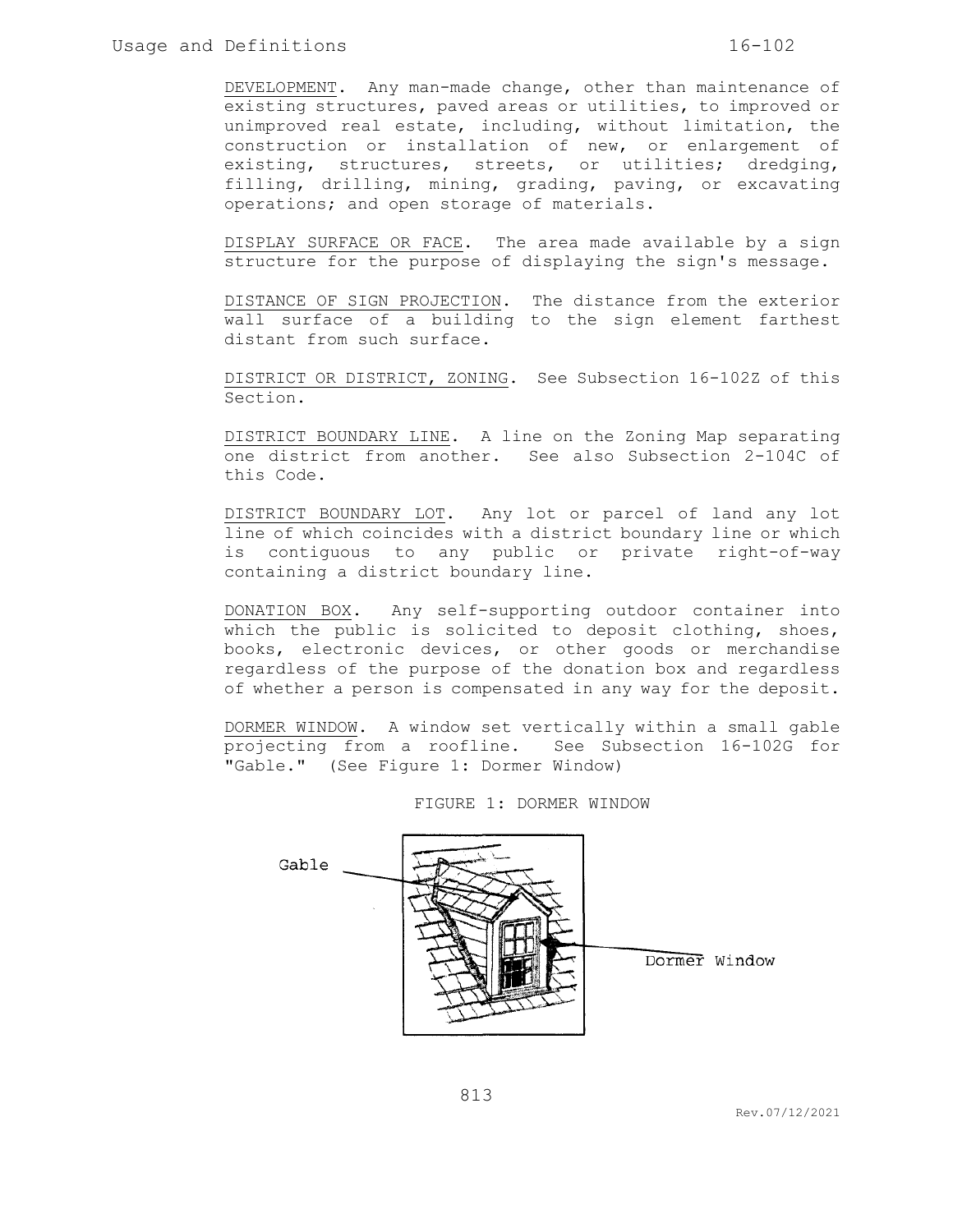DOWNTOWN DESIGN REVIEW DISTRICT. See Section 8-304 of this Code and the Zoning Map.

DRIVE-IN ESTABLISHMENT OR FACILITY. An establishment or facility that by design of physical facilities or by service or packaging procedures encourages or permits customers to receive a service or obtain a product that may be used or consumed in a motor vehicle on or off the premises or to be entertained while remaining in a motor vehicle.

DRIVE-IN EATING PLACE. See Subsection 16-102E of this Section.

DRIVEWAY. A private access way that provides direct access from a street to not more than one lot or one principal building or use.

DRIVEWAY CLEAR SIGHT AREA. The area defined as anywhere within five feet of any point of intersection of a private driveway with a front, corner side, or rear lot line, within which no plant or other landscaping, or solid fence or other structure of any kind, may exceed three feet in height.

DWELLING. Any structure or portion thereof designed or used for habitation by one or more families.

DWELLING, SINGLE FAMILY ATTACHED. A dwelling composed of a row of two or more adjoining dwelling units, all capable of individual sale, and each of which is separated from the others by one or more unpierced walls extending from ground to roof, and each of which is provided with garage space sufficient for at least two vehicles.

DWELLING, SINGLE FAMILY DETACHED. A dwelling containing only one dwelling unit, situated on a separate subdivision lot or being a separate condominium unit capable of individual sale and completely surrounded by open space.

DWELLING, MULTIPLE FAMILY. A dwelling, other than a single family attached dwelling, containing more than two dwelling units, or a dwelling unit located in a building otherwise devoted to non-dwelling uses.

DWELLING, STAFF. A dwelling where lodging is provided in rooming units exclusively for the administrators, employees, or other personnel of a hospital, and their families.

DWELLING, TWO FAMILY. A dwelling, other than a single family attached dwelling, containing two dwelling units, each of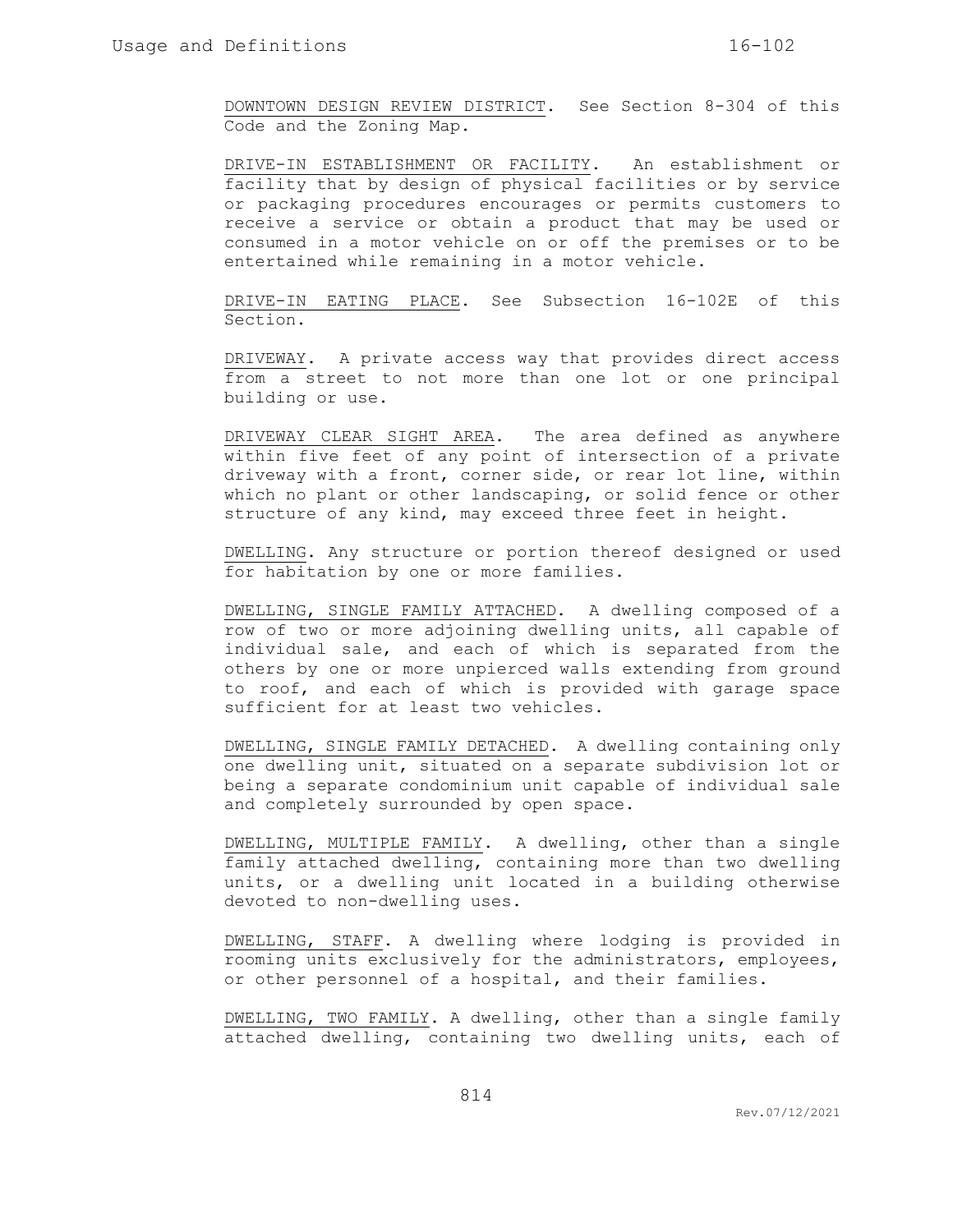which is totally separated from the other by an unpierced wall extending from ground to roof or an unpierced ceiling and floor extending from exterior wall to exterior wall.

DWELLING UNIT. Any room or group of rooms located within a structure or portion thereof, forming a single habitable unit with facilities that are used or intended to be used for living, sleeping, cooking, eating, and sanitation by one family.

DWELLING UNIT CONVERSION. The rebuilding, remodeling, addition to, alteration of, or conversion in any manner of an existing building to increase the number of dwelling units contained therein.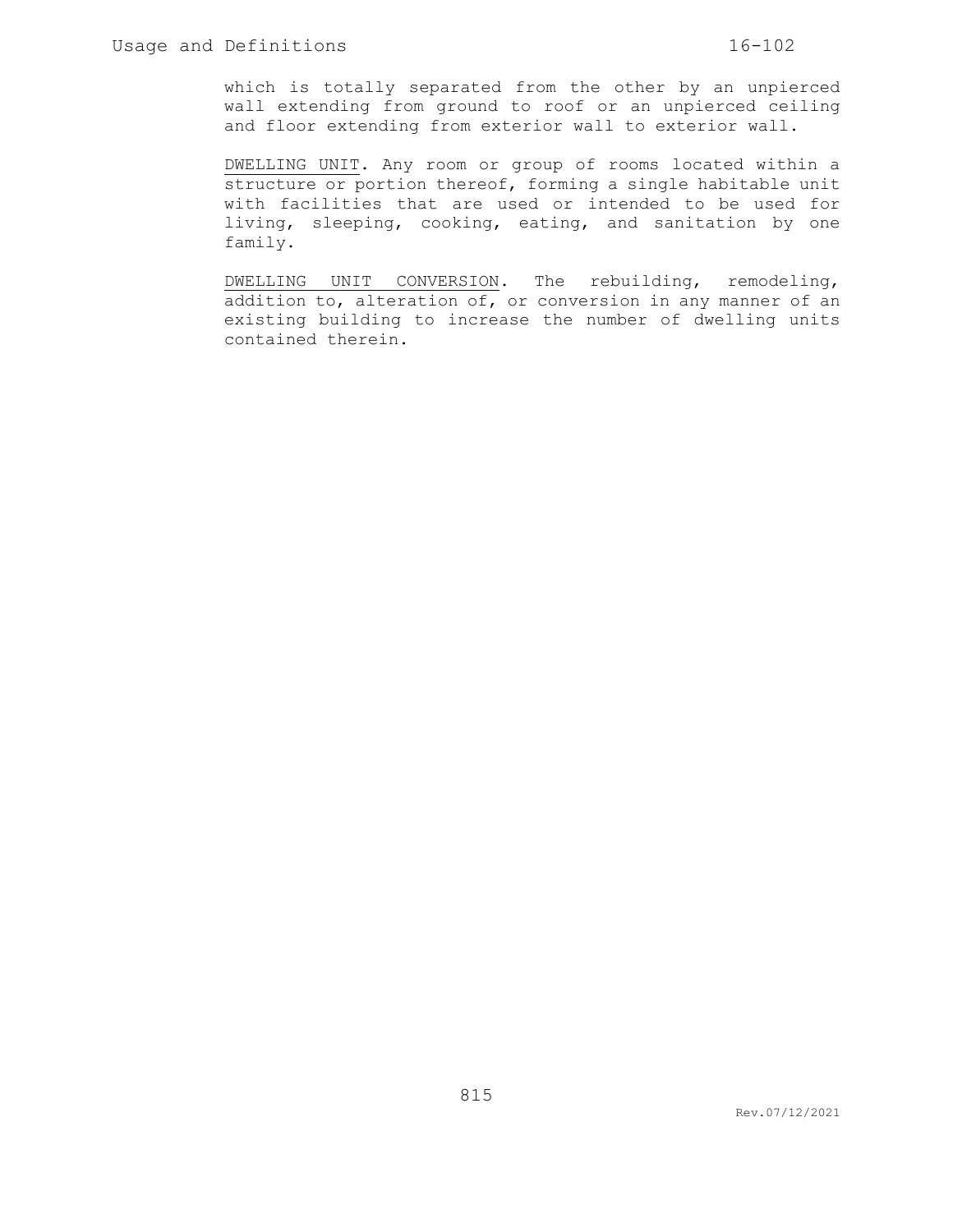E. When used in this Code, the following terms shall have the meanings herein ascribed to them:

EASEMENT. Authorization by a property owner for the use by another, and for a specified purpose, of any designated area of his property. The term also refers to such a designated area.

EATING PLACE. An establishment where food is available to the general public primarily for consumption within a structure on the premises, where at least 50 percent of the gross floor area of the establishment is devoted to patron seating and where the consumption of food in motor vehicles on the premises in neither encouraged nor permitted.

EATING PLACE, CARRY-OUT. An establishment, which by design of physical facilities or by service or packaging procedures permits or encourages the purchase of prepared, ready-to-eat foods intended to be consumed off the premises, and where the consumption of food in motor vehicles on the premises in neither permitted nor encouraged.

EATING PLACE, DRIVE-IN. A drive-in establishment, as defined in Subsection 16-102D of this Section, where food is prepared and served for consumption in motor vehicles.

EAVE. Any part of a roof that extends beyond the building wall and, for purposes of measuring building height, the lowest edge of a sloping roof regardless of whether it extends beyond the building wall.

EFFECTIVE DATE. See Section 15-107 of this Code.

ENLARGEMENT. An addition to the floor area of an existing building or an increase in the size of any other existing structure.

ENTRY SIDEWALK. See Subsection 16-102S for "Sidewalk, Entry."

EXTENSION. An increase in the amount of existing floor area used for an existing use within an existing structure or an increase in that portion of a tract of land occupied by an existing use.

EXTERIOR WALL. Any wall of a building or structure one side of which is exposed to the outdoors.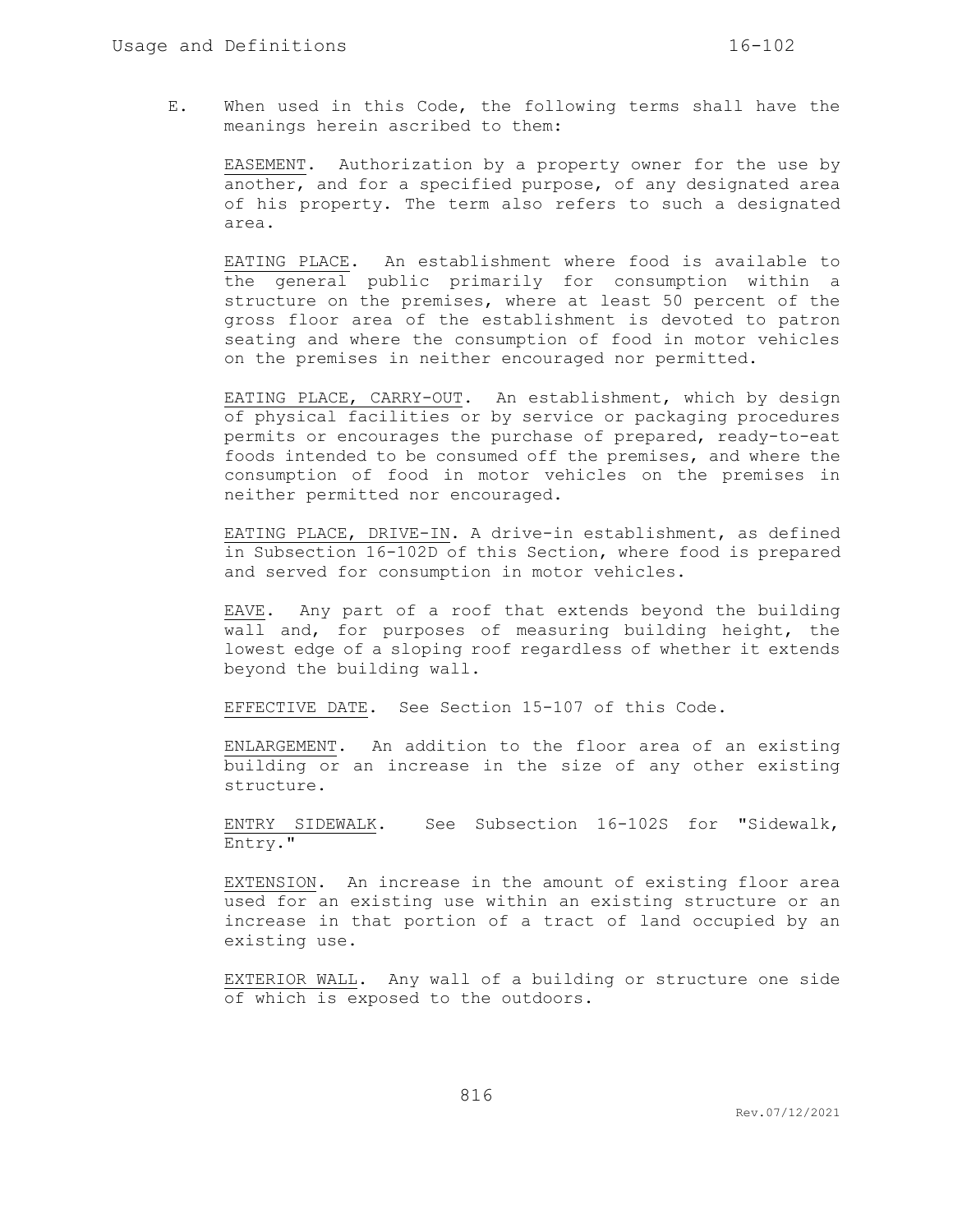F. When used in this Code, the following terms shall have the meanings herein ascribed to them:

FAMILY. One or more persons related by blood, marriage, adoption, or guardianship, or up to five persons not so related, living together as a single housekeeping unit, with gratuitous guests and domestic servants; provided, however, that at least one persona shall be an adult resident who is domiciled in the dwelling unit and is capable of, and in fact is, functioning as the head of the household.

FENCE. A barrier structure used as a boundary or as a means of protection, confinement, or screening. See Section 9-105 of this Code.

FENCE, OPEN. A fence constructed so that 50 percent or more of the superficial area thereof consists of apertures when viewed in elevation.

FENCE, SOLID. A fence constructed so that less than 50 percent of the superficial area thereof consist of apertures when viewed in elevation.

FENCE PERMIT. See Section 14-405 of this Code.

FLOOR AREA, GROSS. The sum of the gross horizontal areas of all floors of a building or of such area devoted to a specific use, measured from the exterior face of exterior walls or from the center line of walls separating two buildings or uses. Gross floor area shall include areas such as basement floors, but not cellar floors; elevator shafts and stairwells at each floor; floor spaces and shafts used for mechanical, electrical, and plumbing equipment, except equipment located in a cellar or on the roof; penthouses; attic floors; interior balconies and mezzanines; enclosed porches and floor space used for accessory uses; provided, however, that gross floor area shall include only floor area that has a floor to ceiling height of not less than seven feet over a floor area having no horizontal dimension less than seven feet. Gross floor area shall not include floor area devoted to off-street parking or loading except when accessory to a single family dwelling. Where any space has a floor to ceiling height of more than 16 feet, each 16 feet of height or major fraction thereof shall be treated as a separate floor.

FLOOR AREA, NET. The gross floor area of a building minus floor space devoted to washrooms intended for general public use; elevator shafts and stairwells at each floor; floor space and shafts used for mechanical, electrical, and plumbing equipment; floor space devoted to off-street parking and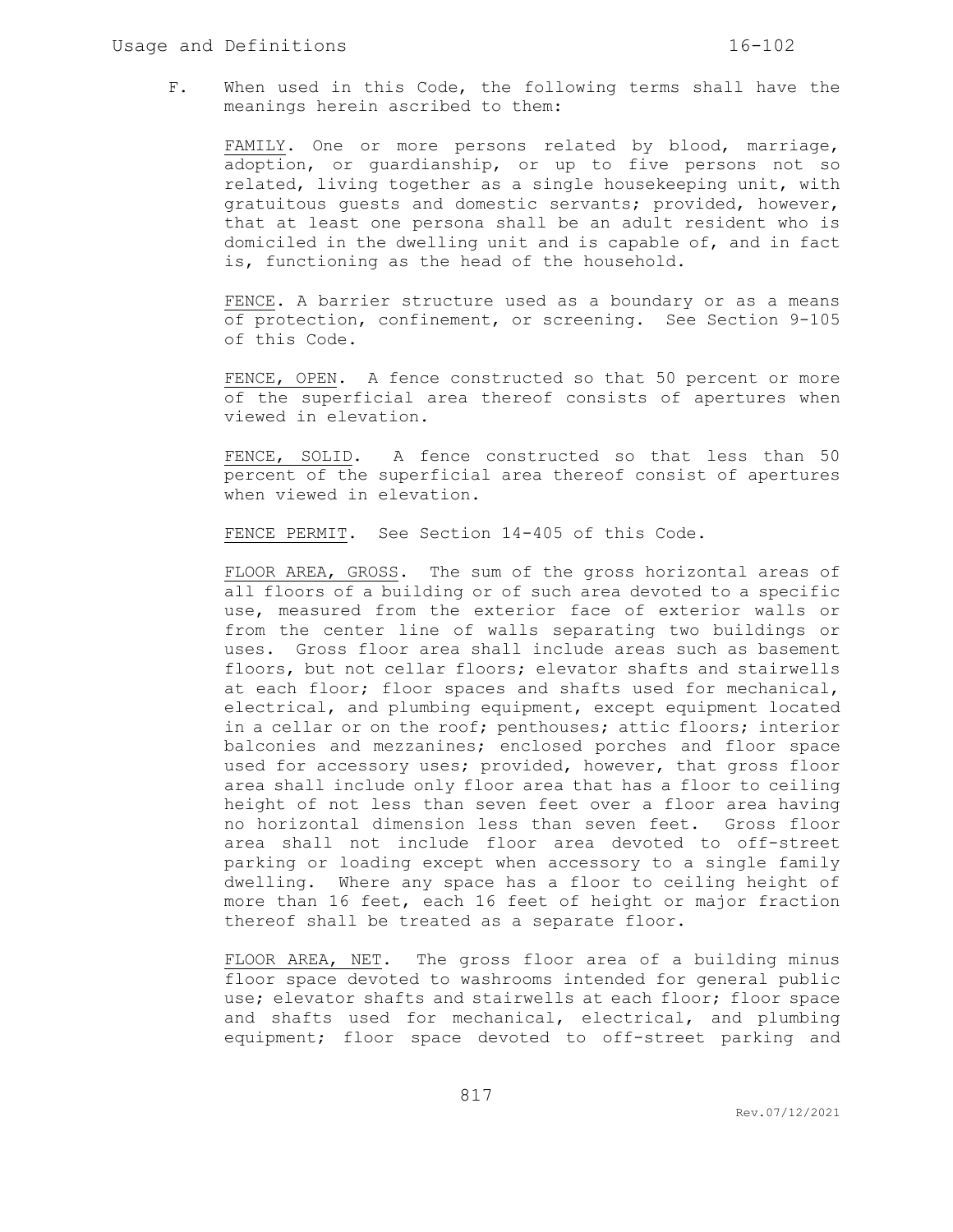loading; and basement and attic floor space used only for bulk storage.

FLOOR AREA RATIO (FAR). The gross floor area of a building divided by the total lot area of the zoning lot on which it is located. For planned developments, the FAR shall be determined by dividing the gross floor area of all principal buildings by the net area of the site.

FOOT CANDLE. The illumination at all points one foot distant from a uniform point source of one candle power.

FRONT LOT LINE. See Subsection 16-102L for "Lot Line, Front."

FRONT YARD. See Subsection 16-102Y for "Yard, Front."

FRONT YARD LINE. See Subsection 16-102Y for "Yard Line, Front."

FRONTAGE. All the property fronting on one side of a street, measured along such street, between an intersecting or intercepting street and another intersecting or intercepting street, a right-of-way in excess of 30 feet, an end of a deadend street, a watercourse, or a Village boundary.

FRONTAGE, ZONING LOT. All of the property of a zoning lot fronting on a street, measured between side or corner side lot lines.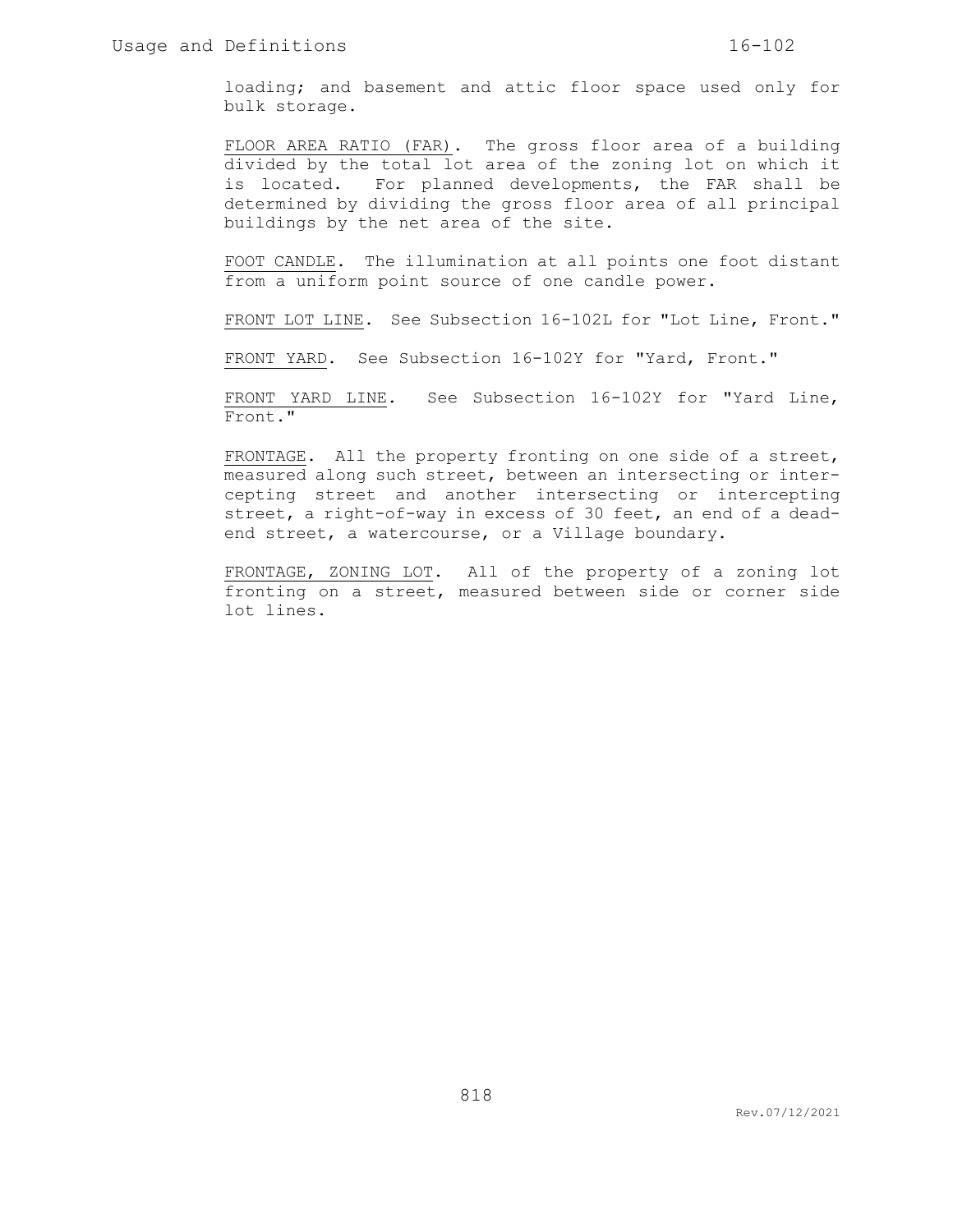G. When used in this Code, the following terms shall have the meanings herein ascribed to them:

GABLE. A triangular section of wall formed by a roofline with two slopes, extending from the eaves of that roofline to the ridge where the two slopes of the roofline meet. A gable projecting from a roofline may be miniaturized over a dormer window. See Subsection 16-102D for "Dormer Window." (See Figure 2: Gable)



FIGURE 2: GABLE

GARAGE. A structure, or part thereof, designed or used for the parking and storage of vehicles at one or more levels.

GARAGE, DETACHED. A freestanding garage, or a garage that is attached to a principal structure on the lot only by a breezeway, entranceway, or other passageway or decorative structure or otherwise is not integrated into the principal structure.

GARAGE, PRIVATE. A garage accessory to a residential structure having a capacity of not more than three vehicles for each dwelling unit to which it is accessory.

GAZEBO. A freestanding roofed accessory structure designed for occasional recreational use and subject to the limitations of Subsection 9-101C of this Code.

GOVERNMENTAL SIGN. See Section 11-105 of this Code.

GRADE. (1) For structures more than five feet from any street line, the average elevation of the ground existing prior to any reshaping of the contours at the four corners of a structure or a proposed structure that are closest to the lot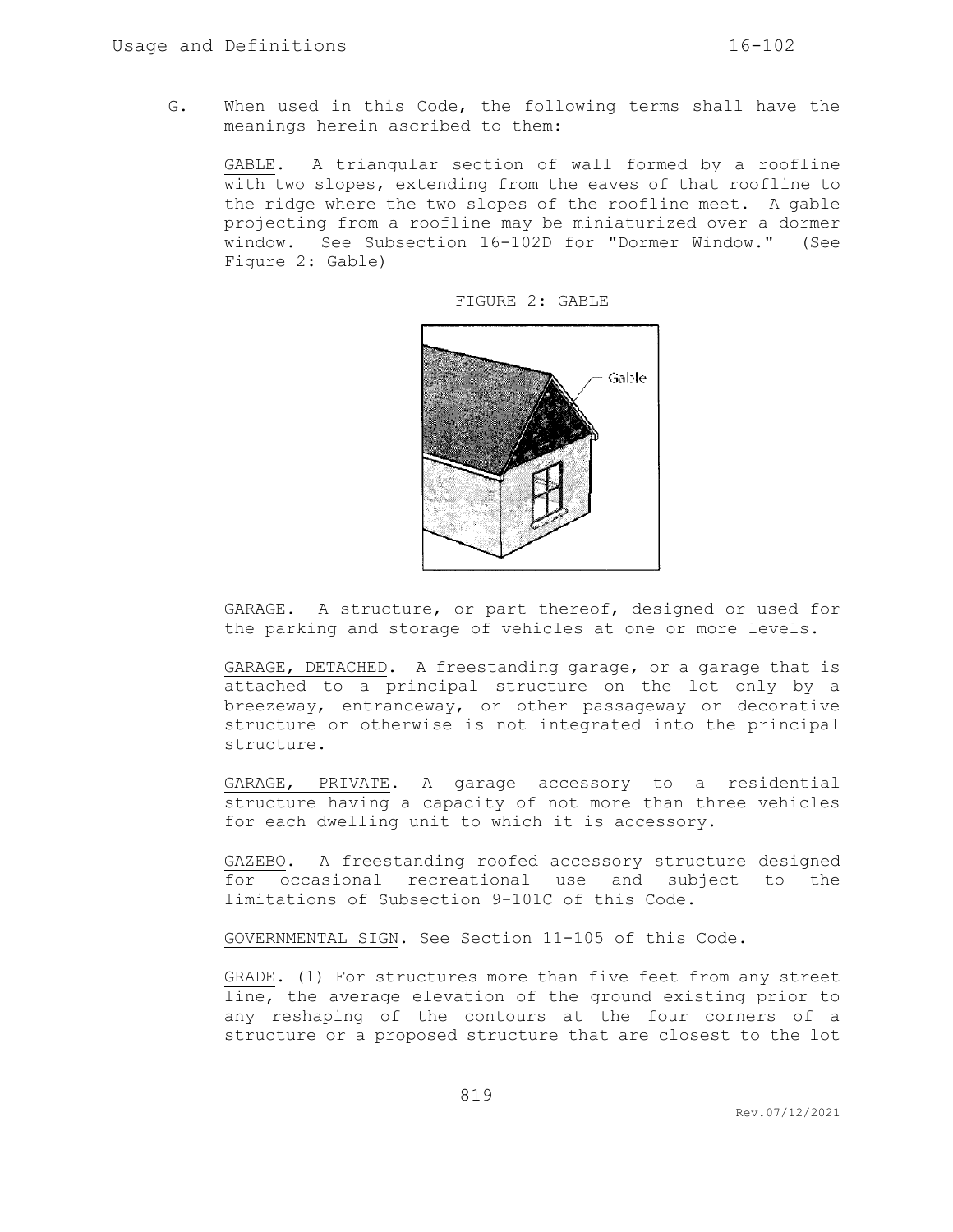lines. When the existing ground level slopes away from any such corner, then the elevation of the ground at such corner shall be measured at the lowest point lying within six feet of such corner. (2) For structures any portion of which are located within five feet of a street line or lines, the curb elevation, or the average of the curb elevation, at such street line or lines.

GRADING. Reshaping natural land contours using natural land materials.

GROUND SIGN. See Section 11-105 of this Code.

GROUP FAMILY HOUSEHOLD. A group of not more than six persons not constituting a family as defined in this Code but living together in a dwelling unit under a common housekeeping management based on an intentionally structured relationship of mutual responsibility providing an organization and stability essentially equivalent to, and having many aspects in common with, those found in families based on relationships of blood, marriage, or legal adoption and having at least one adult resident who is domiciled in the dwelling unit and is capable of, and in fact is, functioning as a head of the household. The following are specifically excluded from this definition: living arrangements that serve as an alternative to incarceration, hospitals and clinics, boarding houses, convalescent homes, homes for the aged, and similar facilities.

GUTTER. A shallow channel of metal or wood set immediately below or along the eaves of a building to catch and carry off rainwater from the roof.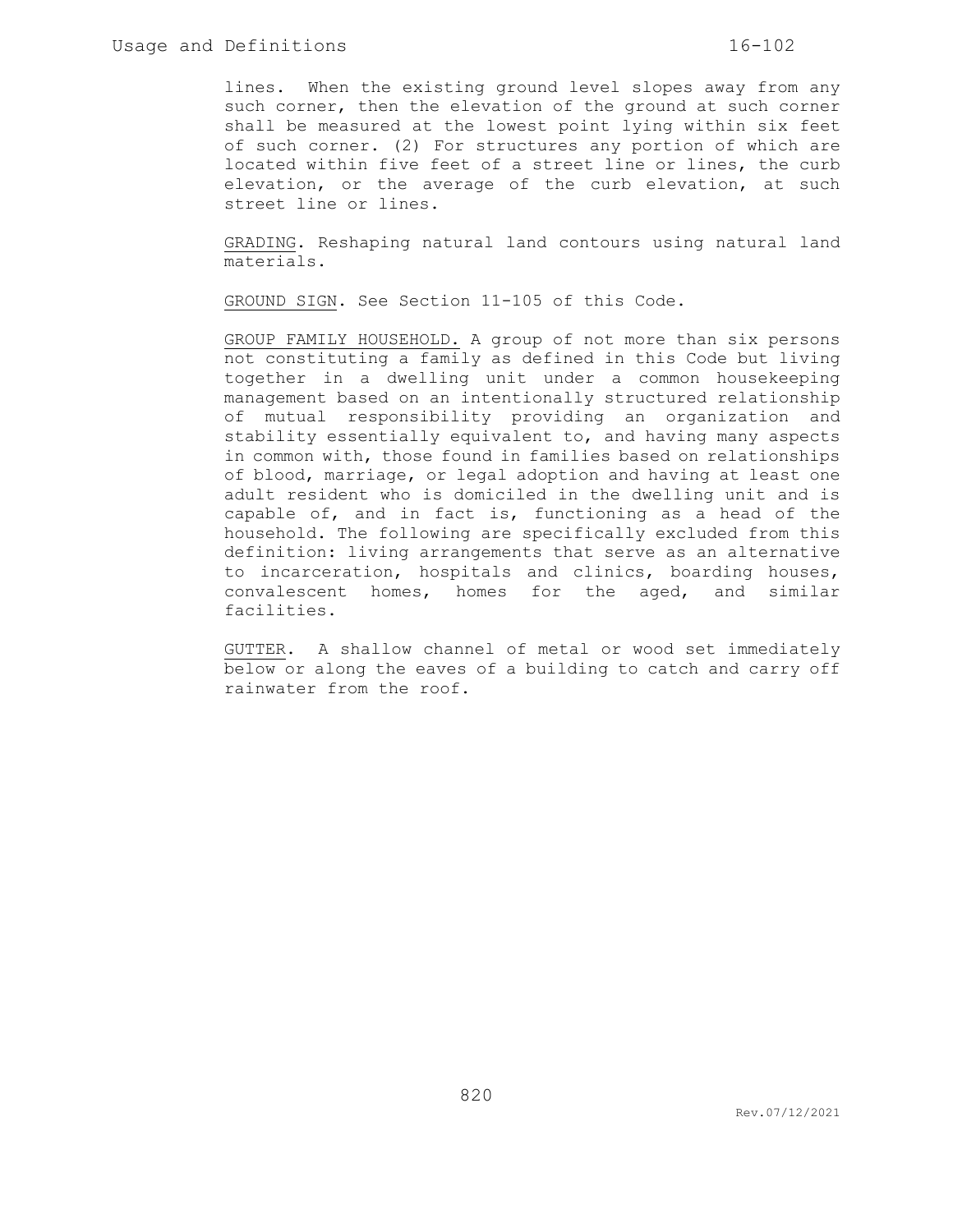H. When used in this Code, the following terms shall have the meanings herein ascribed to them:

HEIGHT. The vertical distance measured from grade at the front of a structure to the highest point of the roof for flat roofs, to the deck line for mansard roofs and to the mean height between eaves and ridge for gable, hip, and gambrel roofs or to the highest point of a structure without a roof. Where a parapet wall, penthouse, mechanical equipment, or any similar structure is located on the roof of a building, building height shall be measured to the highest point of said structure if any part of it extends above the height as measured pursuant to the first sentence of this definition. Chimneys of residential buildings shall be disregarded determining the height of such buildings. Where a structure faces more than one street, the structure face with the greater height when measured as herein required shall be deemed to be the front of the structure for purposes of measuring structure height. Building height shall be measured on a gable if (a) the width of any one gable exceeds 30 percent of the length of the building side on which the gable is measured, which length shall be measured to the outer edges, or (b) if the combined total roof area of all gables exceeds 30 percent of the total roof area of the building.

HEIGHT, MAXIMUM. The vertical distance measured from grade to the highest point of a structure. Chimneys of single family residential buildings shall be disregarded in determining the maximum building height of such buildings. Where a parapet wall, penthouse, mechanical equipment, or any similar structure is located on the roof of a building, maximum building height shall be measured to the highest point of said structure if any part of it extends above the height as measured pursuant to the first sentence of this definition.

HOLIDAY DECORATIONS. See Section 11-105 of this Code.

HOME OCCUPATION. See Subsection 9-102B of this Code.

HOTEL. An establishment that is designed for transient guests, that is commonly known as a hotel in the community in which it is located, and that provides customary hotel services such as maid service, furnishing and laundry of linen, telephone service, desk service, bellboy service, and the use and upkeep of furniture.

821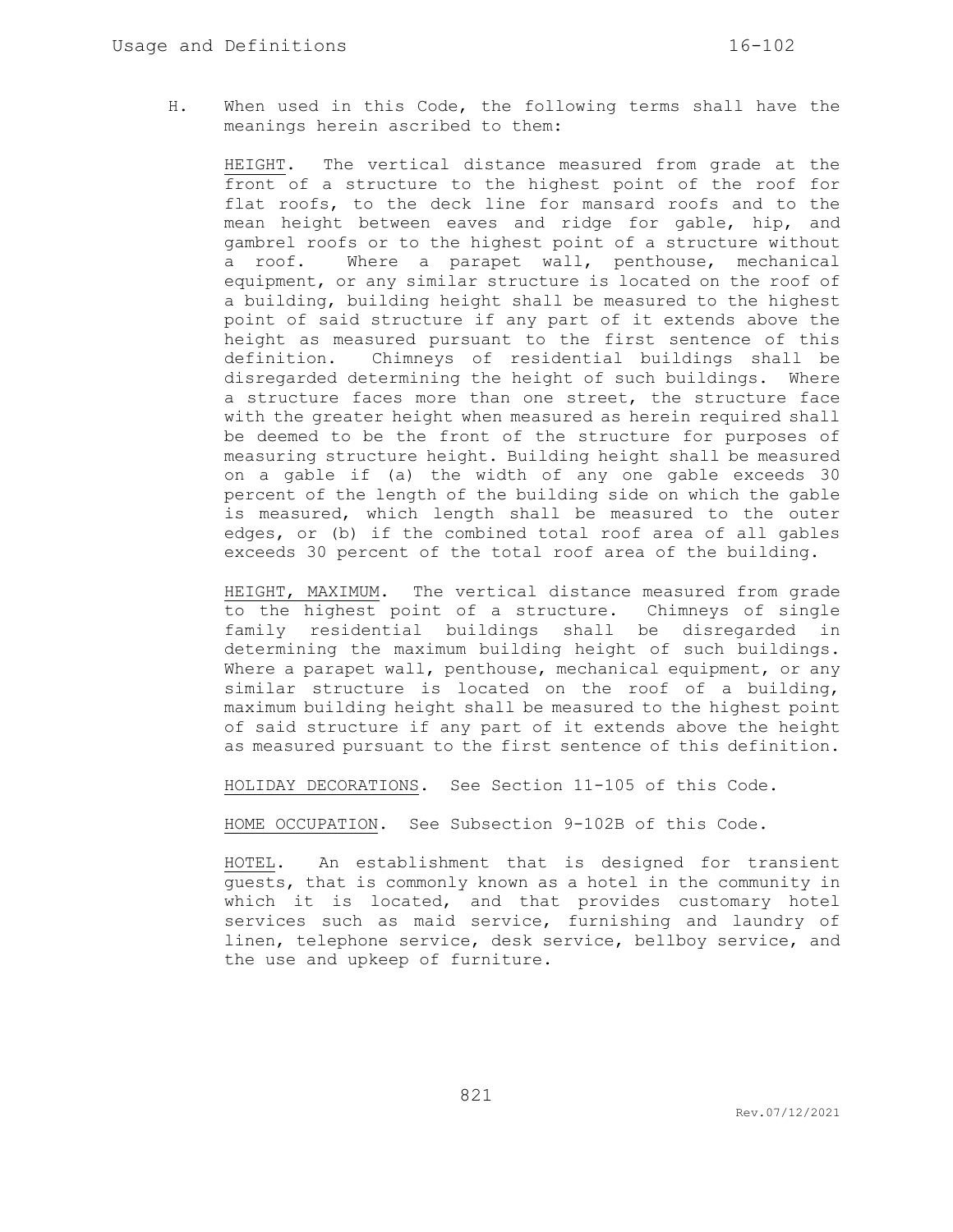I. When used in this Code, the following terms shall have the meanings herein ascribed to them:

IDENTIFICATION SIGN. See Section 11-105 of this Code.

IMPERVIOUS SURFACE. Any material covering the ground that is incapable of being penetrated by water or the ground itself if it has been made impervious due to compaction or other manmade condition regardless of the material placed on that ground. "Impervious surface" includes houses, garages, sheds, and other buildings; decks and patios; sidewalks, driveways, and other paved areas; compacted gravel or similar materials; and similar areas that are constructed or otherwise created in a manner that causes water runoff rather than allowing water to run into the ground. "Impervious surface" includes all in-ground swimming pools and any related aprons constructed with impervious materials and those above-ground swimming pools that are, because of their size, method of installation, installation of decking or other accessories, or other features, not readily removable during off-season months and remain in place year-round. "Impervious Surface" does not include (a) ponds or other water bodies with natural bottoms, or (b) wooden planked decks with spacing between the planks and permeable ground beneath the deck, or (c) patios or other areas constructed of permeable materials with permeable ground beneath the area. The determination whether a particular material or area is impervious or permeable shall be made by the Village Engineer or Director of Community Development. See also Subsection 16-102B for the definition of "Building Coverage" and Subsection 16-102L for the definition of "Lot Coverage."

IMPROVEMENT OR FACILITY, PUBLIC. A sanitary sewer, storm sewer, drainage appurtenance, water main, roadway, parkway, sidewalk, planting strip, or other facility for which the Village or any other government agency may assume maintenance or operational responsibility.

INSTITUTIONAL BUILDING. Any building the principal use of which is an institutional use.

INSTITUTIONAL USE OR PURPOSE. Any use permitted in the Institutional Buildings District.

INTEGRATED CENTER. A grouping of compatible uses on a single zoning lot, such uses being in either single ownership or under unified control.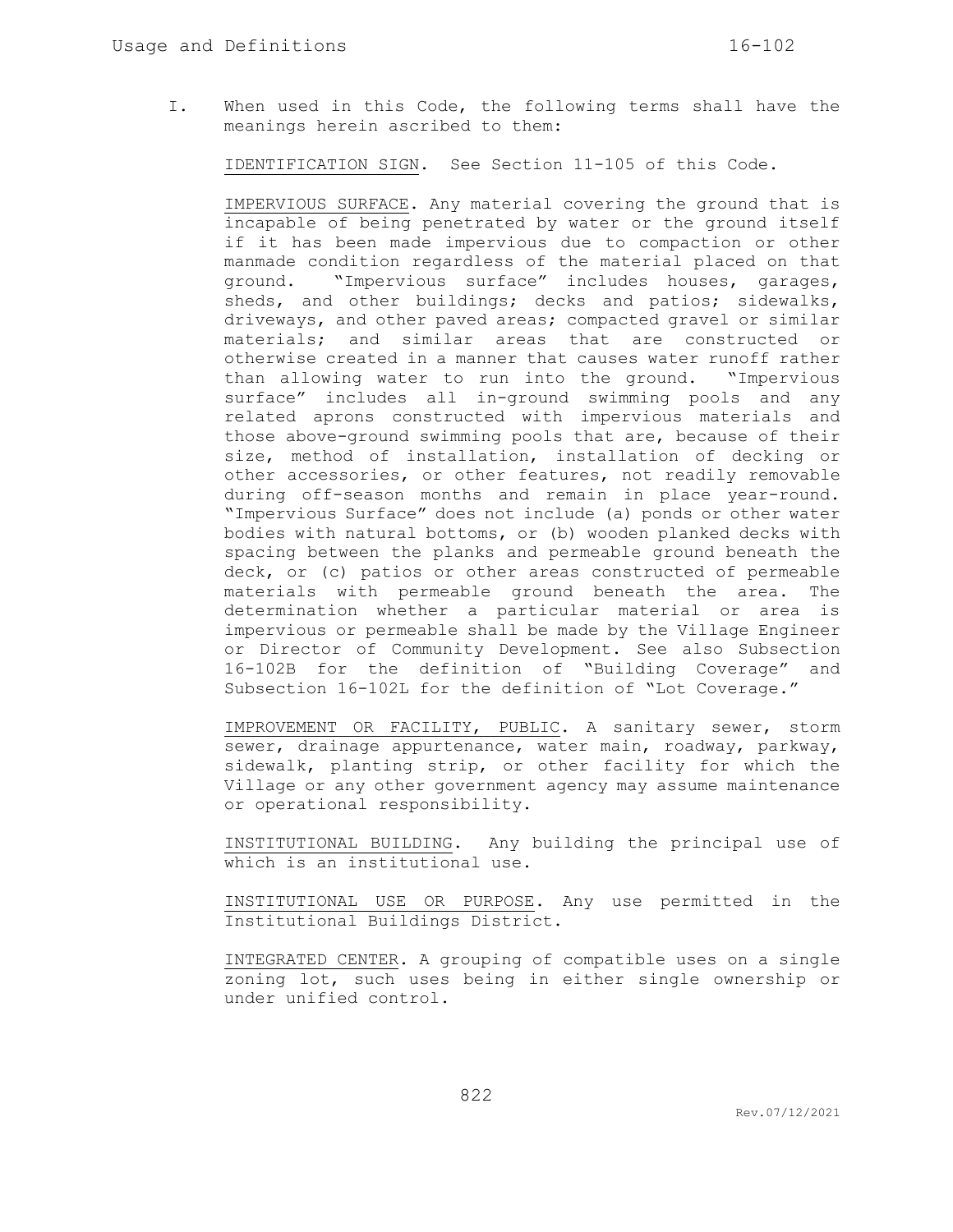INTERPRETATION. See Section 14-301 and Article XV, Part II, of this Code.

INTERIOR LOT. See Subsection 16-102L for "Lot, Interior."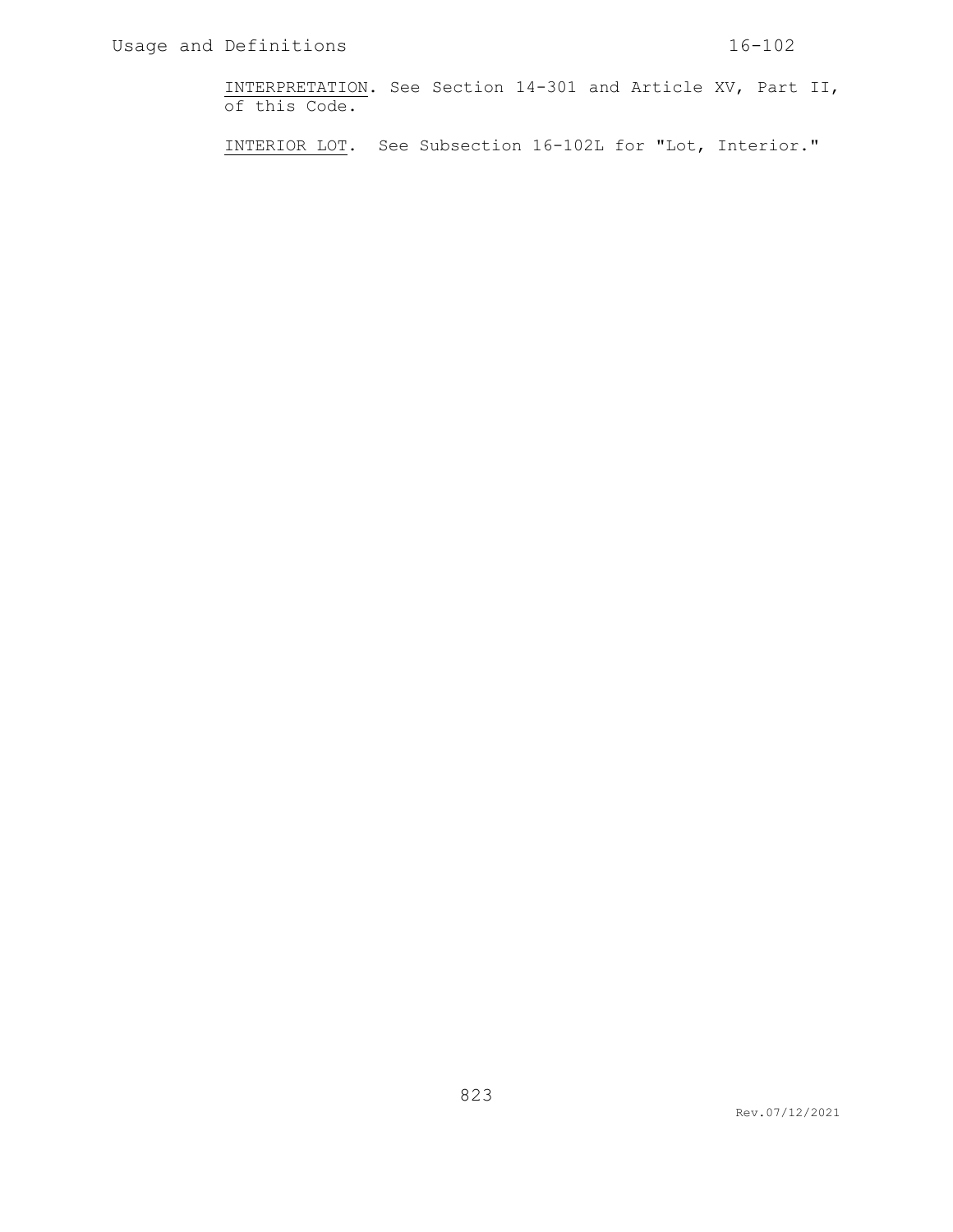J. When used in this Code, the following term shall have the meaning herein ascribed to it:

JOINT IDENTIFICATION SIGN. See Section 11-105 of this Code.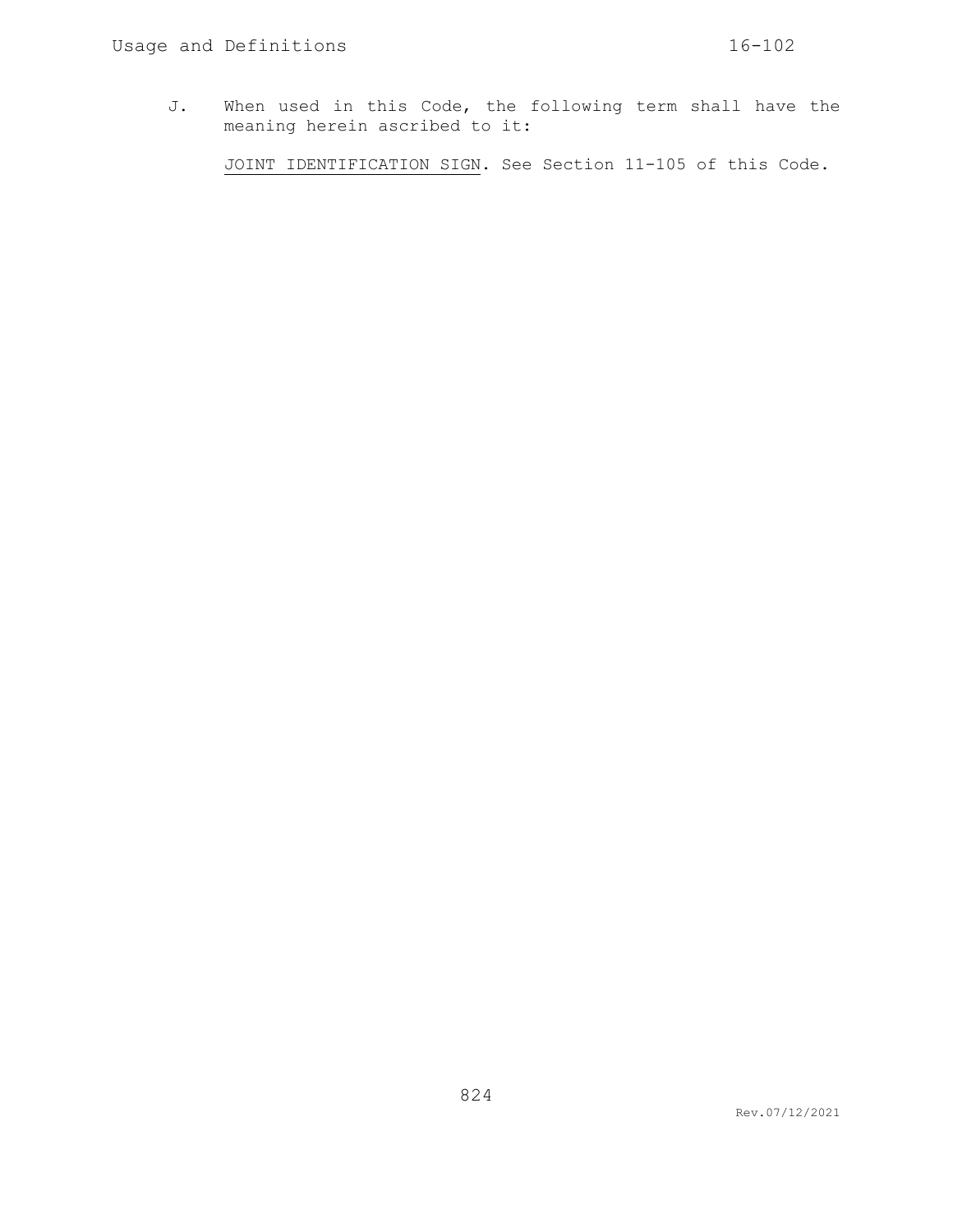K. When used in this Code, the following term shall have the meaning herein ascribed to it:

Kratom. The leaves of the tropical Mitragyna Speciosa tree native in Southeast Asia.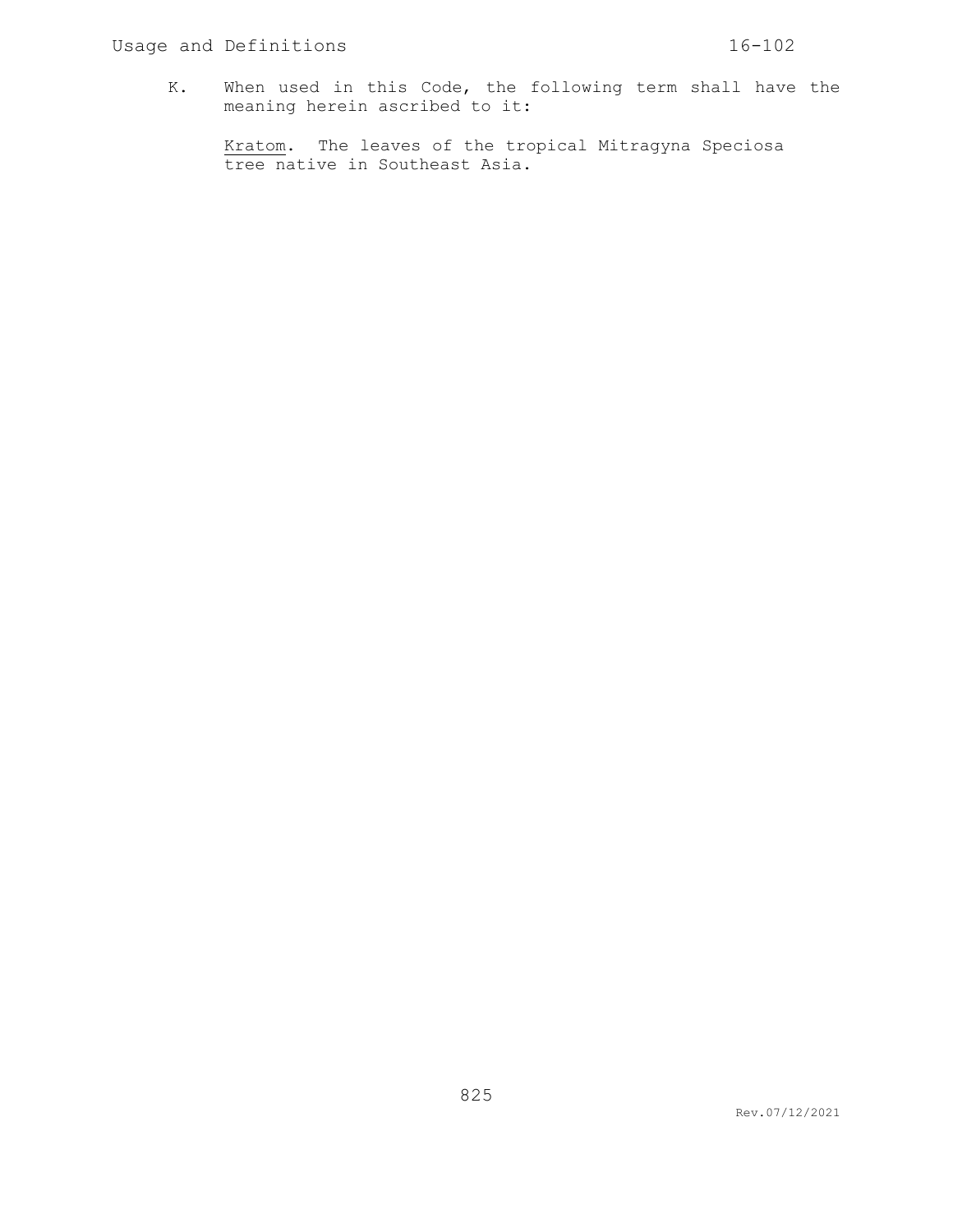L. When used in this Code, the following terms shall have the meanings herein ascribed to them:

LA GRANGE CODE OF ORDINANCES. The La Grange Code of Ordinances, as amended from time to time. See Subsection 16- 102M for "Municipal Code".

LANDBANKING. Setting aside land area for future use. See also Subsection 10-101E of this Code.

LEGAL NONCONFORMING LOT OF RECORD. See Subsection 16-102N for "Nonconforming Lot of Record, Legal."

LESS RESTRICTIVE DISTRICT. See Section 2-102 of this Code.

LIMOUSINE RENTAL SERVICE. The rental of luxury chauffeurdriven automobiles on an hourly or daily non-mileage metered basis.

LIVE ENTERTAINMENT. A public performance intended to be diverting or engaging with or without the use of instrumental, electronic, or mechanical accompaniment.

LOADING SPACE. An unobstructed hard-surfaced area, no part of which is located in a street or public right-of-way used for the standing, loading, or unloading of one truck or trailer.

LOT. See "Lot of Record" and "Lot, Zoning," infra. Unless the context indicates otherwise, all references in this Code to a "lot" shall be deemed to mean a "zoning lot."

LOT AREA, TOTAL. The total land and water area included within lot lines, excluding, however, areas subject to easements for public or private access or egress.

LOT AREA PER UNIT. That portion of the total lot area allocated for each dwelling unit located on a lot.

LOT, BUILDABLE AREA OF A. That portion of a lot bounded by the required yards.

LOT, BUILDABLE WIDTH OF A. The width of a lot remaining as buildable after side yards and corner side yards are provided.

LOT, CORNER. A lot abutting upon two or more streets at their intersection or junction or a lot bounded on two sides by a curving street where it is possible to draw two intersecting tangents, one each commencing at each of the two points of intersection of the lot lines and street line, which intersect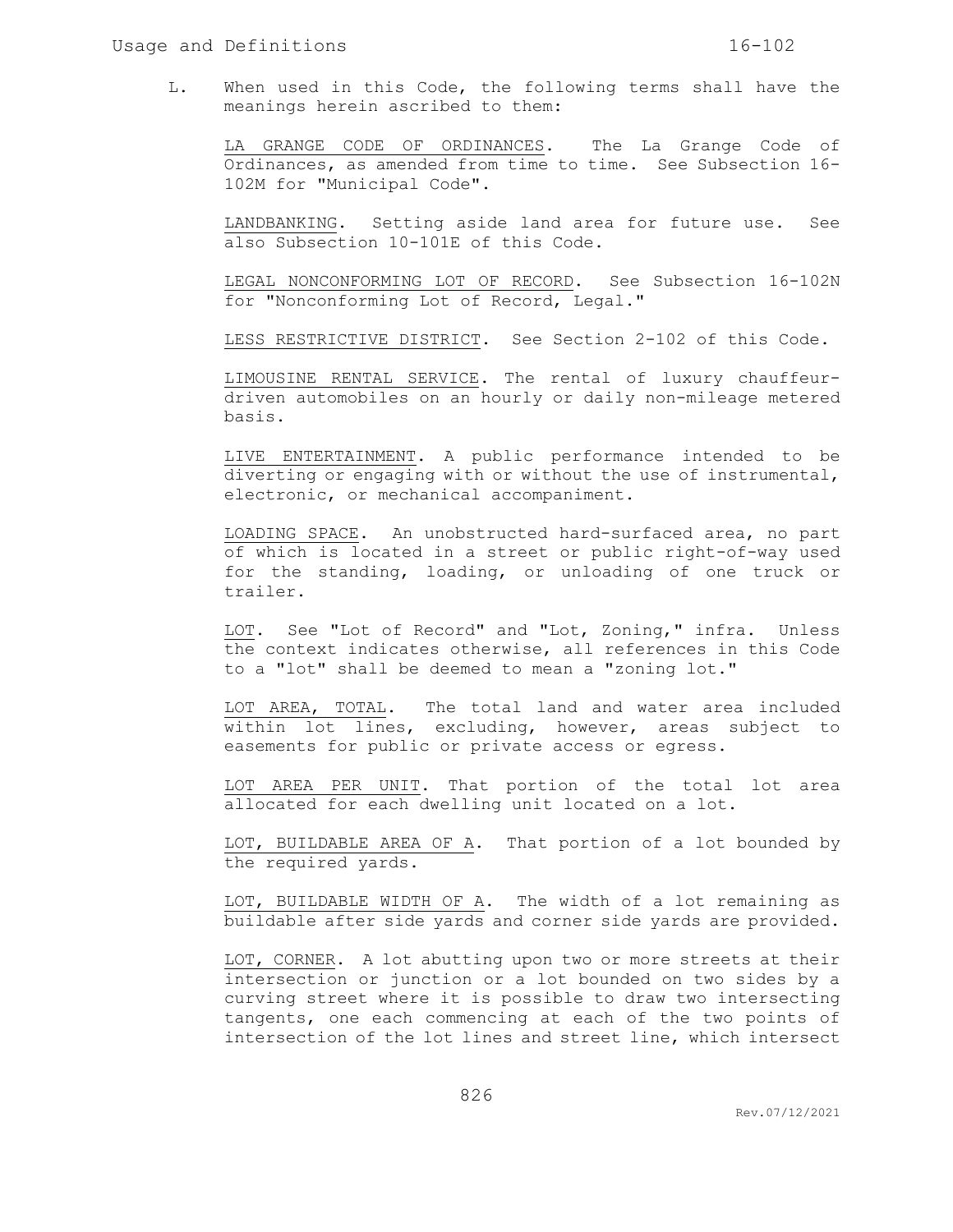with each other to form an interior angle of less than [135] degrees.

LOT COVERAGE. The percentage of a lot's area that is covered by any building, structure, or impervious surface, other than public sidewalks. The calculation of lot coverage shall not include (a) 50 percent of the square footage of a detached garage located entirely within the rear 50 percent of a zoning lot in the R-3 District, R-4 District, R-5 District, or R-6 District up to a maximum exclusion of 330 square feet, or (b) 450 square feet of a driveway from the front lot line to a detached garage that is located entirely within the rear 50 percent of a zoning lot in the R-3 District, R-4 District, R-5 District, or R-6 District, or (c) the first 160 square feet of a one-story open front porch in the R-3 District, R-4 District, R-5 District, or R-6 District on the condition that a permanent, binding declaration of restriction is recorded against the subject property providing that the open front porch shall never be enclosed with screens, walls, or any other form of partition. See Subsection 16-102I of this Section for the definition of "Impervious Surface." See also Subsection 16-102B of this Section for the definition of "Building Coverage."

LOT DEPTH. The mean horizontal distance between the front and rear lot lines.

LOT, INTERIOR. A lot other than a corner lot.

LOT LINES. The property lines bounding a lot; provided, however, that when a lot includes land subject to a public right-of-way easement for street purposes, the line separating such right-of-way from the rest of the lot shall be deemed to be the lot line.

LOT LINE, CORNER SIDE. Any street line of a corner lot other than its front lot line.

LOT LINE, FRONT. In the case of an interior lot abutting upon only one street, the line separating such lot from such public right-of-way; in the case of a through lot, each line separating such lot from a public right-a-way shall be considered a front lot line; in the case of a corner lot, the shorter lot line separating such lot from a public right-ofway shall be considered to be the front lot line.

LOT LINE, REAR. That lot line that is parallel to and most distant from the front lot line of the lot; provided, however, that in any case where no lot line of at least 20 feet in length is parallel to the front lot line, an imaginary line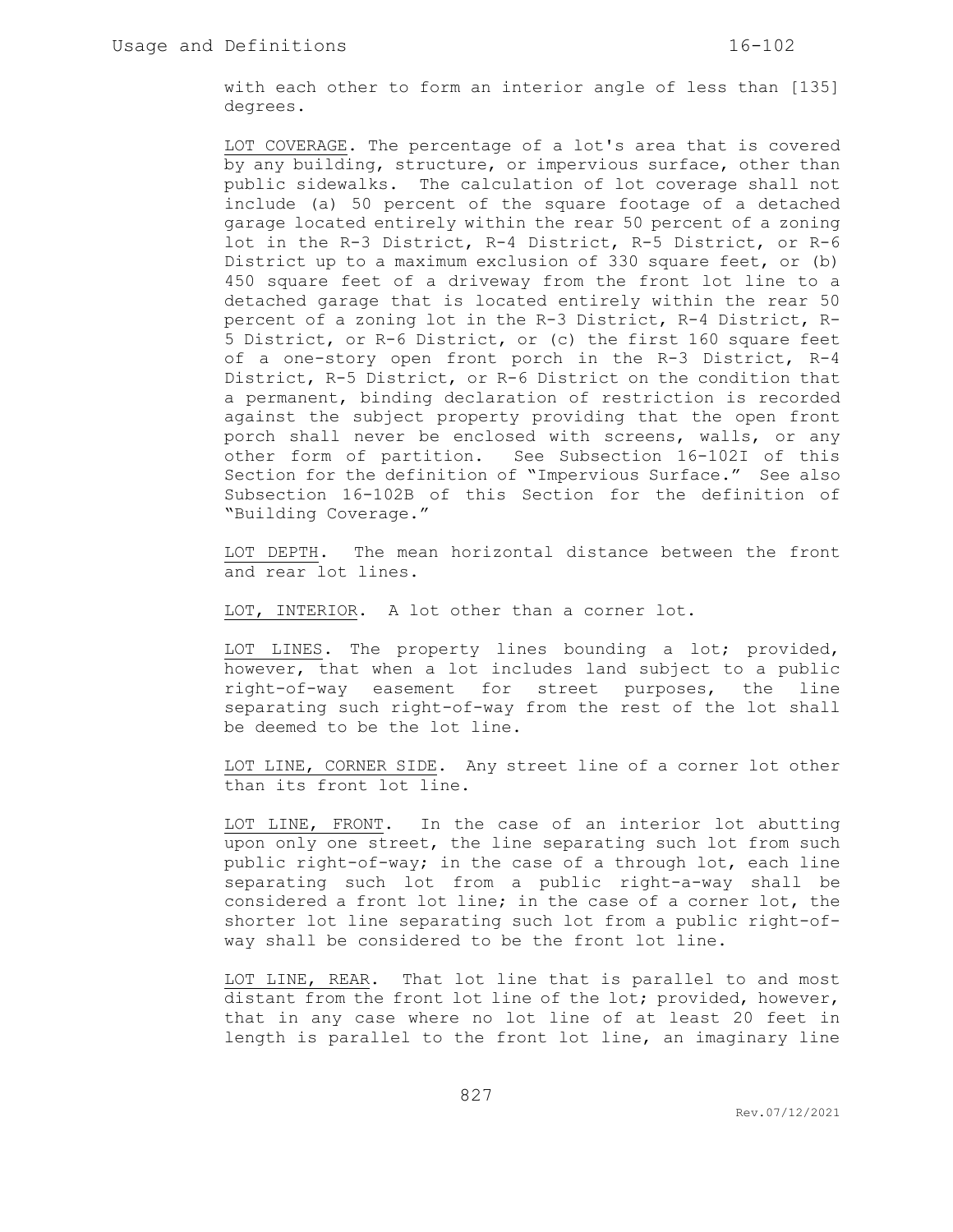20 feet in length, entirely within the lot, parallel to, and at the maximum possible distance from, the front lot line shall be considered to be the rear lot line.

LOT LINE, SIDE. Any lot line other than a front, cornerside, or rear lot line.

LOT, MINIMUM TOTAL AREA OF. The smallest lot on which a particular use or structure may be located in a particular district.

LOT OF RECORD. A lot that is part of a subdivision, the properly approved plat of which has been recorded in the office of the Recorder of Deeds or Registrar of Titles of Cook County, Illinois, or a parcel of land separately described in a recorded deed. See also Subsection 16-102N for "Nonconforming Lot of Record" and "Nonconforming Lot of Record, Legal."

LOT, REVERSED CORNER. A corner lot the corner side lot line of which is substantially a continuation of the front lot line of the zoning lot abutting the rear lot line of that corner lot. (See Figure 3; Reversed Corner Lot)



FIGURE 3: REVERSED CORNER LOT

LOT, THROUGH. A lot having frontages on two non-intersecting streets.

LOT, WIDTH OF. The shortest horizontal distance between side lot lines measured by a line passing through the point of the required front yard line equidistant from the points where the front yard line intersects the side yard lines (measured along the front yard line); provided, however, that the length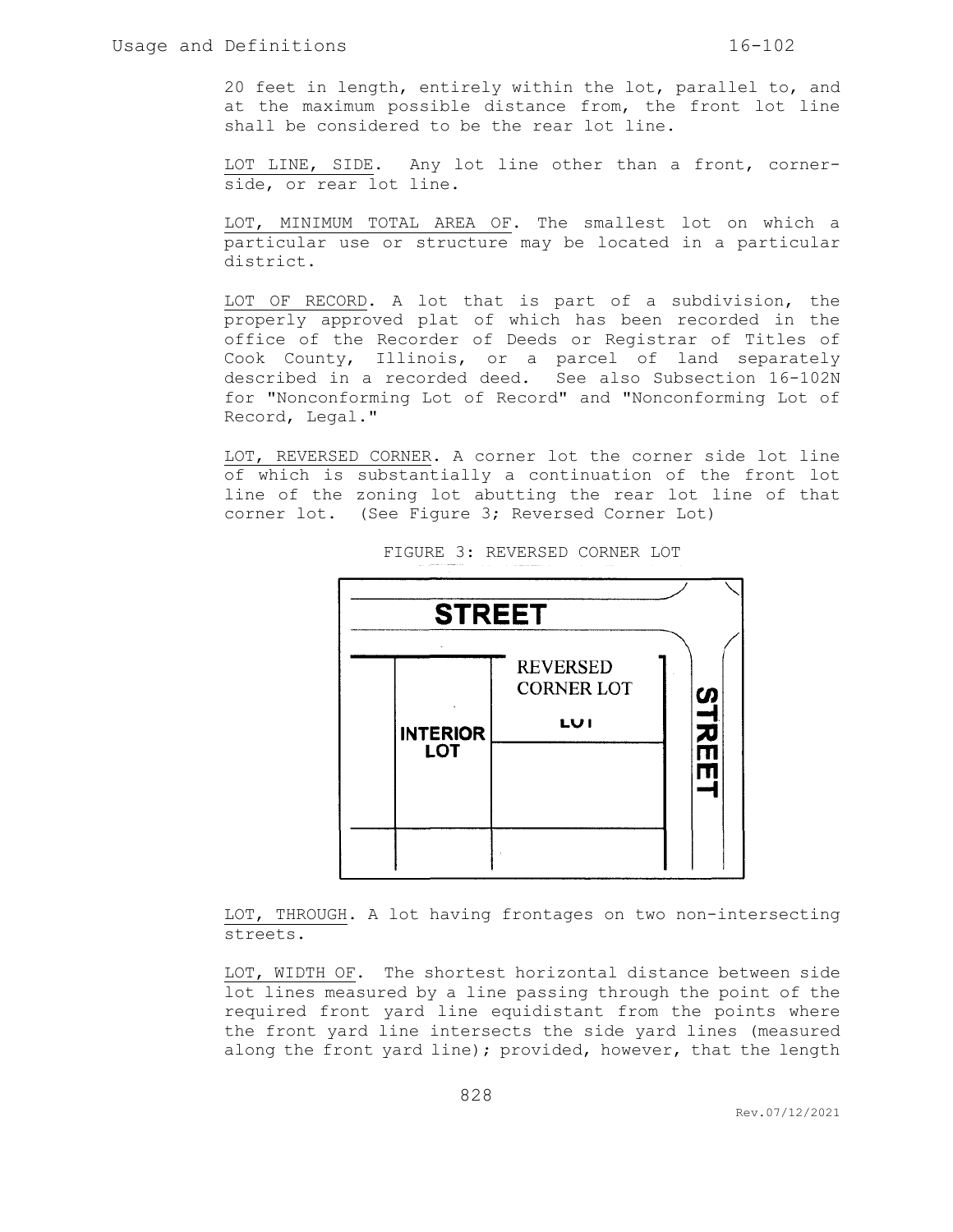of the front lot line shall not be less than 80 percent of the required minimum lot width.

LOT, ZONING. A tract of land, located entirely within one block and under unified ownership that is either:

- 1. occupied by a principal building or use and its accessory buildings or uses; or
- 2. designated by the owner or developer at the time of filing for any zoning approval or building permit to be developed for a principal building or use and its accessory buildings or uses.

For purposes of determining whether a yard or other open space abutting a principal structure is part of the same zoning lot as the principal structure, the yard or open space shall be deed to be "occupied" if the principal structure has been constructed, altered, or expanded at any time after its initial construction such that it would create a yard or setback nonconformity or would increase the degree of an existing yard or setback nonconformity if the yard or open space at issue is not considered part of the zoning lot.

A zoning lot may consist of one or more lots of record.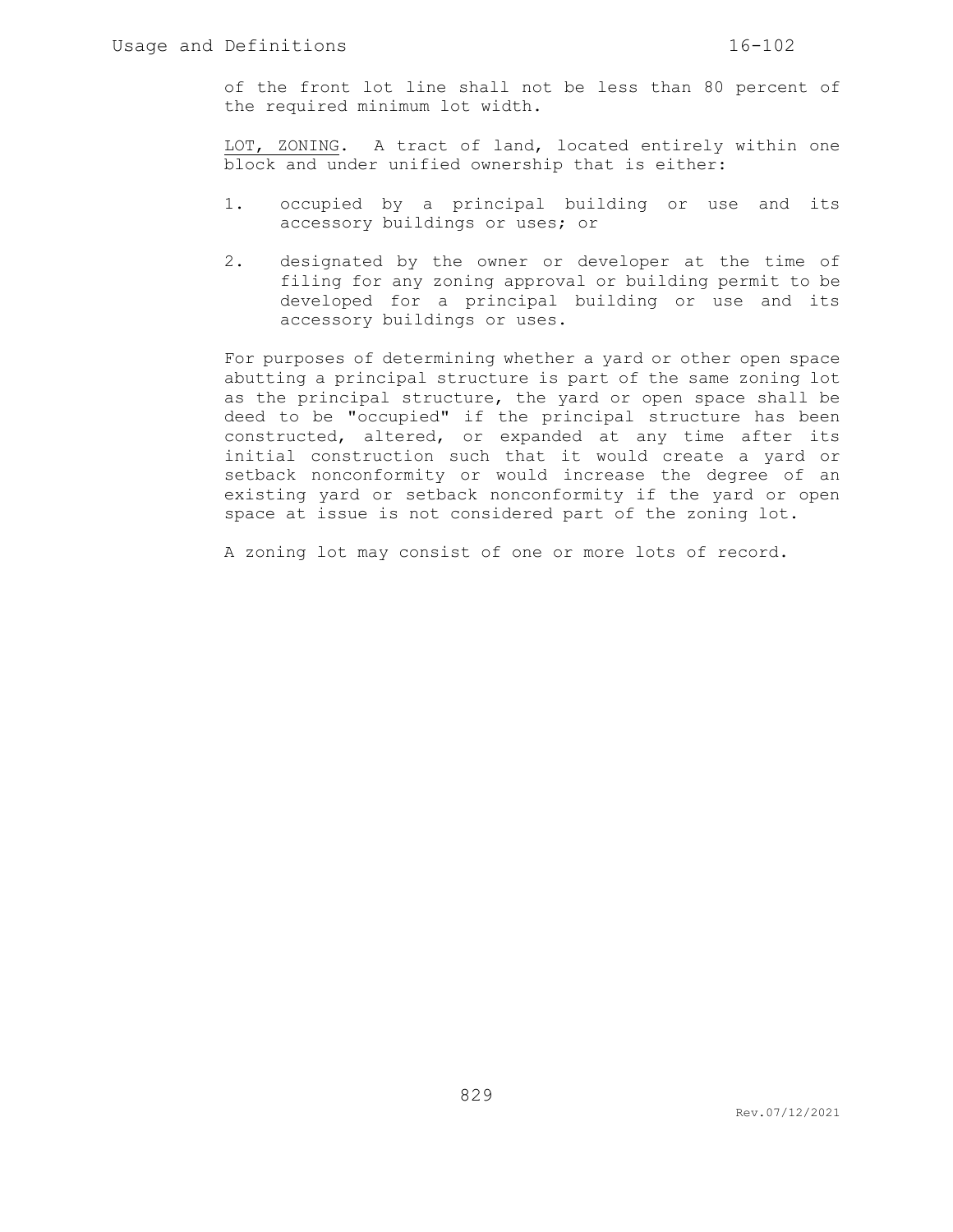M. When used in this Code, the following terms shall have the meanings herein ascribed to them:

MAJOR AUTOMOBILE REPAIR. See Subsection 16-102A of this Section.

MARQUEE OR CANOPY. A roof-like structure of a permanent nature that projects from the wall of a building.

MARQUEE SIGN. See Section 11-105 of this Code.

MEDICAL CANNABIS DISPENSARY. A medical cannabis dispensing organization as defined in the Illinois Compassionate Use of Medical Cannabis Pilot Program Act.

MEMORIAL GARDEN. A parcel of landscaped ground used for the burial of cremated human remains directly into the earth.

MEMORIAL SIGN. See Section 11-105 of this Code.

MINIMUM LOT AREA. See Subsection 16-102L of this Section.

MINOR AUTOMOBILE REPAIR. See Subsection 16-102A of this Section.

MORE RESTRICTIVE DISTRICT. See Section 2-102 of this Code.

MOTEL. An establishment that provides services similar to a hotel but that is designed to attract primarily automobile transients and that has individual entrances from the outside of the building for at least 25 percent of the dwelling or rooming units located therein.

MOVING SIGN. See Section 11-105 of this Code.

MULTIPLE FAMILY DWELLING. See Subsection 16-102D of this Section.

MUNICIPAL CODE. The La Grange Code of Ordinances.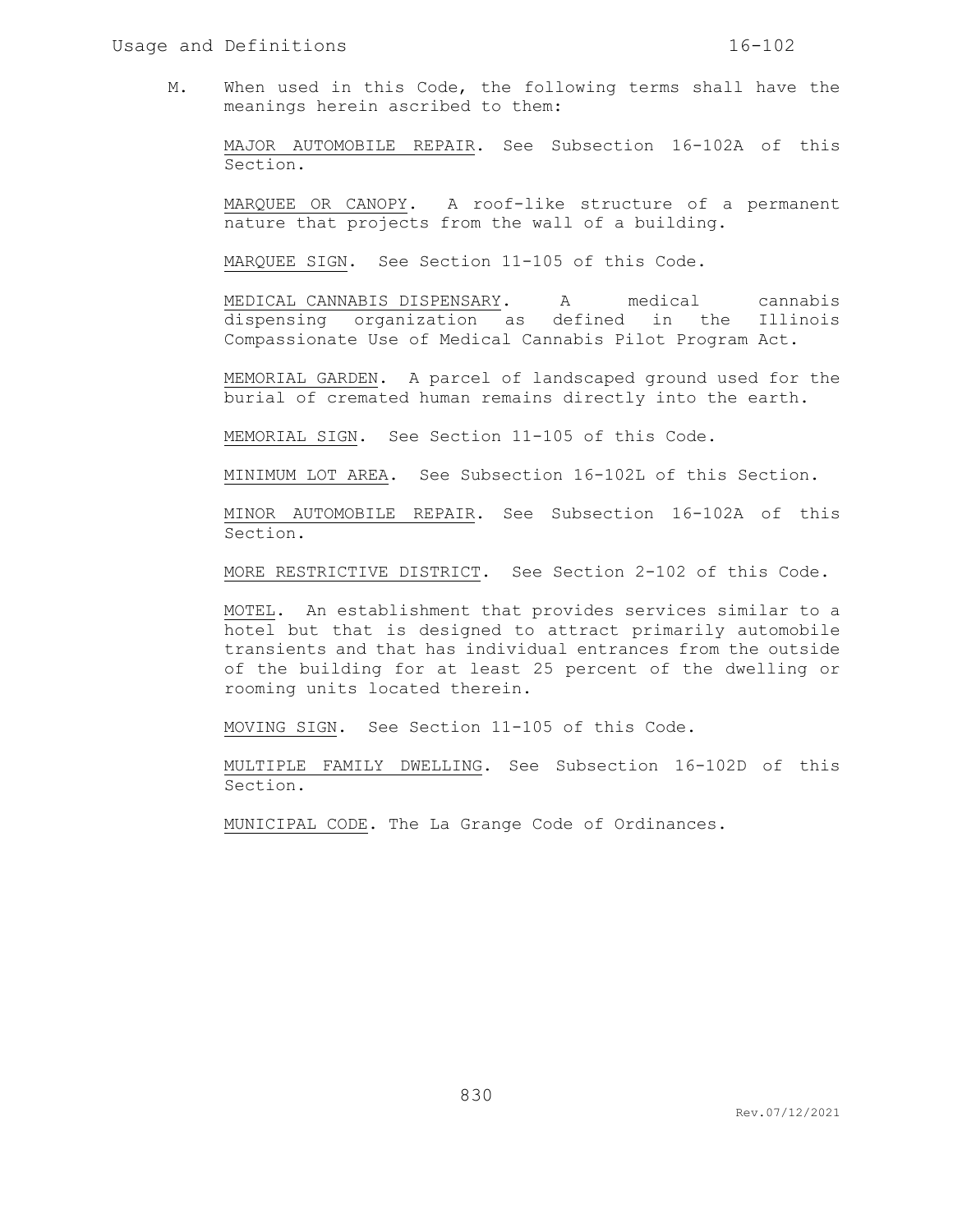N. When used in this Code, the following terms shall have the meanings herein ascribed to them:

NAME PLATE SIGN. See Section 11-105 of this Code.

NET FLOOR AREA. See Subsection 16-102F of this Section.

NONCONFORMING LOT OF RECORD. A lot of record that does not comply with the lot requirements for any permitted use in the district in which it is located.

NONCONFORMING LOT OF RECORD, LEGAL. A nonconforming lot of record that:

- (a) was created by a plat or deed recorded at a time when, and came into ownership separate from adjoining tracts of land at a time when, the creation of a lot of such size, shape, depth, and width at such location would not have been prohibited by any ordinance or other regulation; and
- (b) has remained in separate and individual ownership from adjoining tracts of land continuously during the entire time that the creation of such a lot has been prohibited by any applicable ordinance or other regulation.

NONCONFORMING SIGN. Any sign lawfully existing on the effective date of this Code, or any amendment to it rendering such sign nonconforming, that does not comply with all of the standards and regulations of this Code or any such amendment hereto.

NONCONFORMING STRUCTURE. Any building or structure, other than a sign, lawfully existing on the effective date of this Code, or any amendment to it rendering such building or structure nonconforming, that:

- (a) does not comply with all of the regulations of this Code, or any such amendment thereto, governing parking, loading, or bulk and space requirements for the zoning district in which such building or structure is located; or
- (b) is located on a lot that does not, or is so located on a lot as not to, comply with the yard or setback requirements for the zoning district in which such building or structure is located; or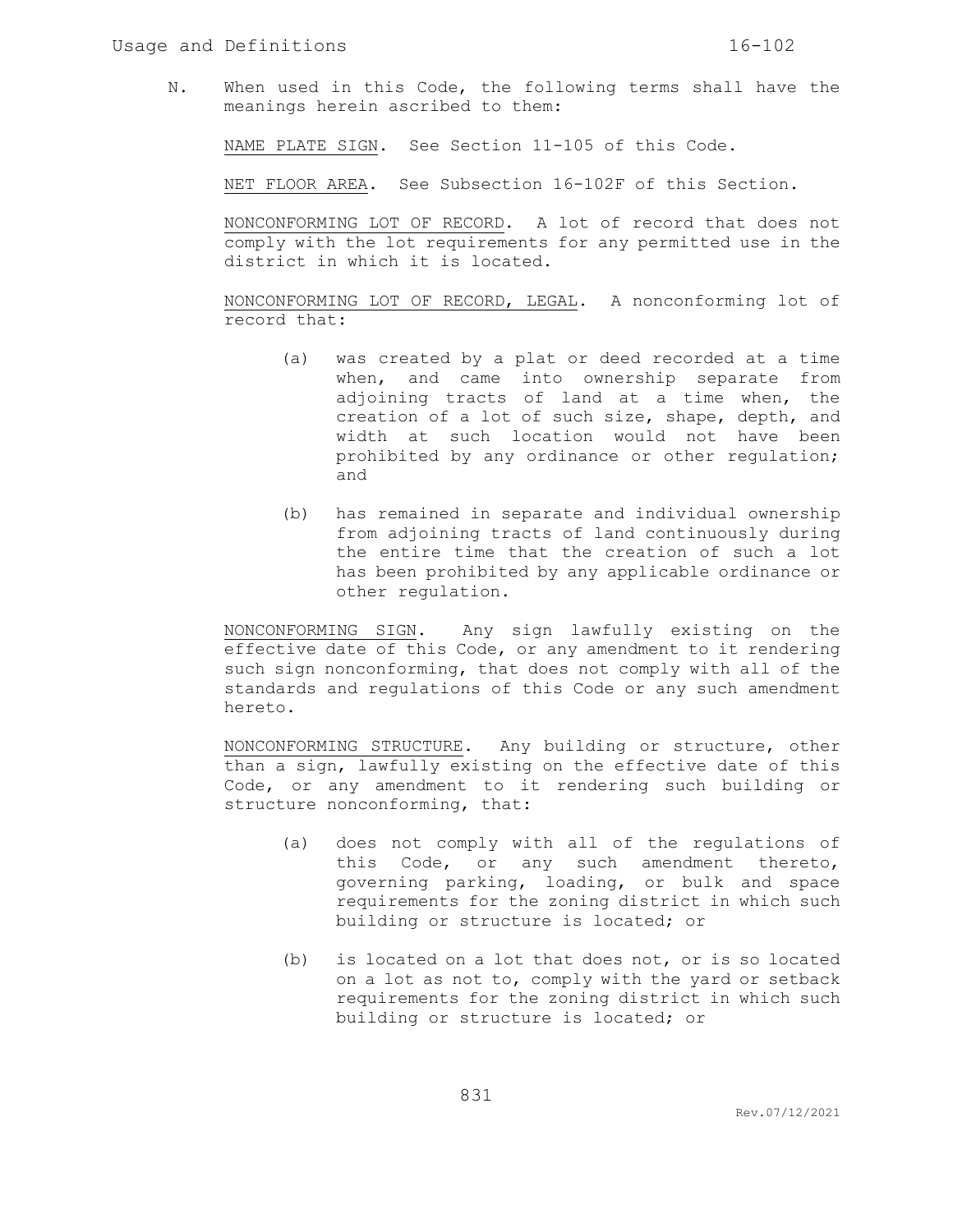- (c) both (a) and (b); except
- (d) any building containing more than one dwelling unit in addition to the number permitted by the district regulations in the district where it is located shall be deemed to be a nonconforming use rather than a nonconforming structure.

NONCONFORMING USE. Any use lawfully being made of any land, building or structure, other than a sign, on the effective date of this Code, or any amendment to it rendering such use nonconforming, that does not comply with all of the regulations of this Code, or any such amendment hereto, governing use for the zoning district in which such land, building or structure is located.

NURSING AND PERSONAL CARE FACILITY. An establishment that provides full-time nursing and health-related personal care, but not hospital services, with in-patient beds for three or more individuals who are not related by blood or marriage to the operator and who, by reason of advanced age, chronic illness, or infirmity, are unable to care for themselves. No care for the acutely ill or surgical or obstetrical services shall be provided in such an establishment; a hospital shall not be construed to be included in this definition.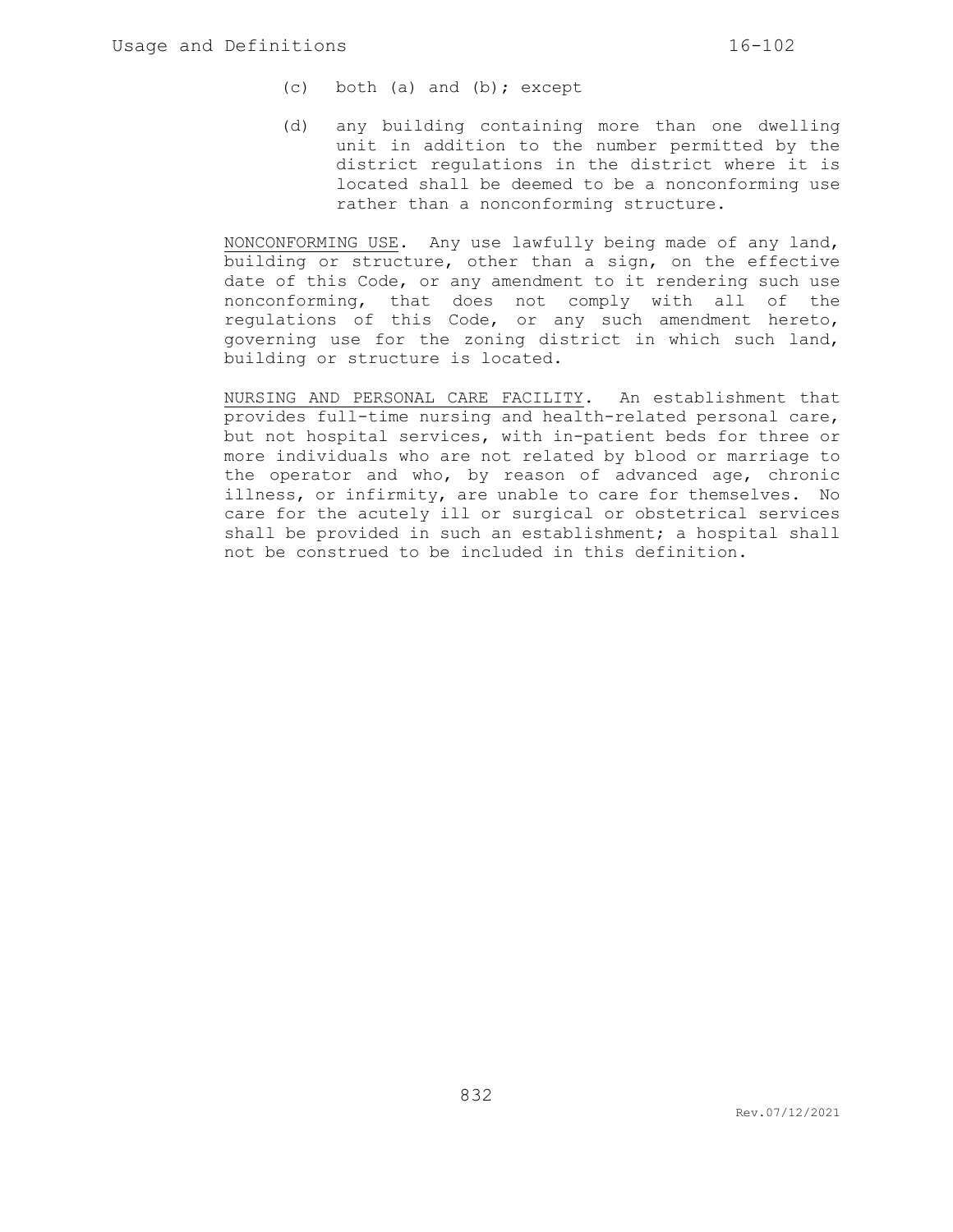O. When used in this Code, the following terms shall have the meanings herein ascribed to them:

OFFICE BUILDING. Any building the principal use of which is an office use.

OFFICE DISTRICT. Any district, except the Open Space District, whose designation begins with the letter "O" as set forth in Section 2-101 of this Code.

OFFICE USE OR PURPOSE. Any use permitted in an Office District.

OFFICIAL COMPREHENSIVE PLAN. See Subsection 2-105B of this Code.

OFFICIAL MAP. See Section 2-106 of this Code.

ON-SITE INFORMATIONAL SIGN. See Section 11-105 of this Code.

OPEN SALES LOT. Land used or occupied for the purpose of buying, selling, or renting merchandise out-of-doors.

OPEN SPACE AND USABLE OPEN SPACE. An area or areas of a lot, including required yards, that is:

- (a) open and unobstructed from ground to sky except by facilities specifically designed, arranged, and intended for use in conjunction with passive or active outdoor recreation or relaxation; and
- (b) located at least five feet from any structure except structures specifically designed, arranged, and intended for use in conjunction with passive or active outdoor recreation or relaxation; and
- (c) landscaped, maintained, or otherwise treated to create a setting appropriate to recreation or relaxation; and
- (d) accessible and usable by the residents of all dwellings, or the users of all non-residential buildings, it is intended or required to serve; and
- (e) not covered by water or devoted to agricultural production.

OPEN SPACE, COMMON. Open space held in private ownership, regularly available for use by the occupants of more than one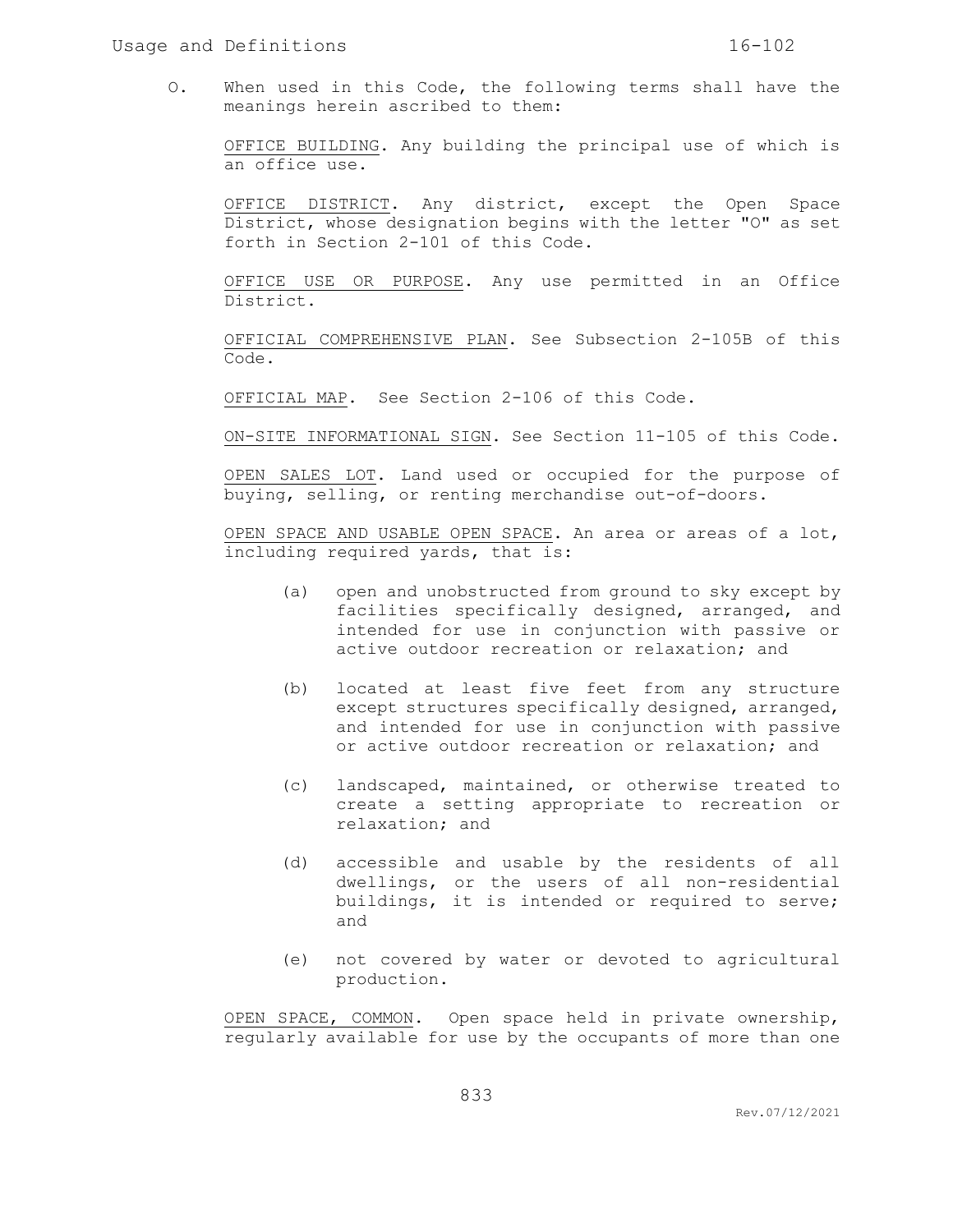dwelling or the users of more than one non-residential building.

OPEN SPACE, PRIVATE. Open space held in private ownership, the use of which is normally limited to the occupants of one dwelling or the users of one non-residential building.

OPEN SPACE, PUBLIC. Open space dedicated to or owned by any government or governmental agency or authority.

OUTDOOR KITCHEN. An outdoor structure or installation accessory to a single family detached dwelling that is designed and intended for preparation and cooking of food, that includes one or more types of cooking fixtures such as a grill, cook top, oven, and fireplace; that may include cabinets or other storage places; that may be partially but not fully enclosed with railings, low walls, screening, or similar elements; and that may be covered or partially covered by a roof, canopy, or trellis-like latticework; and subject to the limitations of Subsection 9-101C of this Code.

OWNER. Includes the holder of legal title as well as holders of any equitable interest, such as trust beneficiaries, contract purchasers, option holders, lessees under leases having an unexpired term of at least 10 years, and the like. Whenever a statement of ownership is required by this Code, full disclosure of all legal and equitable interests in the property is required.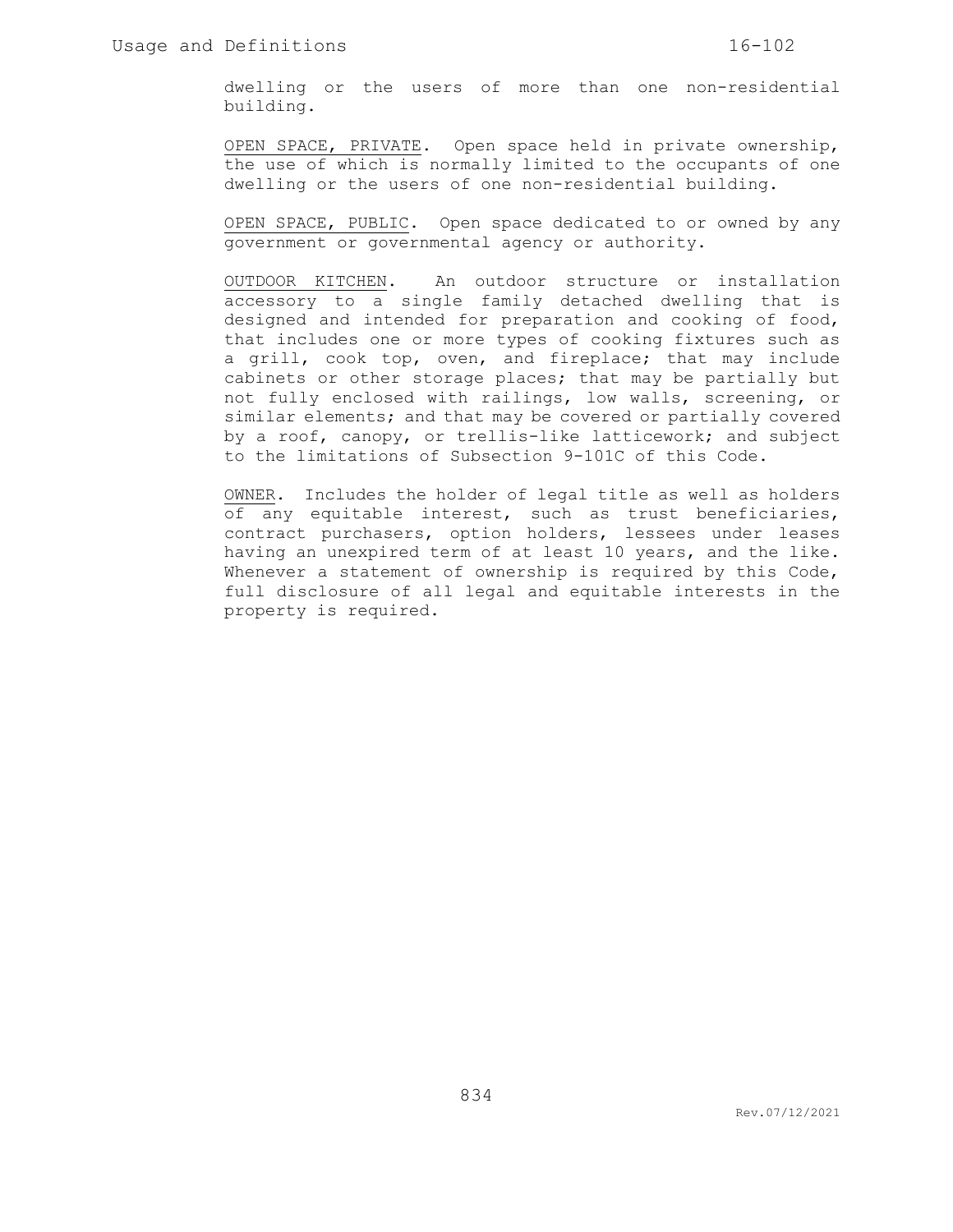P. When used in this Code, the following terms shall have the meanings herein ascribed to them:

PARKING AREA. Any land area, not located in a garage, designed and used for the parking of not more than four vehicles.

PARKING LOT. Any land area designed or used for the parking, and associated circulation, of more than four vehicles.

PARKING SPACE. An area for the parking of a vehicle.

PARTICULATE MATTER. Material other than water that is suspended or discharged into the atmosphere in a finely divided form as a liquid or solid.

PATIO. An accessory structure, generally located at or near grade, with a surface of stone, brick, or other masonry product, and without a roof, and with the intended and primary use of lounging, dining, and similar activities.

PERGOLA. An unenclosed wooden structure, open on the sides and top and usually square or rectangular in shape, composed generally of vertical support posts tied together with side rafters at the top of the posts and horizontal rafters across the top at regular intervals.

PERIMETER LANDSCAPED OPEN SPACE. A landscaped open space intended to enhance the appearance of, or screen from view, parking lots and other outdoor aesthetically unpleasant uses or areas or to create a transition between incompatible uses by means of appropriate buffering, landscaping, or screening primarily along lot lines. See Subsection 9-104A of this Code.

PERSONAL WIRELESS SERVICES. Commercial mobile telecommunications services, and unlicensed wireless telecommunications services, and common carrier wireless telecommunications exchange access services. Personal wireless services do not include small wireless facilities or any infrastructure, component, or support structure for or related to a small wireless facility. See La Grange Code of Ordinances Chapter 102 regarding small wireless facilities.

PERSONAL WIRELESS SERVICES ANTENNA. An antenna used in connection with the provision of personal wireless services. See La Grange Code of Ordinances Chapter 102 regarding small wireless facilities. Personal wireless services antenna do not include any components of a small wireless facility.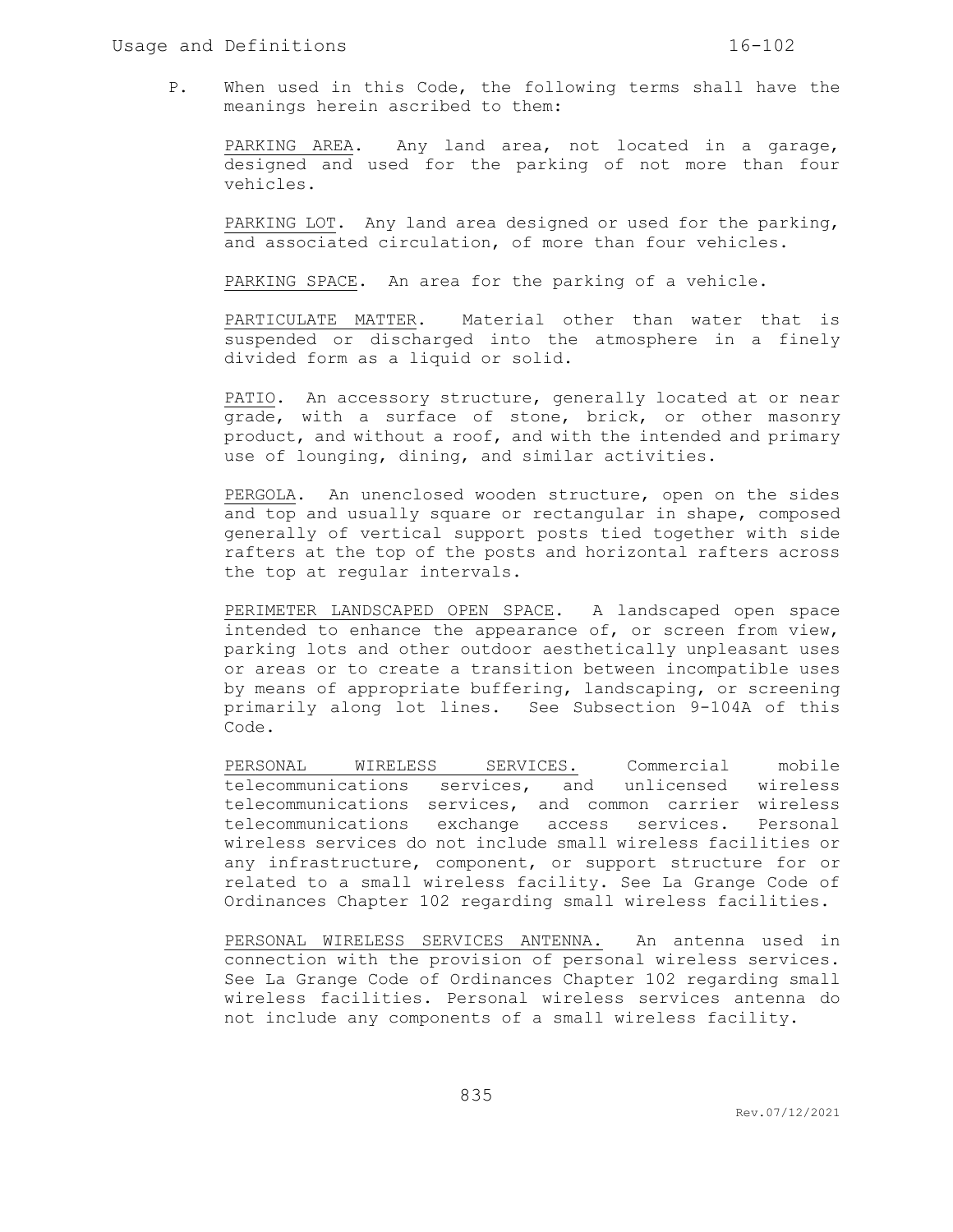PLANNED DEVELOPMENT. See Article XIV, Part V of this Code.

PLAN COMMISSION. The Plan Commission of the Village of LaGrange. See Section 13-103 of this Code.

PLAY FIELD. An area of active recreation such as a baseball diamond, a football field, a soccer field, or the like.

PLAYHOUSE. See Subsection 9-101C of this Code.

POLITICAL SIGN. See Section 11-105 of this Code.

PORCH. A one-story, roofed structure attached to the face of the first floor of a building. A porch is unconditioned space and each exterior vertical plane of a porch, as measured from the floor to the ceiling, is not less than 50 percent open

PORTABLE SIGN. See Section 11-105 of this Code.

PREMISES. A lot, plot, or parcel of land, together with the buildings and structures thereon.

PRESIDENT. The Village President of the Village of LaGrange.

PRINCIPAL STRUCTURE OR BUILDING. A structure or building on a zoning lot intended to be utilized for a principal use and to which any other structure on such lot must be accessory.

PRINCIPAL USE. The use of a zoning lot, whether a permitted or specially permitted use, designated by the owner of such lot as the primary or main use of such lot and to which any other use on such lot must be accessory.

PRIVATE RIGHT-OF-WAY. See Subsection 16-102R of this Section.

PRIVATE SALE SIGN. See Section 11-105 of this Code.

PRIVATE WARNING SIGN. See Section 11-105 of this Code.

PROJECTING SIGN. See Section 11-105 of this Code.

PROPERTY LINE. See "Lot Line" at Subsection 16-102L of this Section.

PUBLIC HEARING. A meeting conducted pursuant to the provisions of the Illinois Open Meetings Act at which members of the general public must be permitted to give testimony, evidence, or opinions relevant to the subject matter.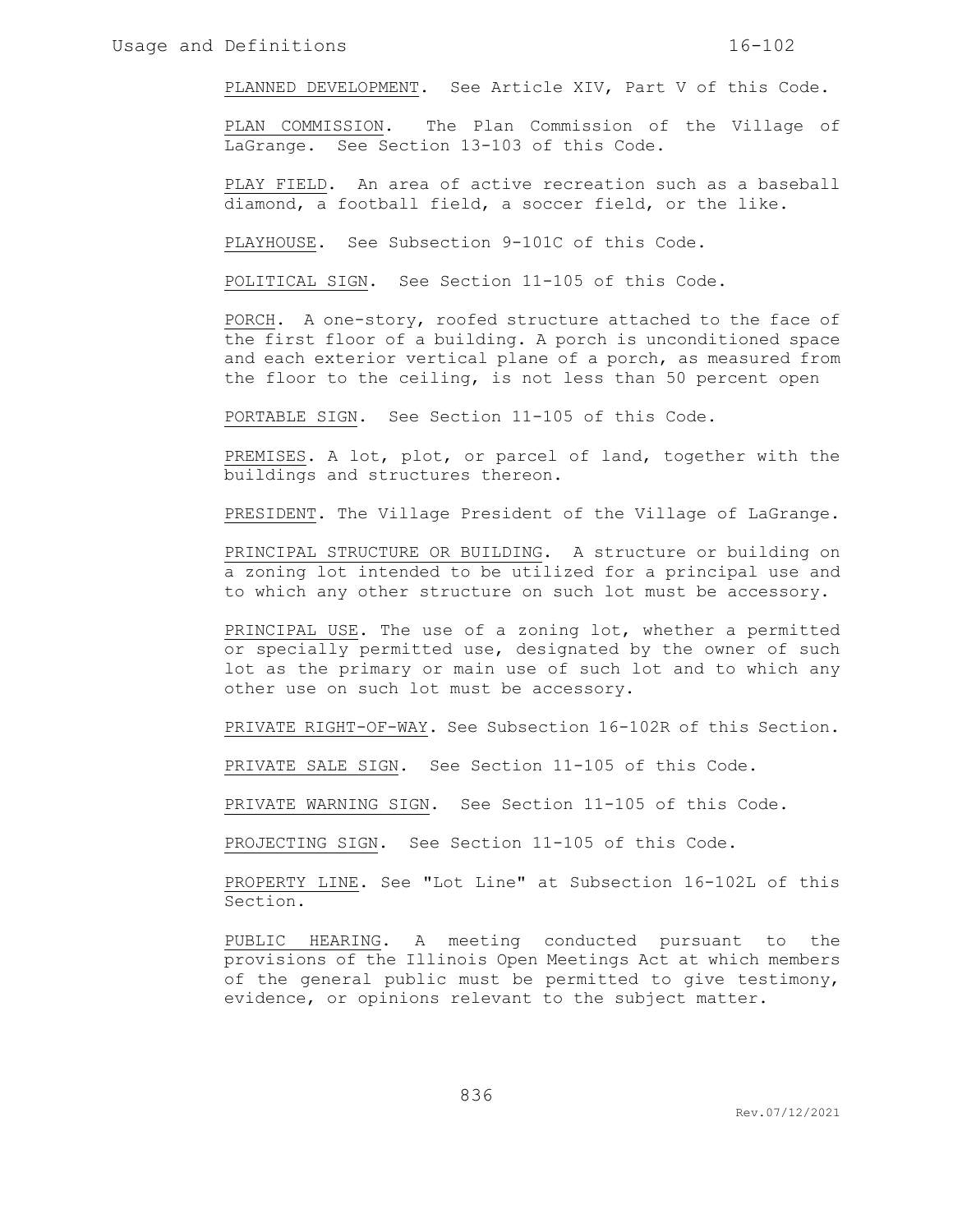PUBLIC IMPROVEMENT OR FACILITY. See Subsection 16-102I of this Section.

PUBLIC MEETING. A meeting conducted pursuant to the provisions of the Illinois Open Meetings Act at which members of the general public, as opposed to members of the committee, board, or commission and as opposed to the applicant for relief, have no right (but may be given the opportunity) to offer testimony, evidence, or opinions.

PUBLIC UTILITY. Any person, firm, or corporation under public regulation furnishing franchised services such as cable television, electricity, gas, telephone, water, or sewage service.

PUBLIC UTILITY STATION. Buildings, structures, and facilities including generating and switching stations, poles, lines, pipes, pumping stations, repeaters, antennas, transmitters and receivers, and valves, related to furnishing of public utility services to the public such as electricity, gas, telephone, water or sewage service.

PUBLIC RIGHT-OF-WAY OR PUBLIC WAY. See Subsection 16-102R of this Section.

PYLON SIGN. See Section 11-105 of this Code.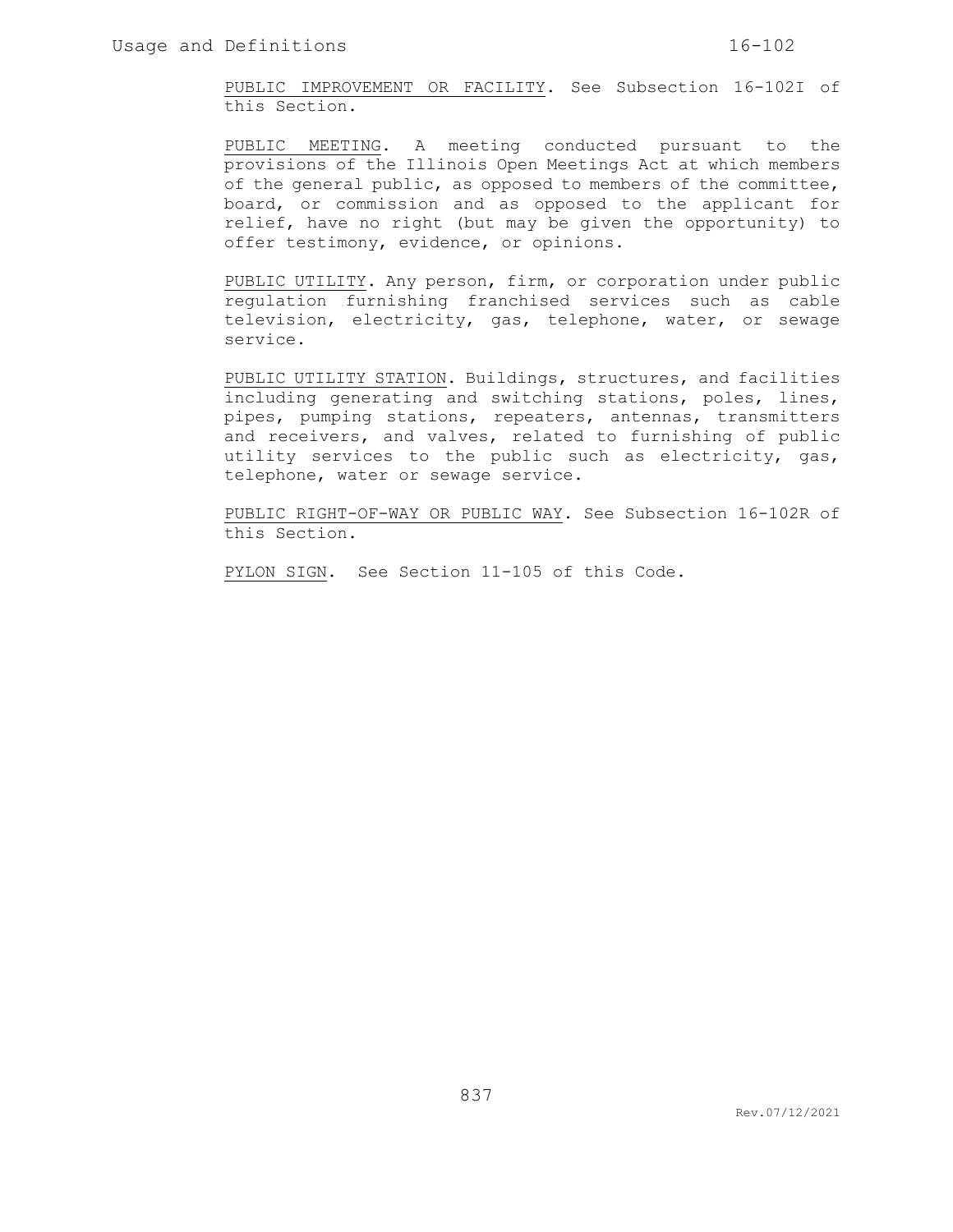# Usage and Definitions 16-102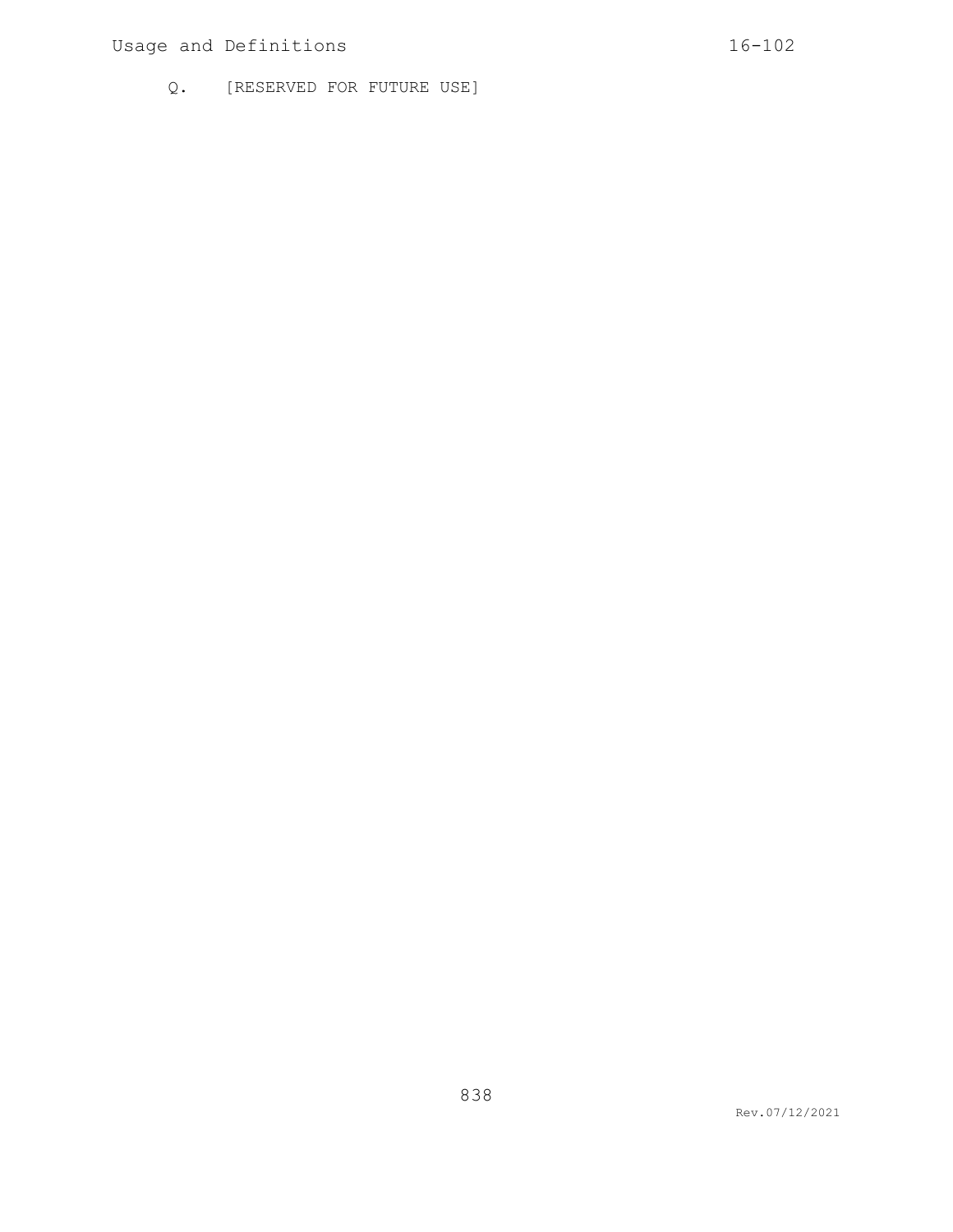R. When used in this Code, the following terms shall have the meanings herein ascribed to them:

RAILROAD RIGHT-OF-WAY. A strip of land with tracks and auxiliary facilities for track operation, but not including freight depots or stations, loading platforms, train sheds, warehouses, car or locomotive shops, or car yards.

REAL ESTATE SIGN. See Section 11-105 of this Code.

REAR LOT LINE. See Subsection 16-102L of this Section.

REAR YARD. See Subsection 16-102Y of this Section.

REAR YARD LINE. See Subsection 16-102Y of this Section.

RECREATIONAL DEVICE. A structure or outdoor facility not attached to the principal structure on a lot and intended principally for recreational use by children such as, but not limited to, a play house, a swing set, a trampoline, a sand box, or a freestanding basketball standard.

RECREATIONAL FACILITY, RESIDENTIAL. An area, court, pool, or facility, other than a recreational device, intended for active recreational or athletic use such as game courts, swimming pools, or ball fields established as an accessory use to a residential dwelling.

RECREATIONAL VEHICLE. Every vehicle or boat originally designed for living quarters, recreation, or human habitation and not used as a commercial vehicle, including, but not limited to, the following:

- (a) Boat. Any vessel used for water travel. A boat mounted on a trailer shall be considered one vehicle.
- (b) Camper Trailer. A folding or collapsible vehicle without its own motive power, designed as temporary living quarters for travel, camping, recreation or vacation use;
- (c) Motorized Home. A temporary dwelling designed and constructed for travel, camping, recreational or vacation uses as an integral part of a selfpropelled vehicle.
- (d) Off-The-Road Vehicle. A vehicle intended principally for recreational use off of roads

Rev.07/12/2021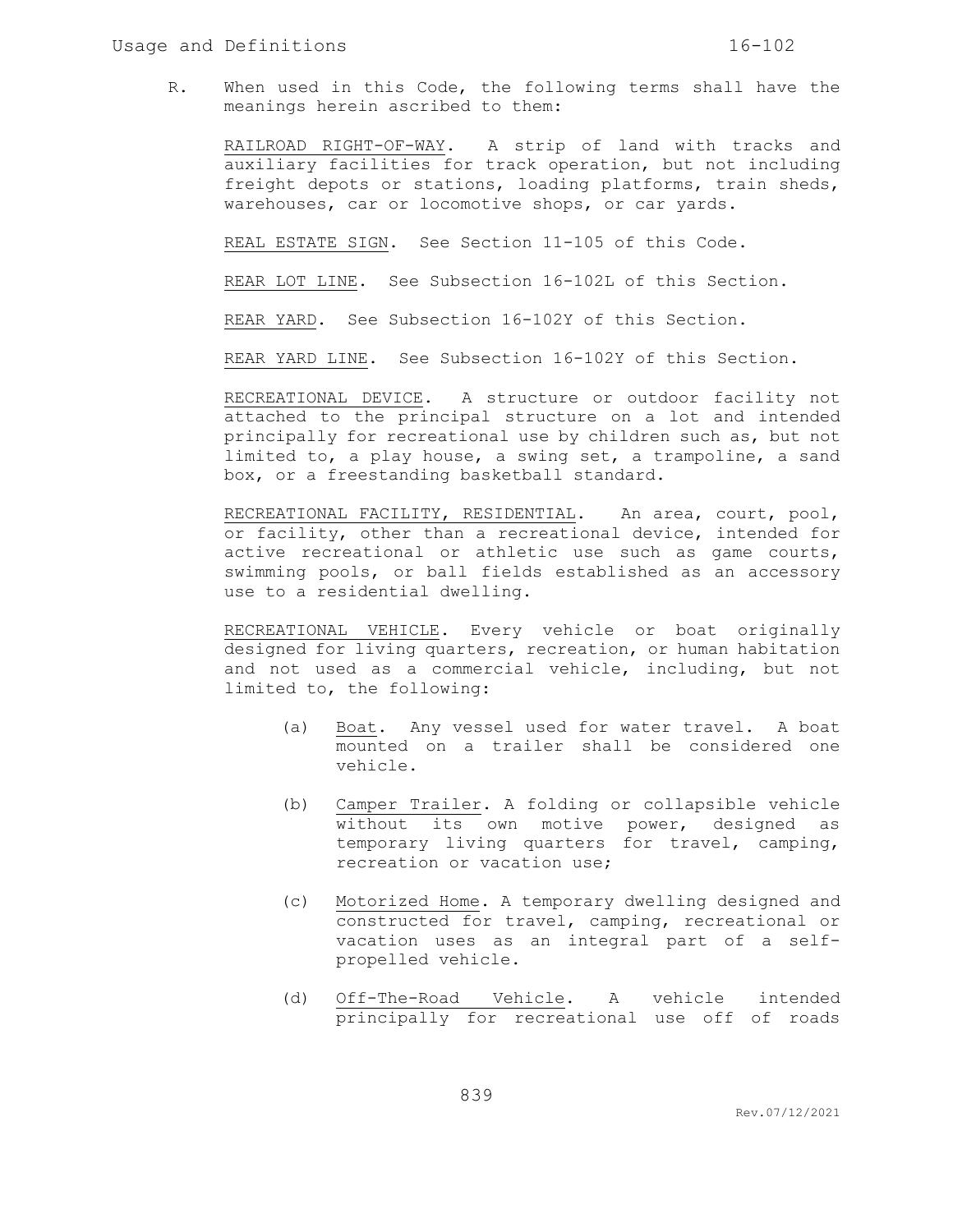where state vehicle licenses are required, such as a dune buggy, go-cart, or snowmobile.

- (e) Racing car or cycle. A vehicle intended to be used in racing competition, such as a race car, stock car, or racing cycle.
- (f) Travel Trailer. A vehicle without its own motive power, designed to be used as a temporary dwelling for travel, camping, recreational, or vacation uses.
- (g) Truck Camper. A structure designed primarily to be mounted on a pickup or truck chassis and designed to be used as a temporary dwelling for travel, camping, recreational, or vacation uses. When mounted on a truck, such a structure and the truck shall together be considered one vehicle.
- (h) Van. A general term applied to a non-commercial motor vehicle licensed by the State of Illinois as a Recreational Vehicle.
- (i) Vehicle Trailer. A vehicle without its own motive power that is designed to transport another vehicle, such as a boat, motorcycle or snowmobile for recreational or vacation use and that is eligible to be licensed or registered and insured for highway use. A vehicle trailer with another vehicle mounted on it shall be considered one vehicle.

RESIDENTIAL STRUCTURE. A structure containing one or more dwelling units.

RESIDENTIAL DISTRICT. Any district the designation of which begins with the letter "R" as set forth in Section 2-101 of this Code.

RESIDENTIAL USE OR PURPOSE. Any use permitted in a Residential District.

RETENTION BASIN. An area containing a permanent pool of water as well as capacity to detain additional storm water for long periods of time.

RIGHT-OF-WAY. A strip of land designated for use for vehicular or pedestrian access or passage or for installation of railroad tracks, utility lines, or similar facilities.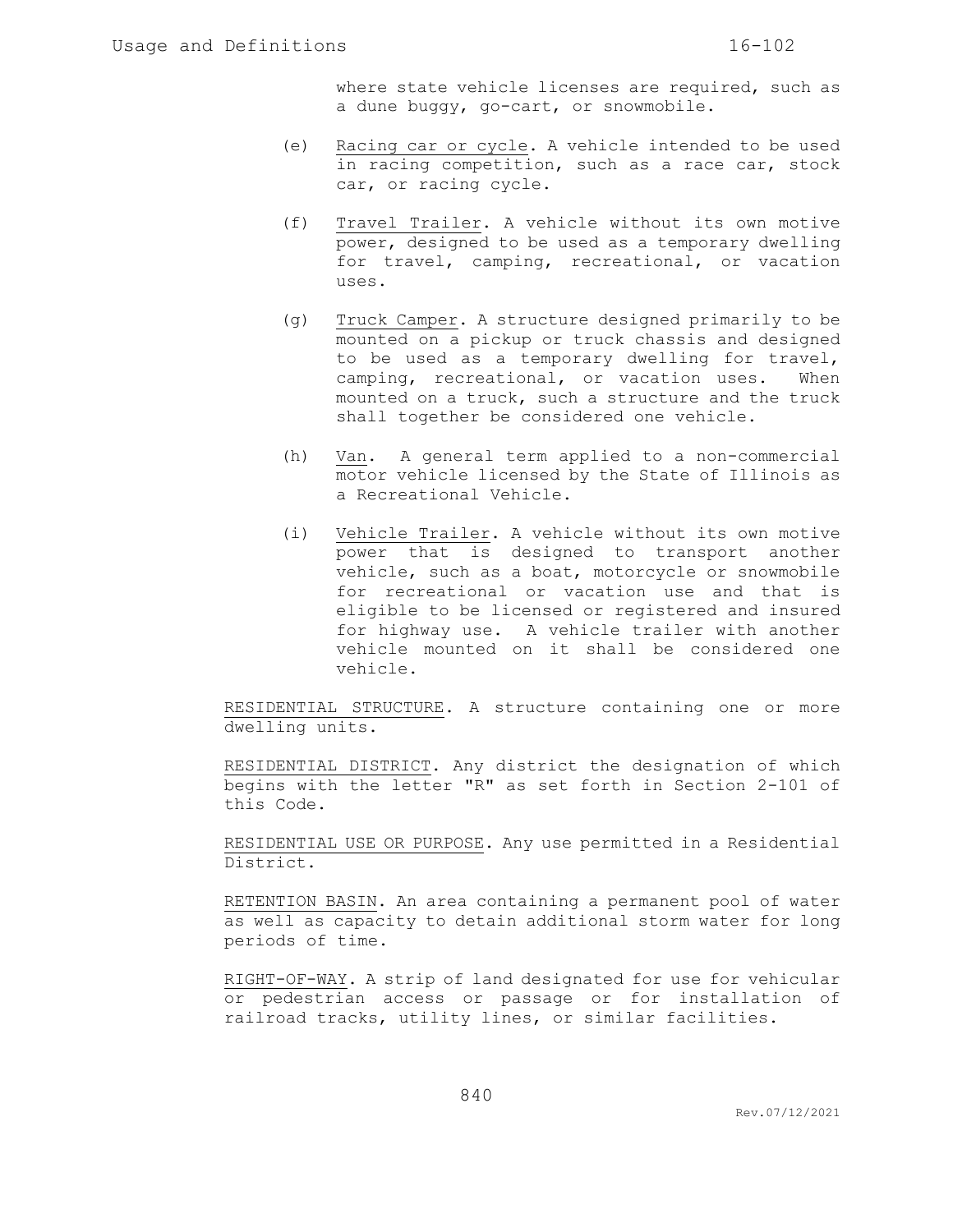RIGHT-OF-WAY, PRIVATE. A right-of-way that has not been dedicated to or accepted by any government agency.

RIGHT-OF-WAY, PUBLIC. A right-of-way that has been dedicated to and accepted by a government agency.

ROOF SIGN. See Section 11-105 of this Code.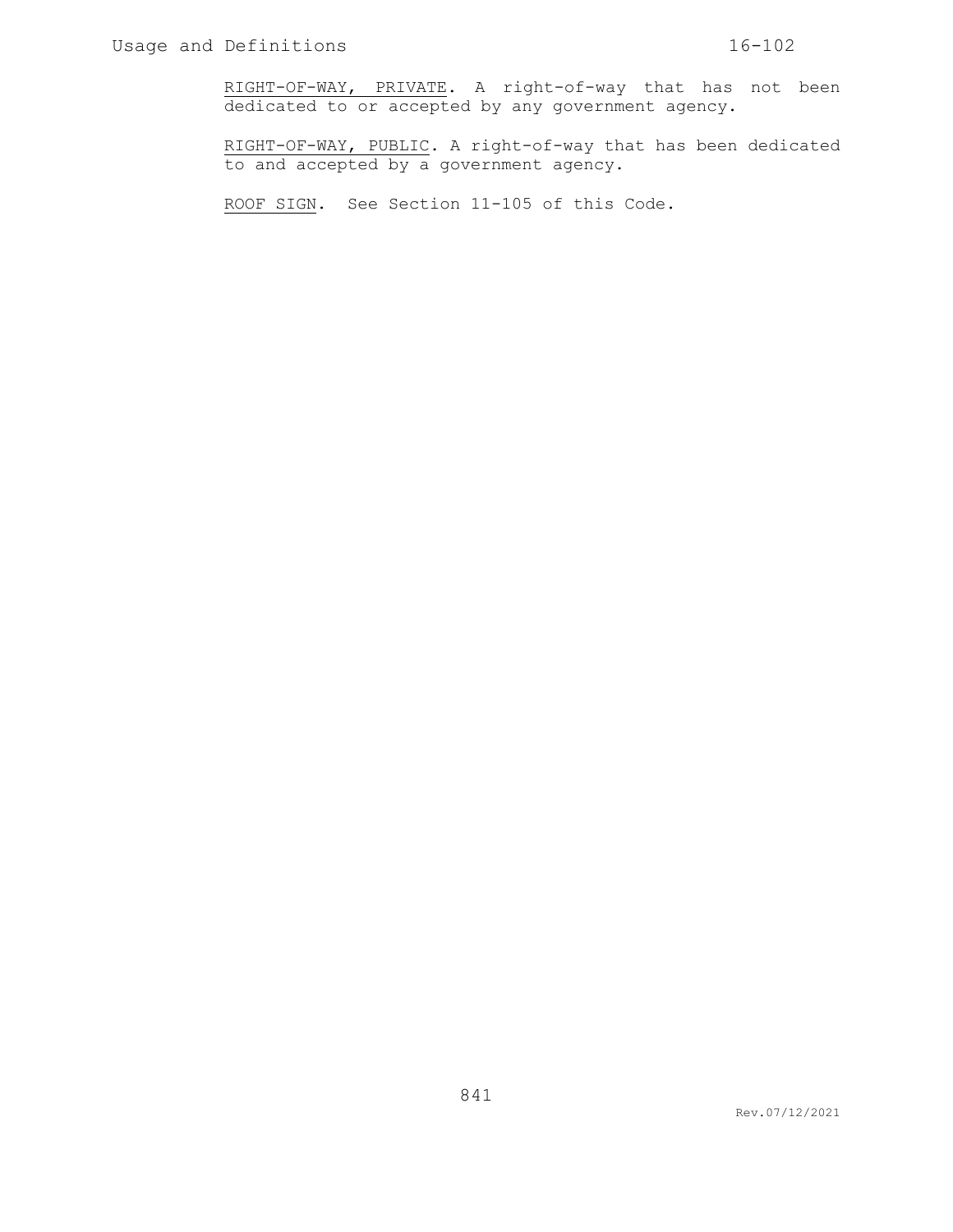S. When used in this Code, the following terms shall have the meanings herein ascribed to them:

SATELLITE RECEIVING ANTENNA. See Subsection 16-102A of this Section and Section 9-101 of this Code.

Service Walk. An accessory structure at grade with a surface of concrete, brick, or other masonry product, with a primarily use as a walkway on private property and with a width of five feet or less in residential districts.

SCREENING. A structure erected or vegetation planted to conceal an area from view.

SEAT WALL. A wall on or abutting a deck, patio, or distinct landscape feature, designed for seating and not exceeding 22 inches in height at any point.

SENIOR CITIZEN HOUSING. A dwelling unit in a dwelling:

- (a) constructed, maintained, and operated for the exclusive occupancy by: (i) persons who are at least 62 years of age; (ii) persons who are under a disability or are handicapped as determined by the regulations of the United States Department of Housing and Urban Development: or (iii) two or more persons, one of whom meets the occupancy criteria stated in (i) or (ii): provided, however, that not more than one dwelling unit in such dwelling may be occupied by a resident manager who does not meet the aforesaid occupancy criteria; and
- (b) that complies with such special construction standards that may from time to time be imposed on dwellings constructed and maintained pursuant to the United States Housing Act of 1937 by federal statute or regulation and such additional special construction standards for Senior Citizen Housing as the Board of Trustees may, from time to time, approve by ordinance or resolution; and
- (c) that may provide communal eating facilities for the exclusive use of the aforesaid occupants and their occasional guests.

SETBACK. The minimum horizontal distance between a specified lot line, measured at a right angle to such lot line, and the nearest point of a building or structure.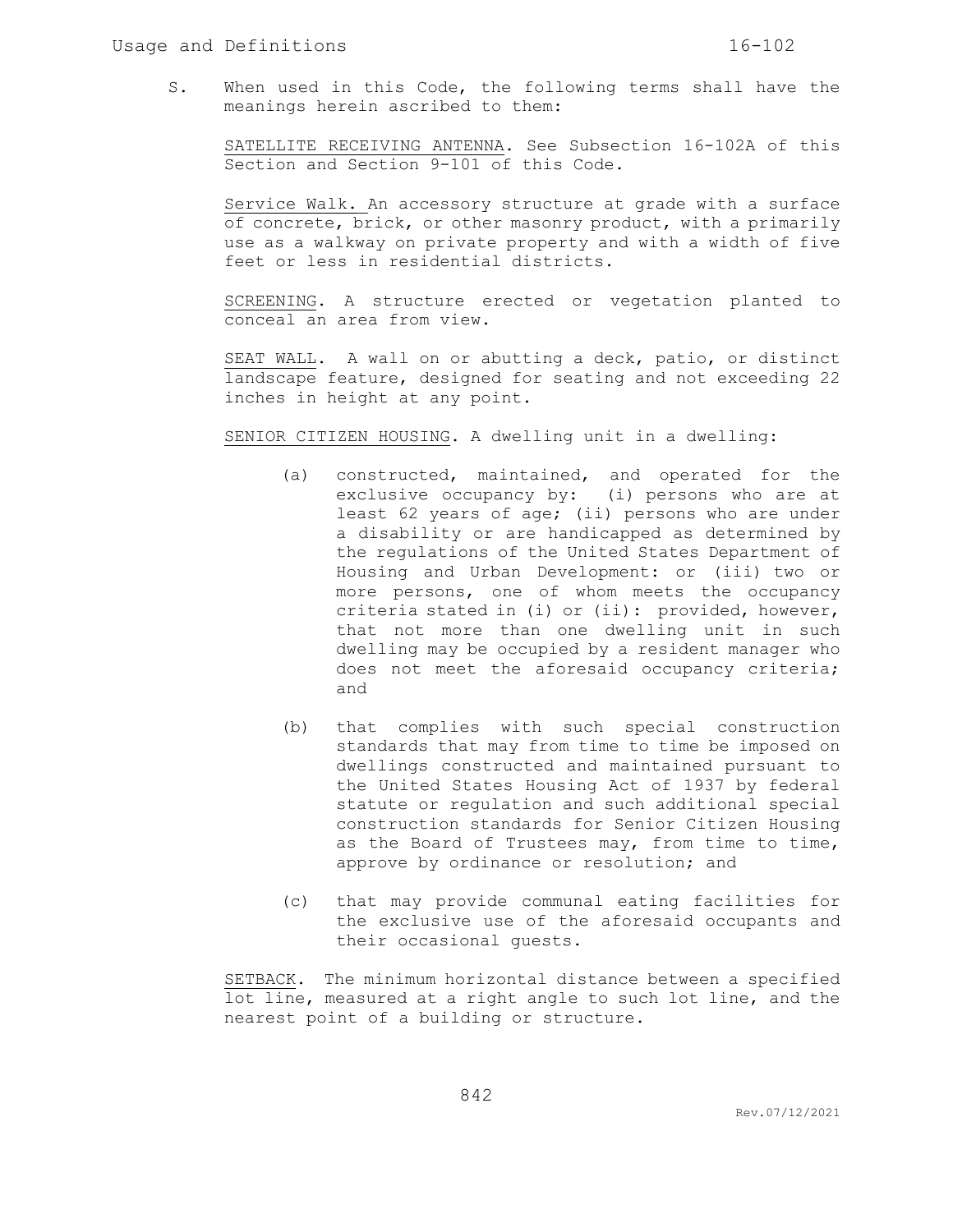SIDE LOT LINE. See Subsection 16-102L of this Section.

SIDEWALK, ENTRY. The sidewalk on private property serving as the principal means of pedestrian access to the lot, typically leading from the sidewalk on adjacent public-right-of-way to the front entry of the building on the lot, and typically traversing the front yard or corner side yard.

SIDE YARD. See Subsection 16-102Y of this Section.

SIDE YARD LINE. See Subsection 16-102Y of this Section.

SIGHT TRIANGLE. See Subsection 16-102C for "Clear Sight Area," and Subsection 16-102D for "Driveway Clear Sight Area."

SIGN. Any object, device, display, or structure, or part thereof, situated outdoors or indoors, which is used to advertise, identify, display, direct, or attract attention to an object, person, institution, organization, business, product, service, event, or location by any means, including words, letters, figures, designs, symbols, fixtures, colors, illumination, or projected images. For definitions of particular functional and structural types of signs, see Section 11-105 of this Code.

SIGN, NONCONFORMING. Any sign that fails to conform to the regulations of Sections 11-108 and 11-109 of this Code.

SIGN WITH BACKING. Any sign that is displayed upon, against, or through any material or color surface or backing that forms an integral part of such display and differentiates the total display from the background against which it is placed.

SIGN WITHOUT BACKING. Any sign other than a sign with backing.

SINGLE FAMILY ATTACHED DWELLING. See Subsection 16-102D for "Dwellings, Single Family Attached."

SINGLE FAMILY DETACHED DWELLING. See Subsection 16-102D for "Dwellings, Single Family Detached."

SITE PLAN APPROVAL. See Section 14-402 of this Code.

SMALL WIRELESS FACILITIES. See La Grange Code of Ordinances Chapter 102 regarding small wireless facilities.

SMOKE. Small gas-borne particles other than water that form a visible plume in the air.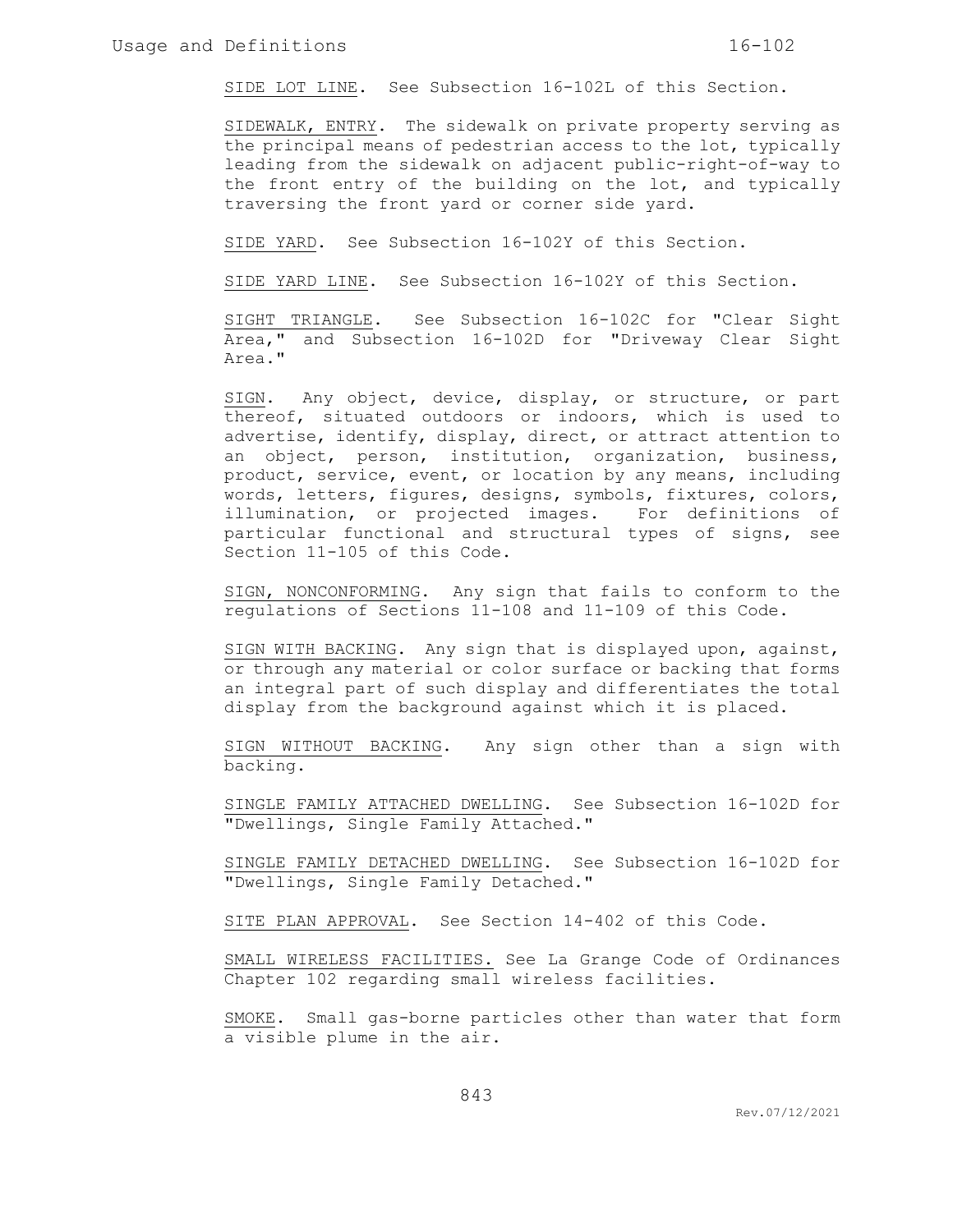SOLAR ENERGY SYSTEM. A system including solar panels that use the power of the sun to capture, distribute, and/or store energy for on-side consumption of utility power.

SOLAR PANEL. A device composed of an array of solar cells and often attached to rooftops and similar locations that converts the energy in sunlight into electrical energy through the process of photovoltaics. The term "solar panel" includes solar thermal collectors. See regulations in Subsection 9-101C of this Code.

SPECIAL USE PERMIT. See Section 14-401 of this Code.

STANDARD INDUSTRIAL CLASSIFICATION MANUAL (SIC). The 1987 edition of the publication prepared by the Statistical Policy Division, Office of Management and Budget, Executive Office of the President of the United States, available from the Superintendent of Documents, U.S. Government Printing Office, Washington, D.C., as amended through the effective date of this Code.

STATUE. A three-dimensional form or likeness sculpted, modeled, carved, constructed, or cast in stone, clay, wood, metal, or any similar material.

STOREFRONT. A ground-level commercial retail unit with display windows along the public street or other pedestrian way accessible from the public street.

STORY. Except as otherwise specifically provided in this Code, that portion of a building included between the surface on any floor and the surface of the floor next above it, or if there is no floor above, then the space between the floor and the ceiling next above it. The floor of a story may split levels provided that there is not more than four feet difference in elevation between the different levels of the floor. When the floor area of the upper-most story that has a floor-to-ceiling height of less than seven feet is more than 50 percent of the gross floor area of the story next below it, such upper-most story shall be counted as one-half story. A basement shall be counted as one-half story; a cellar shall not be counted as a story. Any area in which the distance from one floor to the floor or ceiling above it is more than 16 feet shall be deemed to consist of one story for each 16 feet of height or major fraction thereof.

STREET. The paved portion of a public or private right-ofway, other than a driveway, that affords the principal means of vehicular access to abutting property.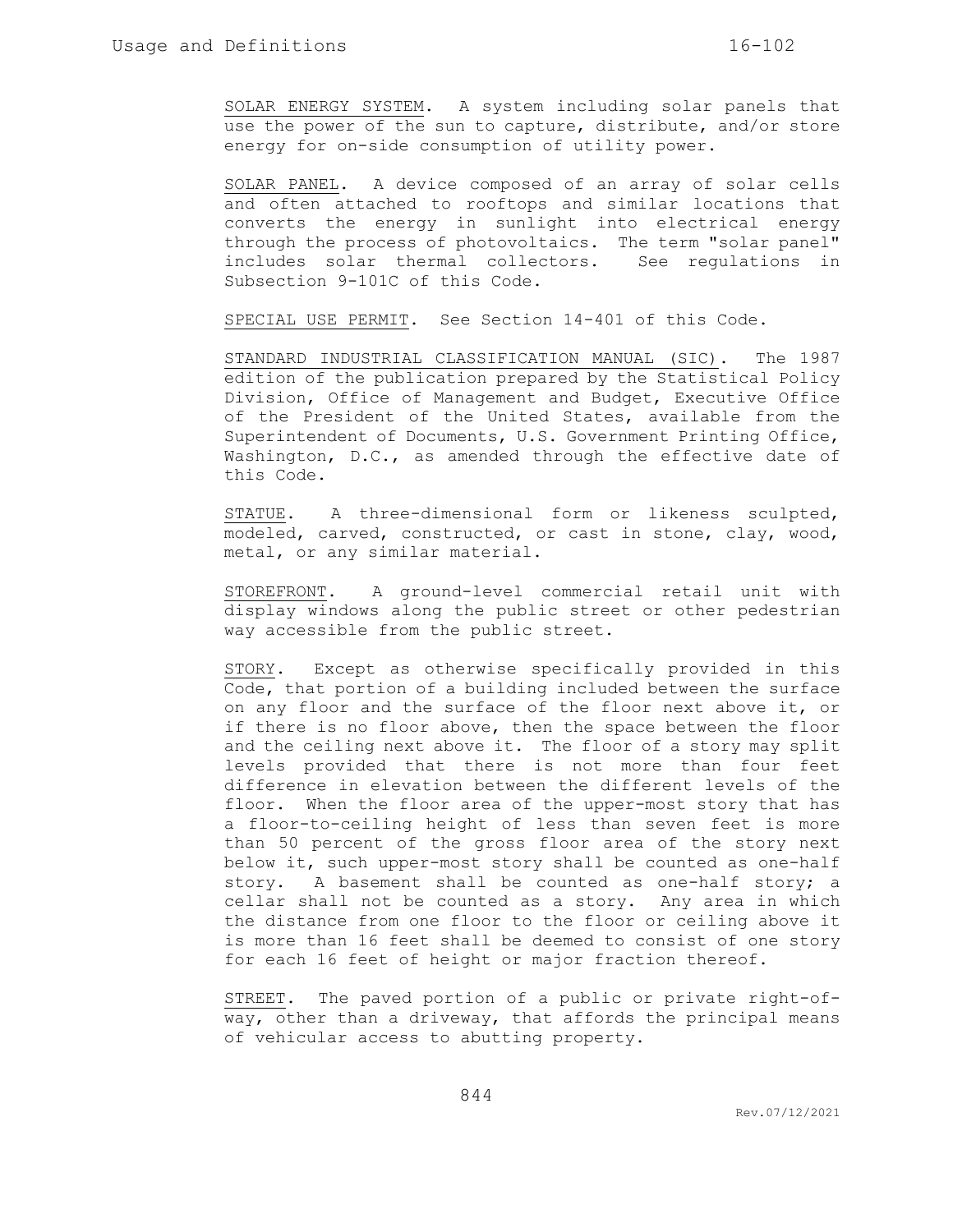STREET, PRIVATE. Any street other than a public street.

STREET, PUBLIC. A street that has been dedicated to and accepted by, or otherwise acquired by, a government agency.

STREET LINE. A lot line separating a street right-of-way from other land.

STRUCTURAL ALTERATION. Any change, other than incidental repairs, that would prolong the life of the supporting members of a structure such as bearing walls, columns, beams, girders, or foundations or that would alter the dimensions or configurations of the roof or exterior walls of a structure or that would increase either the gross or net floor area of a structure.

STRUCTURE. Anything constructed or erected, the use of which requires more or less permanent location on the ground, or anything attached to something having a permanent location on the ground, but not including paving or surfacing of the ground. References to "structure" shall in all cases be deemed to refer to both structures and buildings.

STRUCTURE, ACCESSORY. See Section 9-101 of this Code.

STRUCTURE, NONCONFORMING. See Subsection 16-102N for "Nonconforming Structure."

STRUCTURE, PRINCIPAL. See Subsection 16-102P for "Principal Structure."

SUBDIVISION CODE. The La Grange Subdivision Code.

SUBSTANTIAL CONFORMITY. For the purposes of granting plan approvals relating to planned developments and site plans, a newly submitted plan shall be deemed to be in substantial conformity with a previously approved plan if, but only if, the newly submitted plan:

- (a) does not increase the number of dwelling units, the gross floor area of the development, the gross floor area devoted to any particular use, or the building coverage or lot coverage by more than two percent compared to the previously approved plan and
- (b) does not change the orientation of any building by more than two percent compared to the previously approved plan; and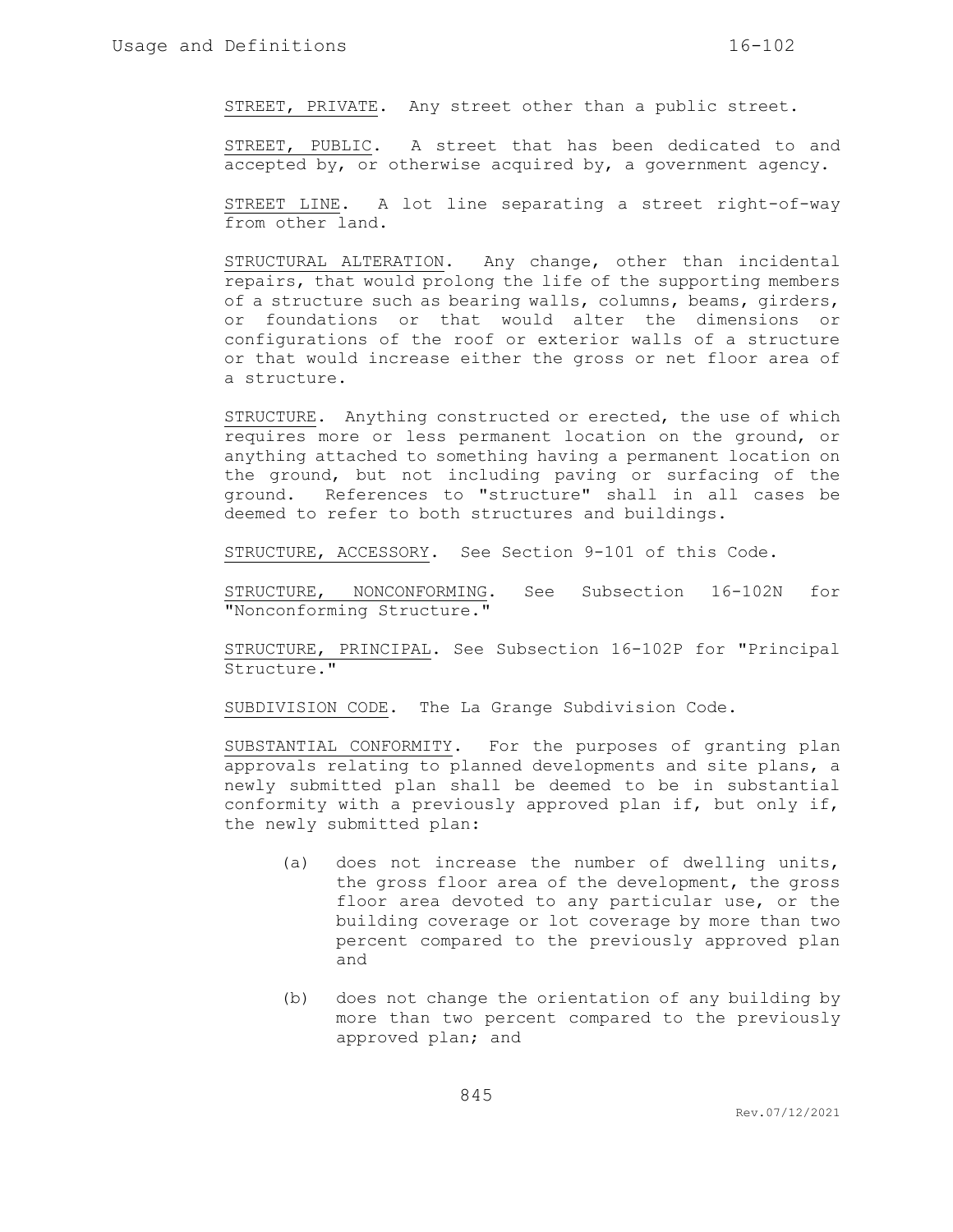- (c) does not decrease open space by more than two percent compared to the previously approved plan; and
- (d) does not change the general location of any open space in any manner to detract from its intended function in the previously approved plan; and
- (e) does not change the general location and arrangement of land uses within the development as shown on the previously approved plan; and
- (f) does not change or relocate rights-of-way shown on the previously approved plan in any manner or to any extent that would decrease their functionability, adversely affect their relation to surrounding land use and rights-of-way elements, or reduce their effectiveness as buffers or amenities; and
- (g) does not alter the percentage of any land use in any stage of the development by more than 10 percentage points as compared to its percentage in the previously approved plan; and
- (h) does not delay any stage of the previously approved development schedule by more than 12 months; and
- (i) does not violate any applicable law or ordinance; and
- (j) does not depart from the previously approved plan in any other manner determined by the reviewing body or official, based on stated findings and conclusions, to be a material deviation from the previously approved plan.

SURFACE AREA, ANTENNA. An area determined by adding together the actual surface area of each solid element or part of an antenna or its support structure, where "solid" is defined to include all air spaces that are fully bounded by solid elements.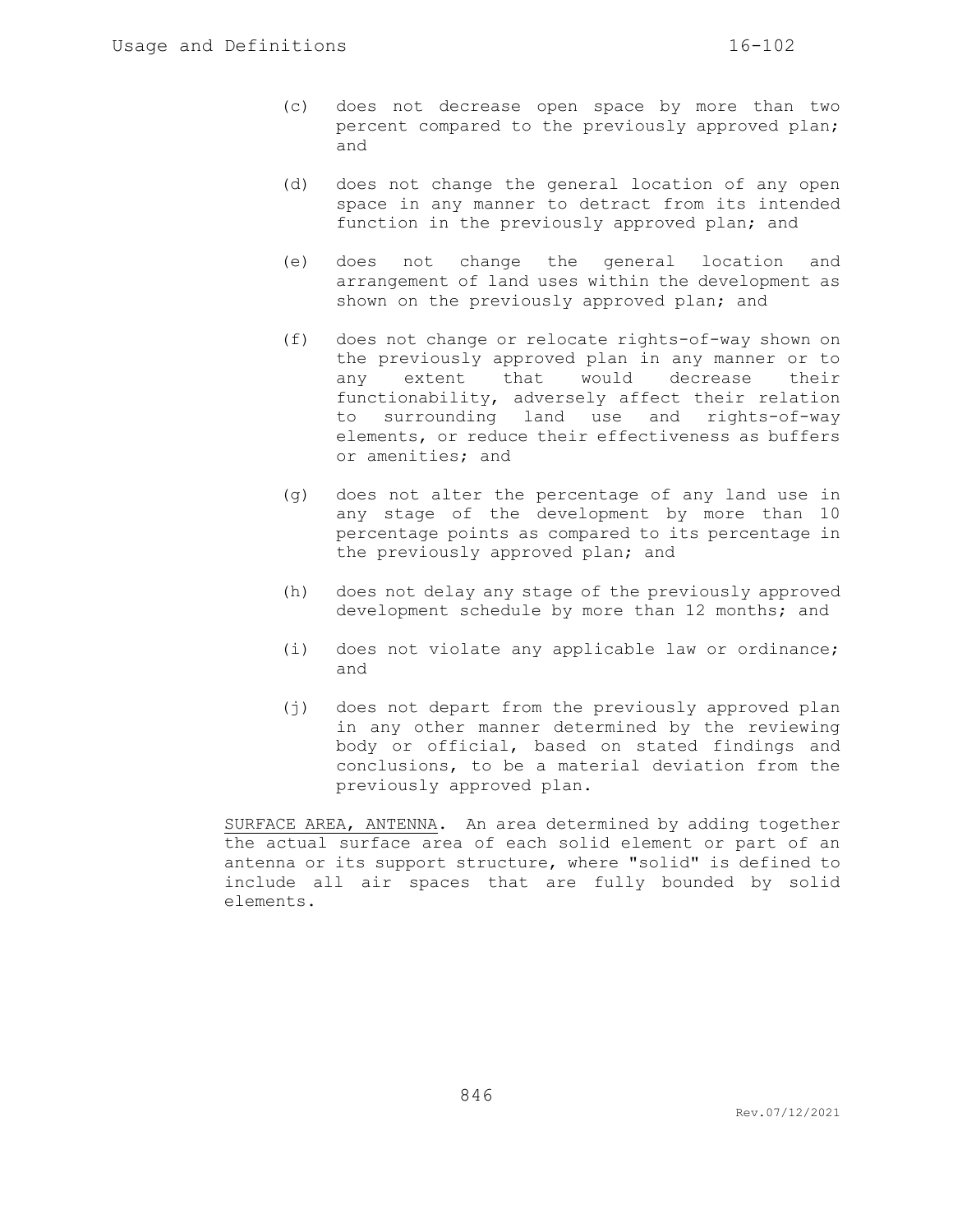T. When used in this Code, the following terms shall have the meanings herein ascribed to them:

TASTING ROOM. A room accessory to a Craft Brewery or a Craft Distillery in which food and the products produced in the brewery or distillery are offered to the public.

TEMPORARY SIGN. See Section 11-105 of this Code.

TEMPORARY STORAGE CONTAINER. Any sort of portable selfstorage container delivered to a property to store belongings for a limited period of time. Temporary storage containers are sometimes known as "PODS" (portable on-demand storage containers).

TEMPORARY USES. See Section 9-103 of this Code.

TREE HOUSE. See Subsection 9-101C of this Code.

TRELLIS. See Subsection 16-102A for "Arbor."

TWO FAMILY DWELLING. See Subsection 16-102D for "Dwelling, Two Family."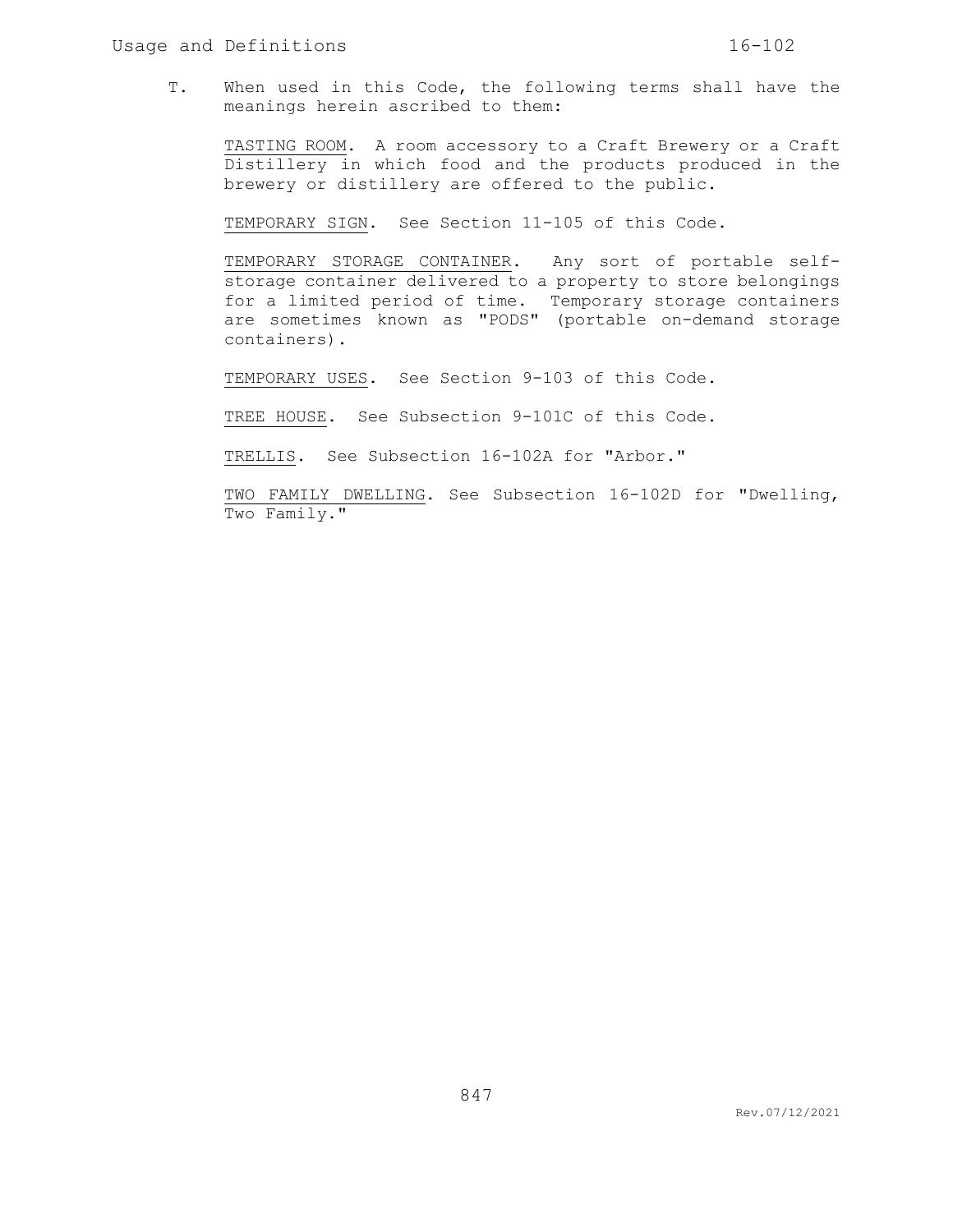U. When used in this Code, the following terms shall have the meanings herein ascribed to them:

USABLE OPEN SPACE. See Subsection 16-102O for "Open Space, Usable."

USE. The purpose or activity for which a structure or land is designed, arranged, or intended, or for which it is occupied or maintained.

USE, ACCESSORY. See Section 9-101 of this Code.

USE INTERPRETATION. An interpretation of the permitted use or special use lists established by this Code for the purpose of allowing a use not expressly mentioned in those lists to be established in a zoning district found to be appropriate for such use by application of the standards established in Subsection 14-301E of this Code.

USE, NONCONFORMING. See Subsection 16-102N for "Nonconforming Use."

USE, PERMITTED. A use that appears on the permitted use list of a particular zoning district.

USE, PRINCIPAL. See Subsection 16-102P for "Principal Use."

USE, SPECIAL PERMIT. A use that appears on the special permit use list in a particular district.

USE, TEMPORARY. See Section 9-103 of this Code.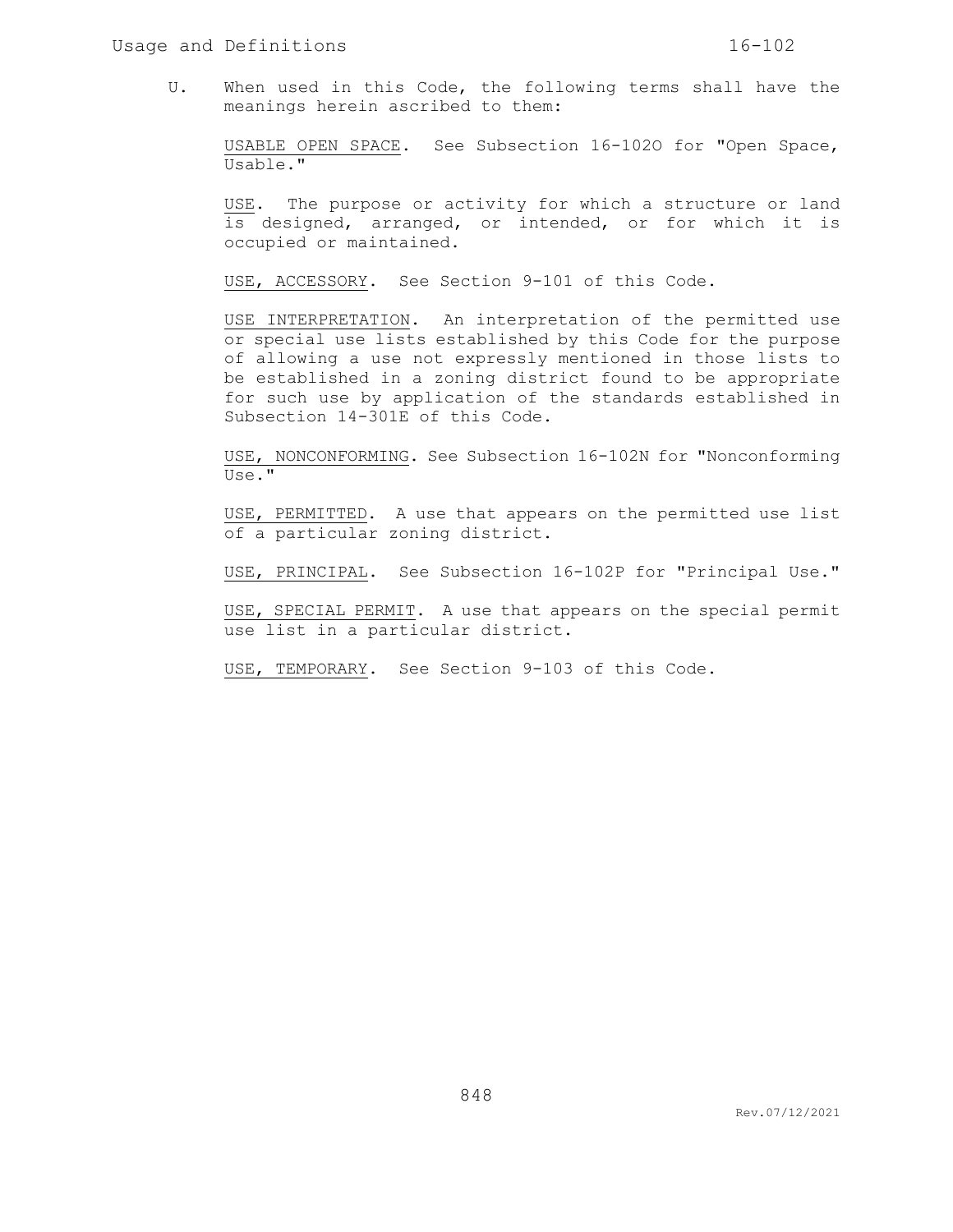V. When used in this Code, the following terms shall have the meanings herein ascribed to them:

VARIATION. See Section 14-303 of this Code.

VEHICLE. Any device for carrying passengers, goods, or equipment including, but not limited to, passenger automobiles, vans, trucks, buses, recreational vehicles, and vehicles used for commercial, business, or governmental purposes.

VEHICLE, RECREATIONAL. See Subsection 16-102R for "Recreational Vehicle."

VILLAGE. The Village of LaGrange, Cook County, Illinois.

VILLAGE ENGINEER. The head of the Engineering Department of the Village.

VILLAGE MANAGER. See Section 31-100 of the La Grange Code of Ordinances. When used in this Code, the term Village Manager shall refer either to such official or to his or her duly authorized delegate.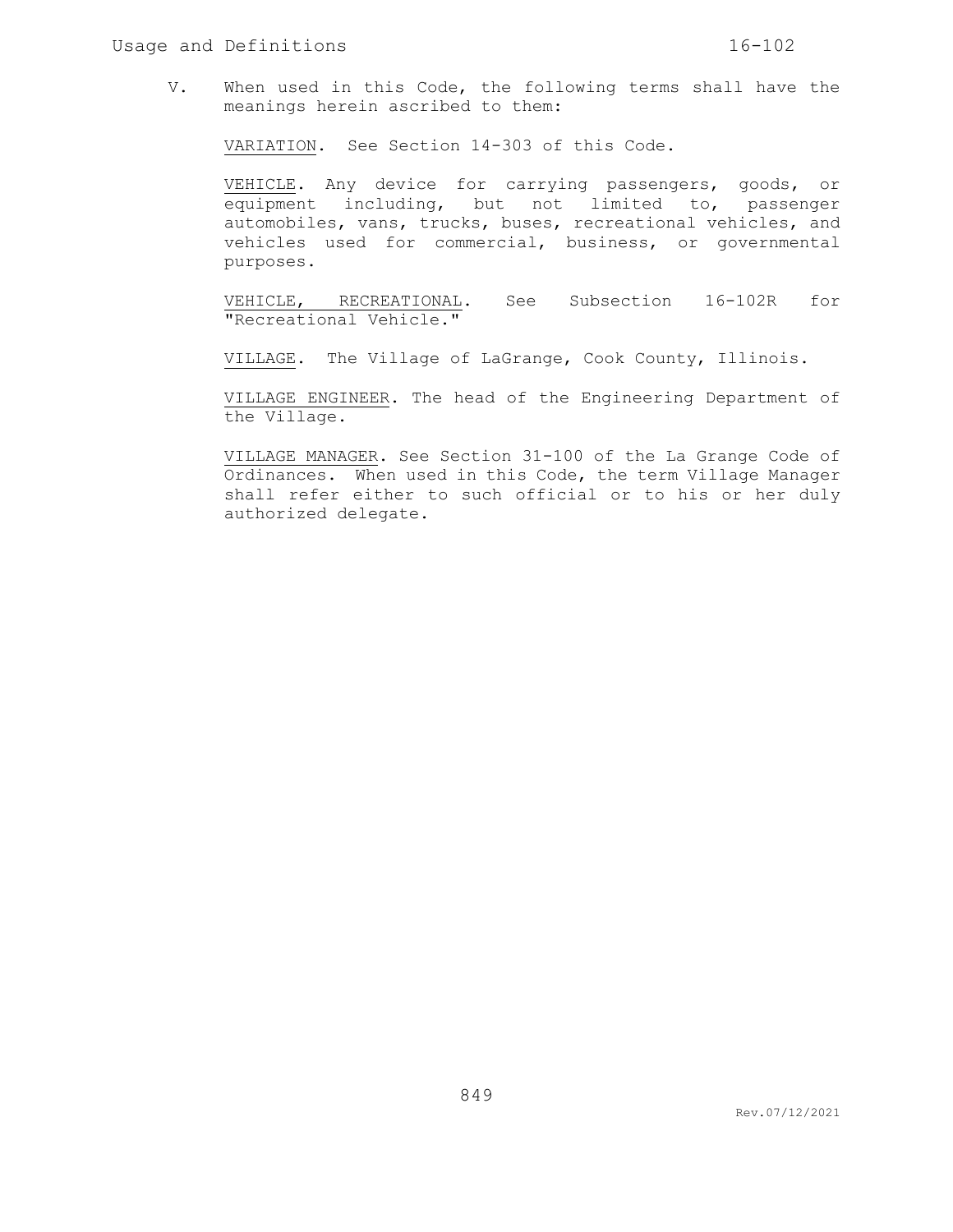W. When used in this Code, the following terms shall have the meanings herein ascribed to them:

WALL SIGN. See Section 11-105 of this Code.

WARNING SIGN. See Section 11-105 of this Code.

WHOLESALE TRADE. A business engaged in the sale of commodities in quantity, usually for resale or business use chiefly to retailers, other businesses, industries, and institutions rather than to the ultimate consumer.

WIDTH OF LOT. See Subsection 16-102L for "Lot Width."

WINDOW SIGN. See Section 11-105 of this Code.

WINE AND BEER BOUTIQUE. A retail establishment specializing in the sale of wine and, optionally, craft beer as its primary stock-in-trade. Wine and Beer Boutiques may not sell spirits.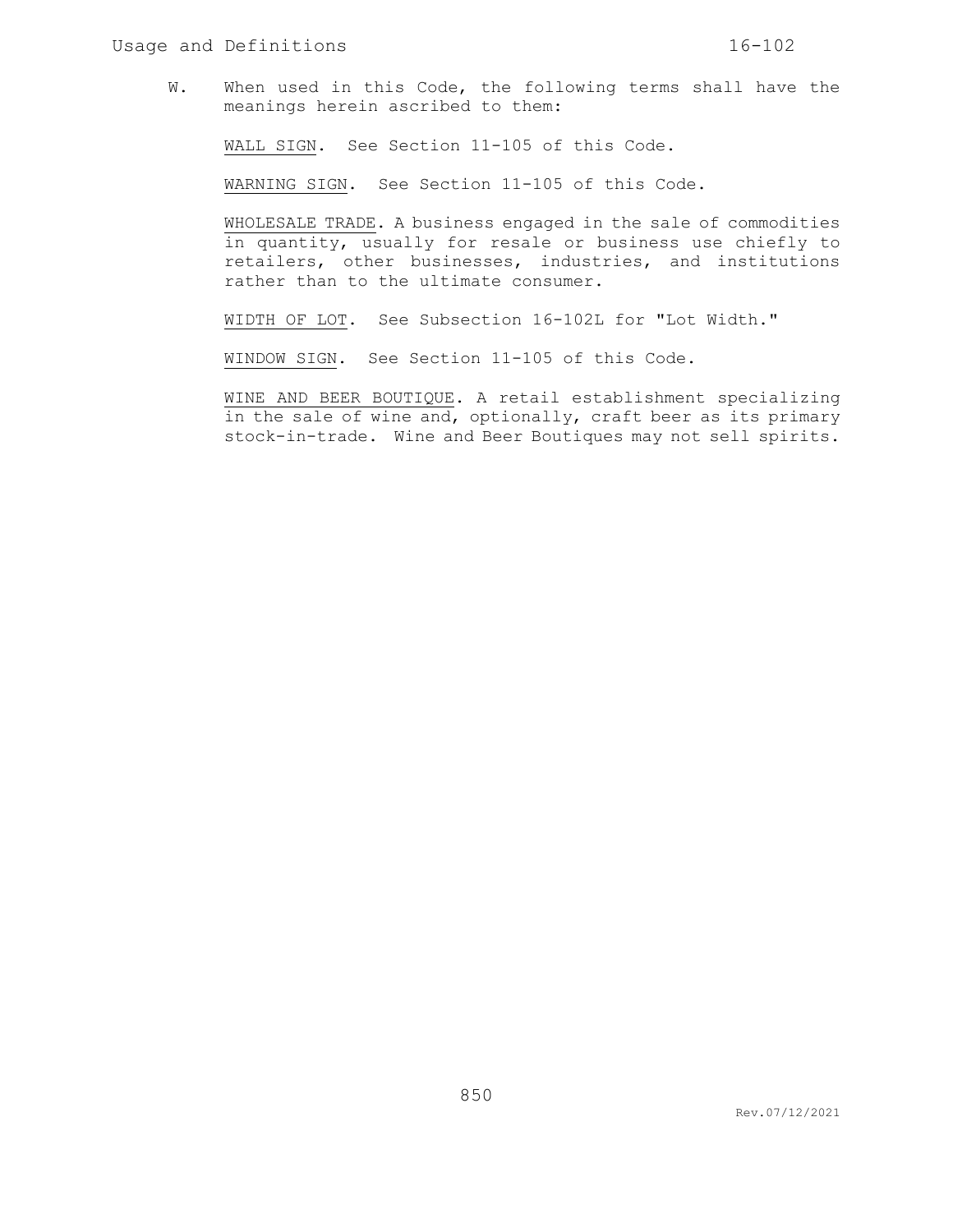# Usage and Definitions 16-102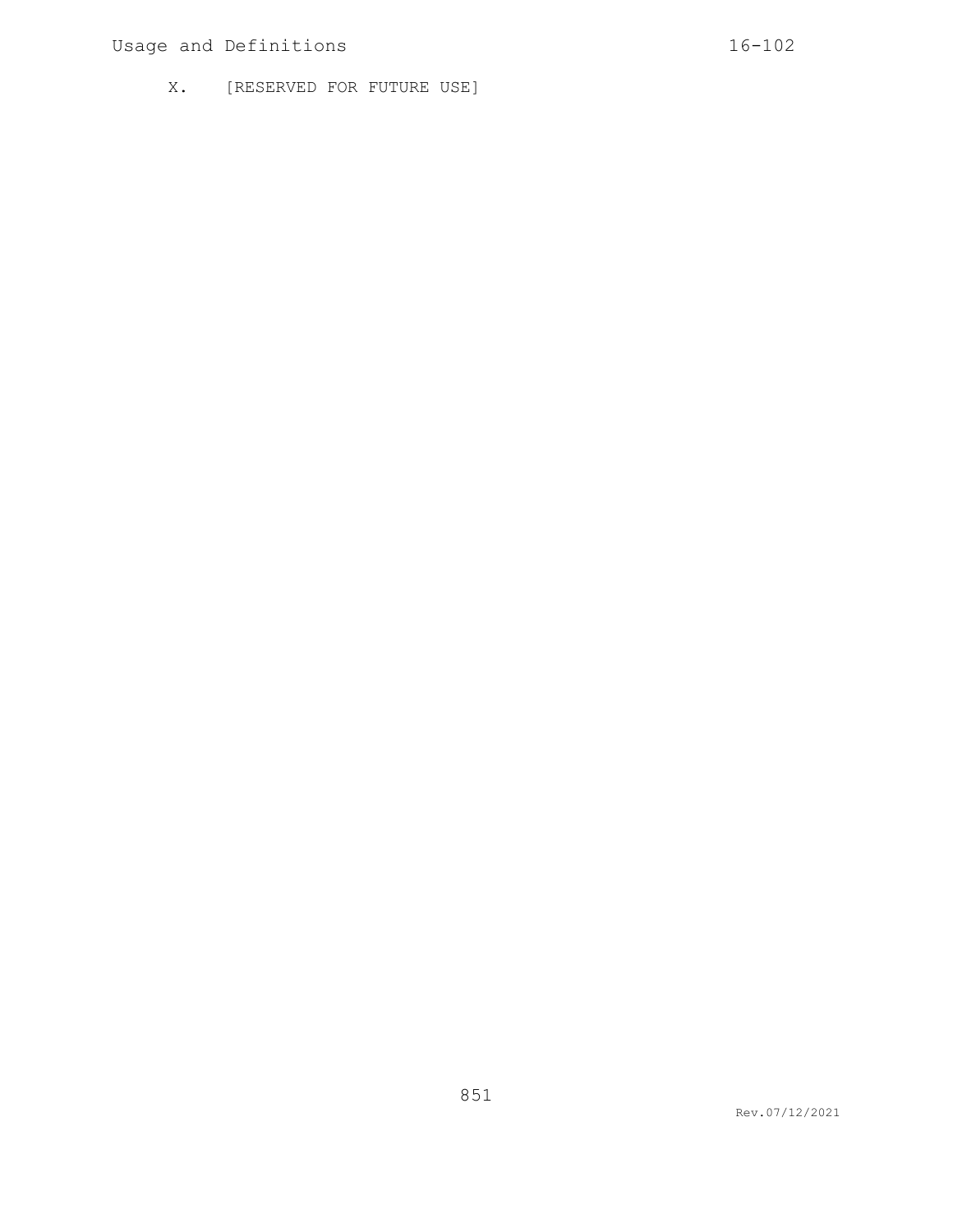Y. When used in this Code, the following terms shall have the meanings herein ascribed to them:

YARD. A required open space on a lot between a lot line and a yard line that is, except as otherwise expressly authorized by this Code, unoccupied and unobstructed from grade to the sky.

YARD, CORNER SIDE. A yard extending from the front yard line to the rear lot line between the corner side lot line of the lot and the corner side yard line.

YARD, FRONT. A yard extending across the entire front of a lot between the front lot line of the lot and the front yard line.

YARD, PERIMETER. A yard within, and abutting the boundary of, a planned development.

YARD, REAR. A yard extending along the full length of the rear lot line between the side lot lines and between the rear lot line and the rear yard line, except that in the case of a corner lot the rear yard shall extend from the inner side lot line to the corner side yard line.

YARD, REQUIRED. The minimum yard depth designated in the regulations of this Code establishing minimum front, corner side, side, and rear yard requirements for various uses, structures, and districts.

YARD, SIDE. A yard extending along a side lot line from the front yard to the rear yard between the side lot line and the side yard line.

YARD LINE, CORNER SIDE. A line drawn parallel to a corner side lot line at a distance therefrom equal to the depth of the required corner side yard.

YARD LINE, FRONT. A line drawn parallel to a front lot line at a distance therefrom equal to the depth of the required front yard.

YARD LINE, REAR. A line drawn parallel to a rear lot line at a distance therefrom equal to the depth of the required rear yard.

YARD LINE, SIDE. A line drawn parallel to a side lot line at a distance therefrom equal to the depth of the required side yard.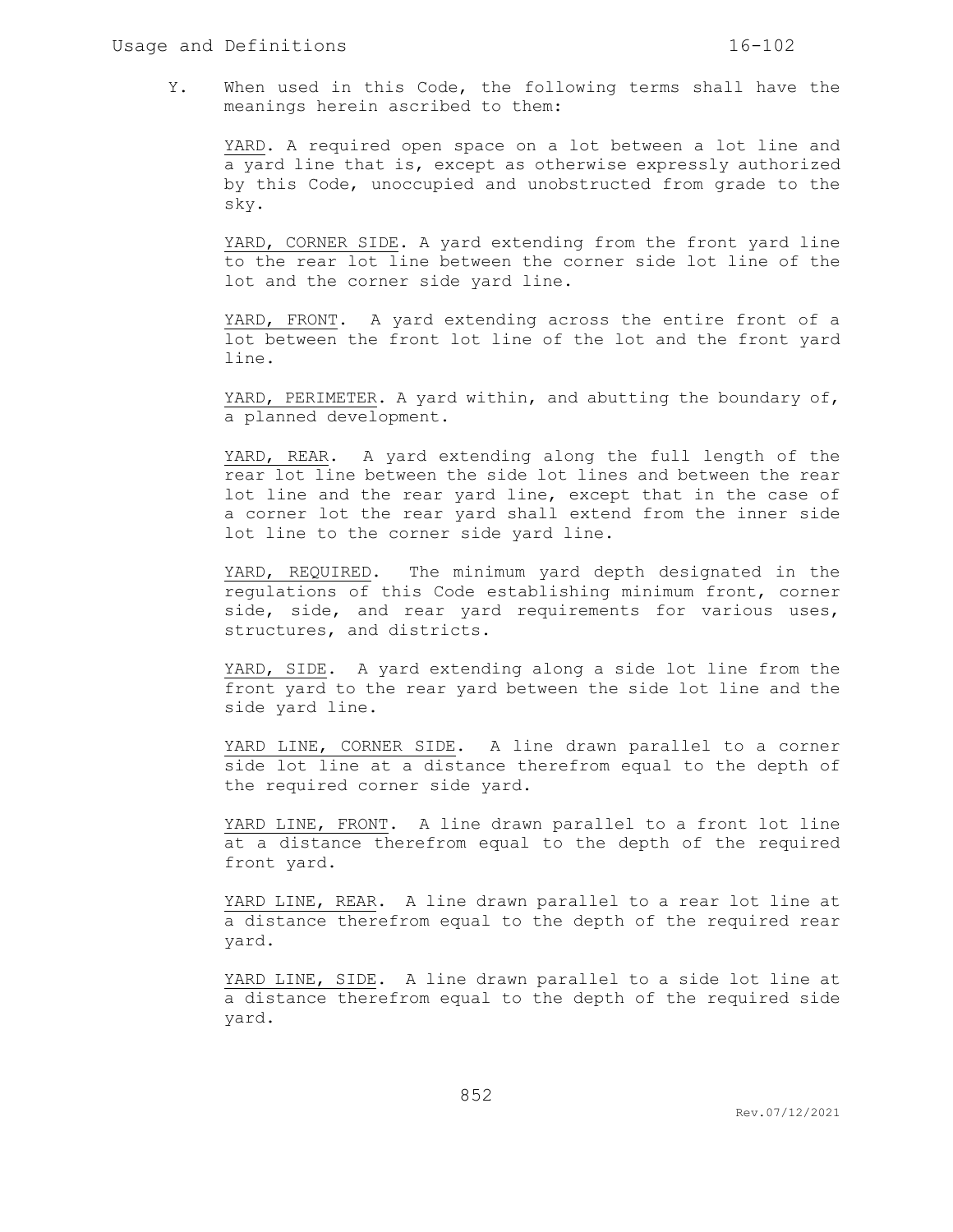Z. When used in this Code, the following terms shall have the meanings herein ascribed to them:

ZONING BOARD. The Zoning Board of Appeals of the Village. See Section 13-102 of this Code.

ZONING CLASSIFICATION. See Subsection 16-102C for "Classification."

ZONING CODE. The LaGrange Zoning Code; that is, this Code. Unless the context specifically requires otherwise, all references to this Code shall be deemed to refer to any certificate, permit, approval, resolution, or ordinance granted or adopted pursuant to this Code.

ZONING DISTRICT. A part of the corporate area of the Village wherein regulations of this Code are uniform. See also Section 2-101 of this Code.

ZONING DISTRICT MAP OR ZONING MAP. See Section 2-104 of this Code.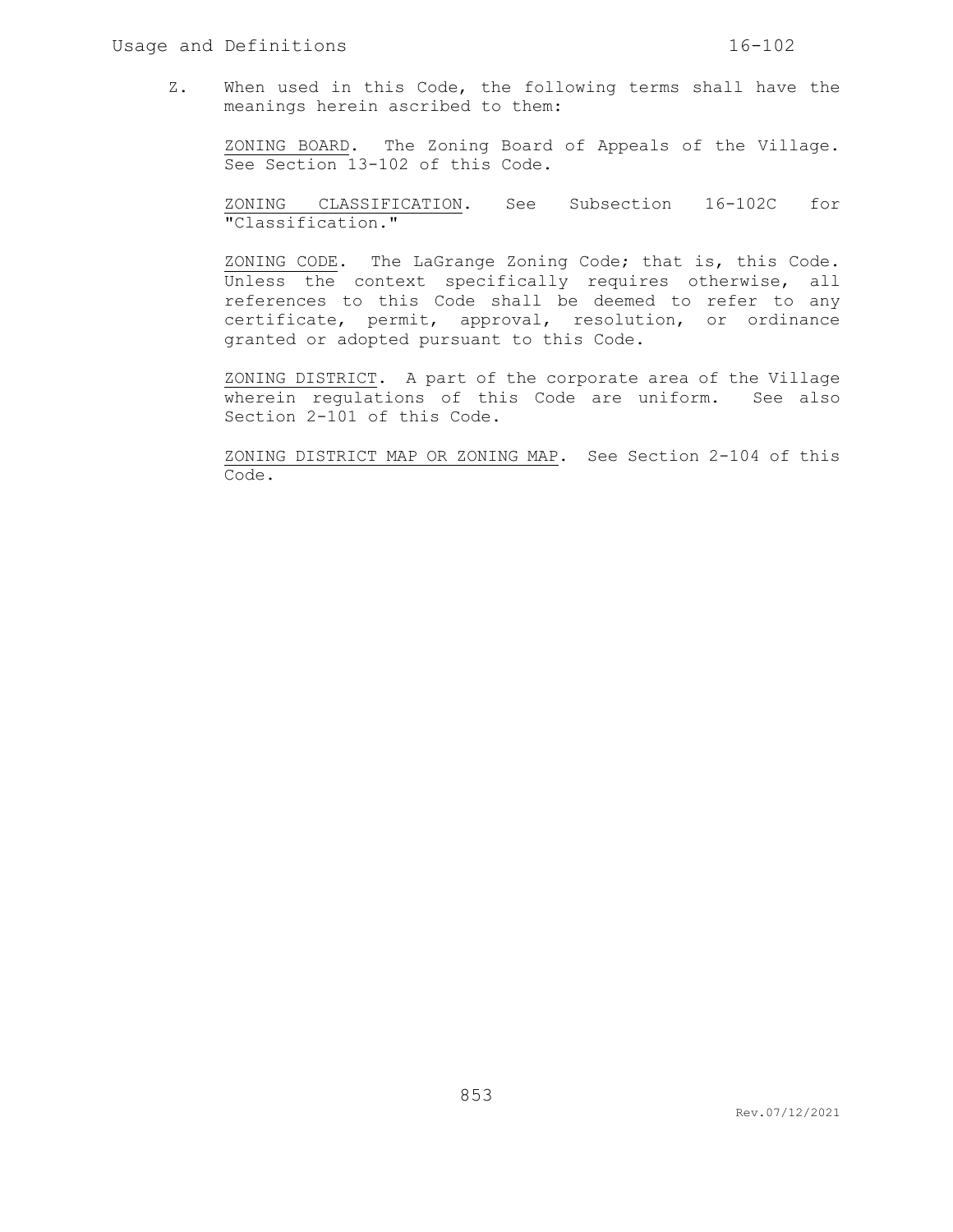## APPENDIX A

**BUILDING HEIGHT**



FLAT ROOF



Mansard Roof









 $H = Height$ <br> $G = Grade$